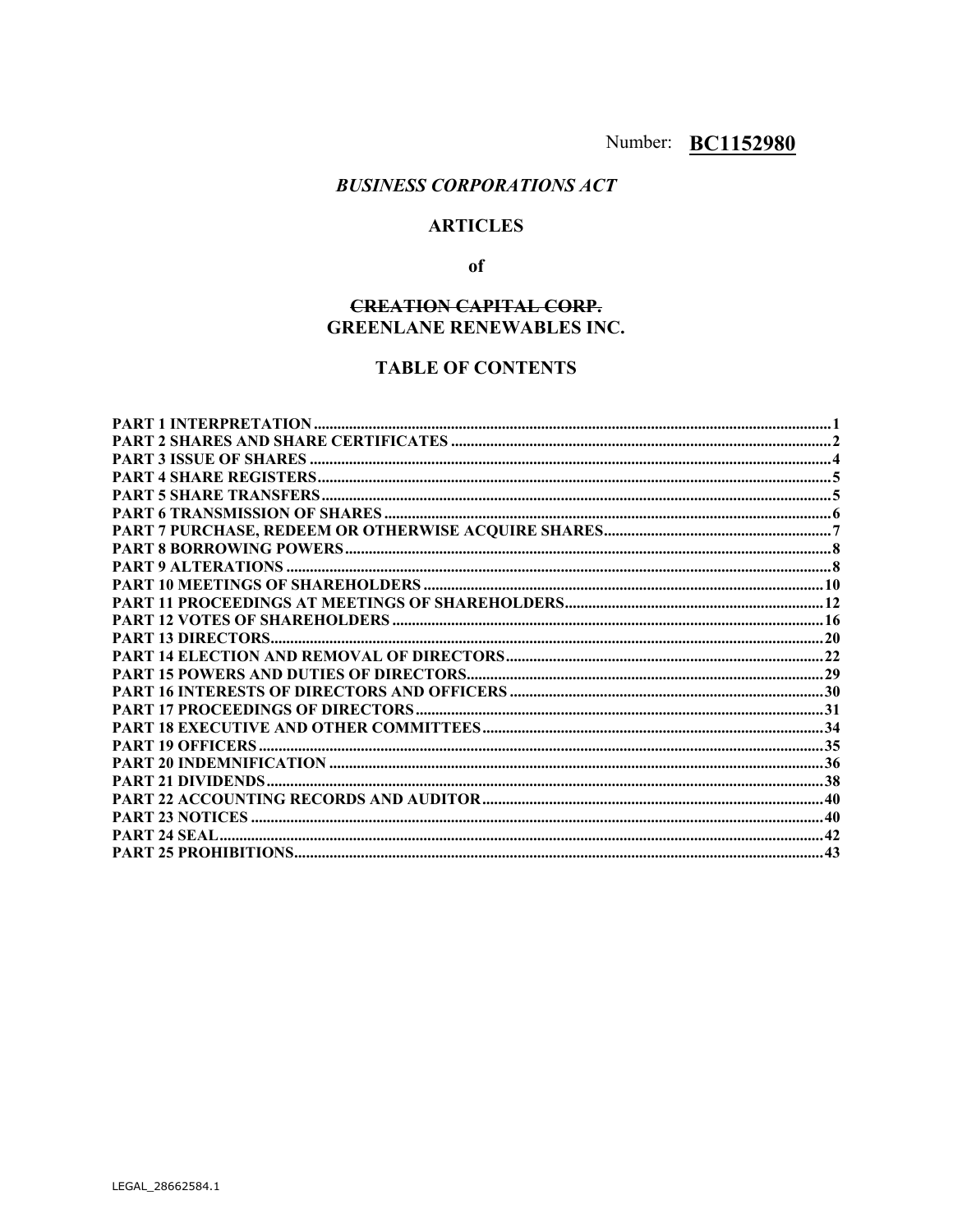#### *BUSINESS CORPORATIONS ACT*

#### **ARTICLES**

**of** 

## **CREATION CAPITAL CORP. GREENLANE RENEWABLES INC.**  (the "**Company**")

## **PART 1**

#### **INTERPRETATION**

#### **Definitions**

1.1 In these Articles, unless the context otherwise requires:

(a) "**Act**" means the *Business Corporations Act* (British Columbia) from time to time in force and all amendments thereto and includes all regulations and amendments thereto made pursuant to that Act;

(b) "**board of directors**", "**directors**" and "**board**" mean the directors or sole director of the Company for the time being;

(c) "**Interpretation Act**" means the *Interpretation Act* (British Columbia) from time to time in force and all amendments thereto and includes all regulations and amendments thereto made pursuant to that Act;

(d) "**legal personal representative**" means the personal or other legal representative of the shareholder;

(e) "**registered address**" of a shareholder means the shareholder's address as recorded in the central securities register;

(f) "**seal**" means the seal of the Company, if any;

(g) "**share**" means a share in the share structure of the Company; and

(h) "**special majority**" means the majority of votes described in §11.2 which is required to pass a special resolution.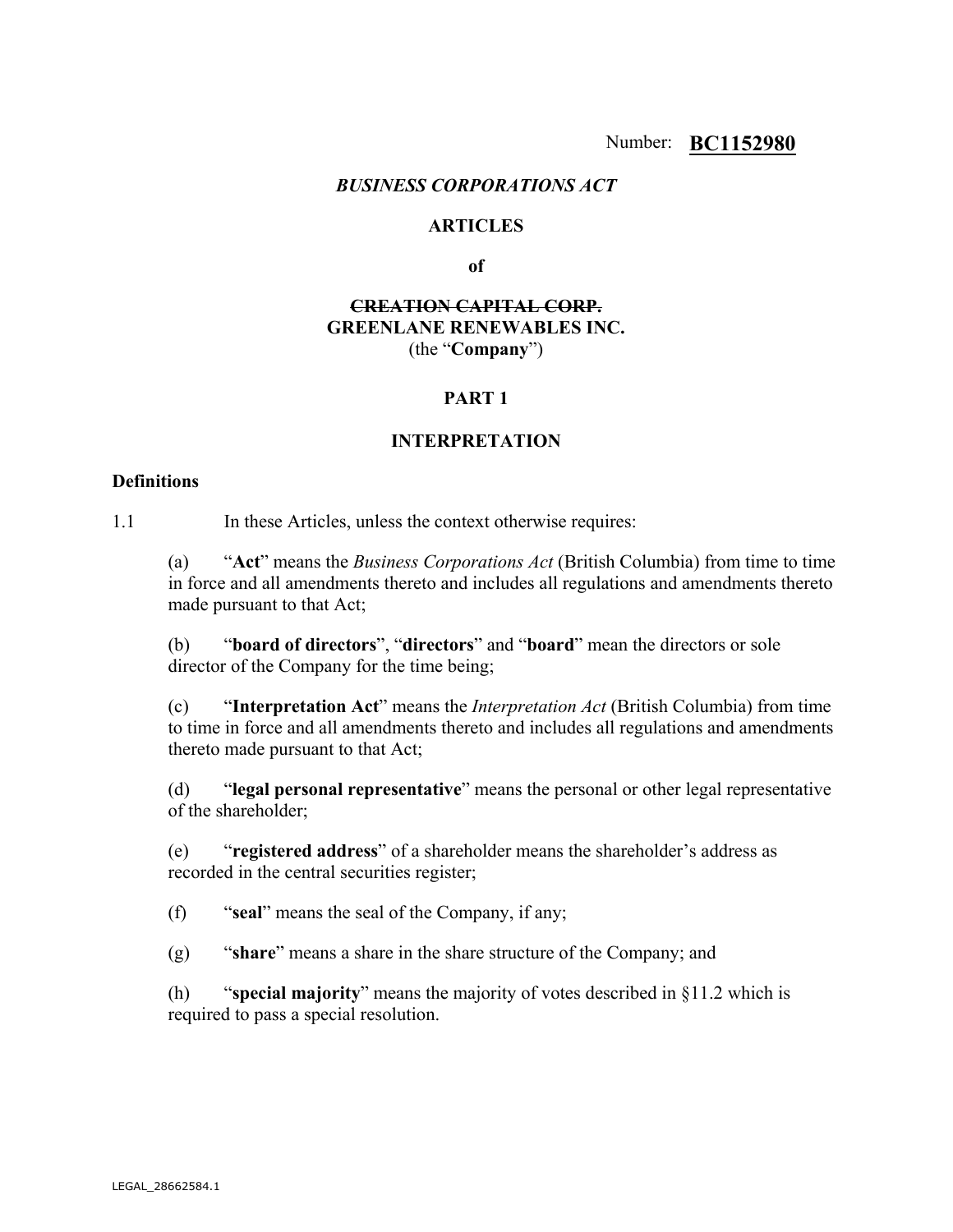## **Act and Interpretation Act Definitions Applicable**

1.2 The definitions in the Act and the definitions and rules of construction in the Interpretation Act, with the necessary changes, so far as applicable, and except as the context requires otherwise, apply to these Articles as if they were an enactment. If there is a conflict between a definition in the Act and a definition or rule in the Interpretation Act relating to a term used in these Articles, the definition in the Act will prevail. If there is a conflict or inconsistency between these Articles and the Act, the Act will prevail.

## **PART 2**

#### **SHARES AND SHARE CERTIFICATES**

#### **Authorized Share Structure**

2.1 The authorized share structure of the Company consists of shares of the class or classes and series, if any, described in the Notice of Articles of the Company.

## **Form of Share Certificate**

2.2 Each share certificate issued by the Company must comply with, and be signed as required by, the Act.

#### **Shareholder Entitled to Certificate, Acknowledgment or Written Notice**

2.3 Unless the shares of which the shareholder is the registered owner are uncertificated shares, each shareholder is entitled, without charge, to (a) one share certificate representing the shares of each class or series of shares registered in the shareholder's name or (b) a non-transferable written acknowledgment of the shareholder's right to obtain such a share certificate, provided that in respect of a share held jointly by several persons, the Company is not bound to issue more than one share certificate and delivery of a share certificate for a share to one of several joint shareholders or to one of the shareholders' duly authorized agents will be sufficient delivery to all. If a shareholder is the registered owner of uncertificated shares, the Company must send to a holder of an uncertificated share a written notice containing the information required by the Act within a reasonable time after the issue or transfer of such share.

#### **Delivery by Mail**

2.4 Any share certificate or non-transferable written acknowledgment of a shareholder's right to obtain a share certificate, or written notice of the issue or transfer of an uncertificated share may be sent to the shareholder by mail at the shareholder's registered address and neither the Company nor any director, officer or agent of the Company is liable for any loss to the shareholder because the share certificate, acknowledgement or written notice is lost in the mail or stolen.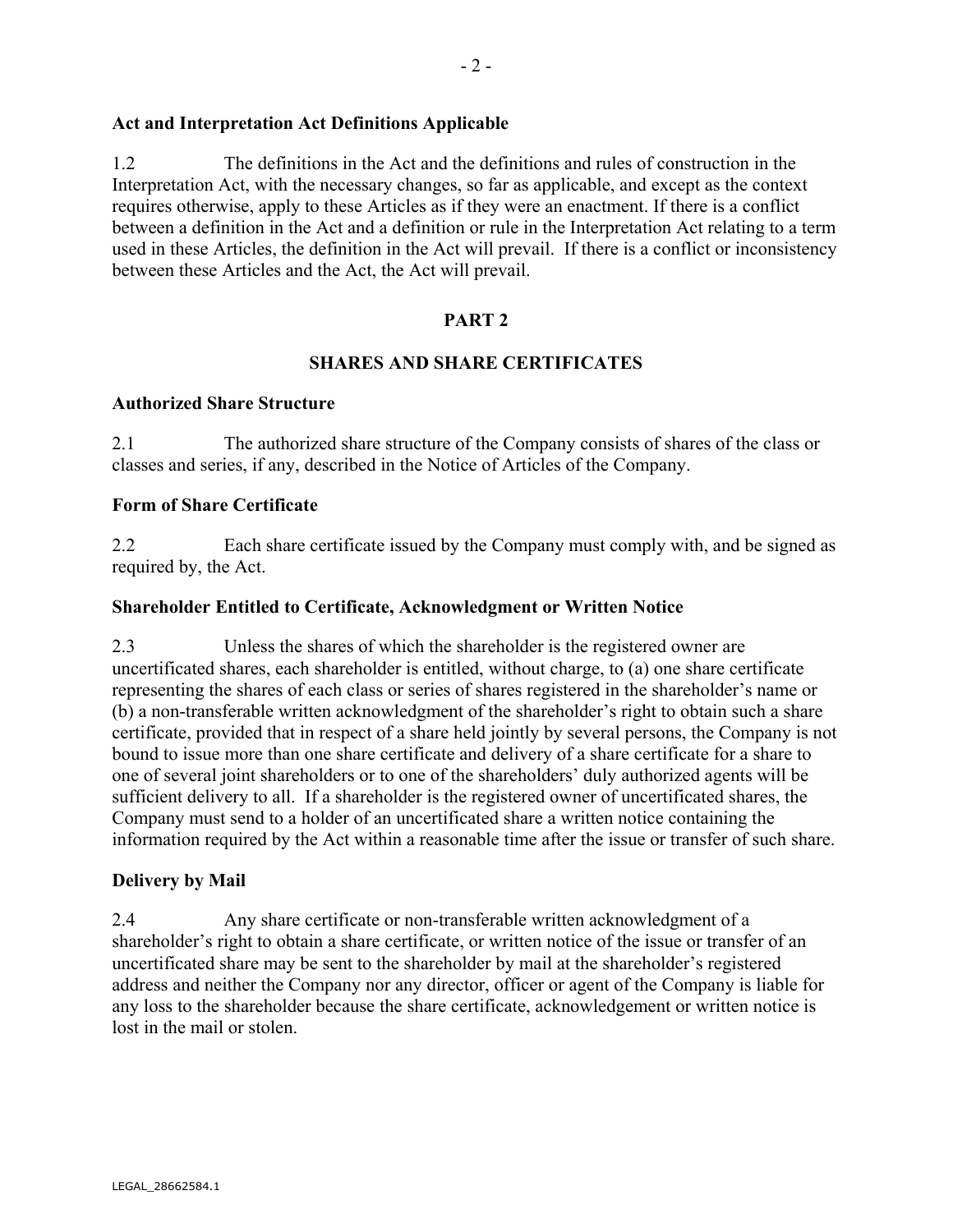## **Replacement of Worn Out or Defaced Certificate or Acknowledgement**

2.5 If a share certificate or a non-transferable written acknowledgment of the shareholder's right to obtain a share certificate is worn out or defaced, the Company must, on production of the share certificate or acknowledgment, as the case may be, and on such other terms, if any, as are deemed fit:

- (a) cancel the share certificate or acknowledgment; and
- (b) issue a replacement share certificate or acknowledgment.

## **Replacement of Lost, Stolen or Destroyed Certificate or Acknowledgment**

2.6 If a share certificate or a non-transferable written acknowledgment of a shareholder's right to obtain a share certificate is lost, stolen or destroyed, a replacement share certificate or acknowledgment, as the case may be, must be issued to the person entitled to that share certificate or acknowledgment, if the requirements of the Act are satisfied, as the case may be, if the directors receive:

- (a) proof satisfactory to it of the loss, theft or destruction; and
- (b) any indemnity the directors consider adequate.

## **Splitting Share Certificates**

2.7 If a shareholder surrenders a share certificate to the Company with a written request that the Company issue in the shareholder's name two or more share certificates, each representing a specified number of shares and in the aggregate representing the same number of shares as the share certificate so surrendered, the Company must cancel the surrendered share certificate and issue replacement share certificates in accordance with that request.

## **Certificate Fee**

2.8 There must be paid to the Company, in relation to the issue of any share certificate under §2.5, §2.6 or §2.7, the amount, if any, not exceeding the amount prescribed under the Act, determined by the directors.

## **Recognition of Trusts**

2.9 Except as required by law or statute or these Articles, no person will be recognized by the Company as holding any share upon any trust, and the Company is not bound by or compelled in any way to recognize (even when having notice thereof) any equitable, contingent, future or partial interest in any share or fraction of a share or (except as required by law or statute or these Articles or as ordered by a court of competent jurisdiction) any other rights in respect of any share except an absolute right to the entirety thereof in the shareholder.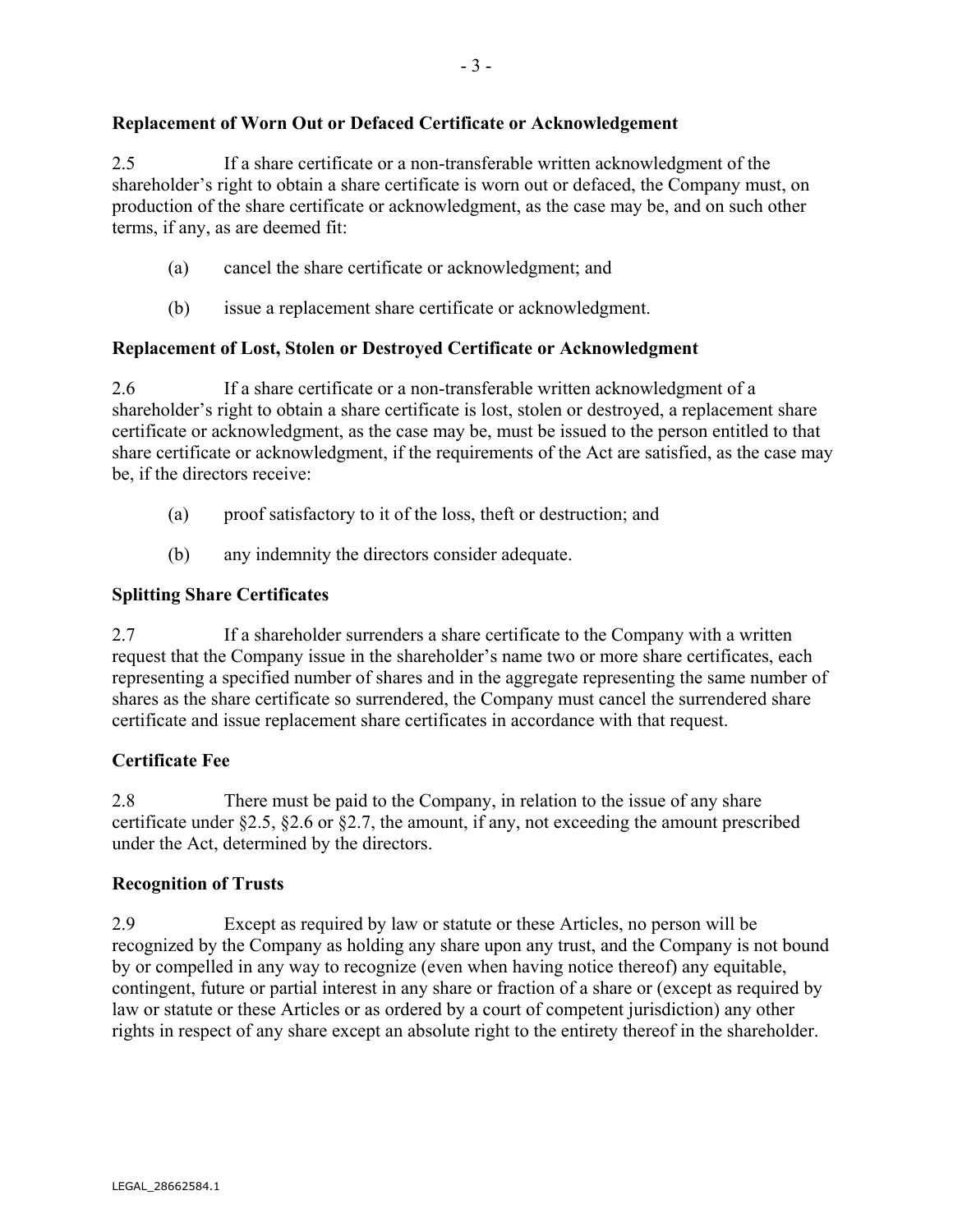## **PART 3**

## **ISSUE OF SHARES**

#### **Directors Authorized**

3.1 Subject to the Act and the rights, if any, of the holders of issued shares of the Company, the Company may allot, issue, sell or otherwise dispose of the unissued shares, and issued shares held by the Company, at the times, to the persons, including directors, in the manner, on the terms and conditions and for the consideration (including any premium at which shares with par value may be issued) that the directors may determine. The issue price for a share with par value must be equal to or greater than the par value of the share.

## **Commissions and Discounts**

3.2 The Company may at any time pay a reasonable commission or allow a reasonable discount to any person in consideration of that person's purchase or agreement to purchase shares of the Company from the Company or any other person's procurement or agreement to procure purchasers for shares of the Company.

#### **Brokerage**

3.3 The Company may pay such brokerage fee or other consideration as may be lawful for or in connection with the sale or placement of its securities.

## **Conditions o**f **Issue**

3.4 Except as provided for by the Act, no share may be issued until it is fully paid. A share is fully paid when:

(a) consideration is provided to the Company for the issue of the share by one or more of the following:

- (i) past services performed for the Company;
- (ii) property;
- (iii) money; and

(b) the value of the consideration received by the Company equals or exceeds the issue price set for the share under §3.1.

## **Share Purchase Warrants and Rights**

3.5 Subject to the Act, the Company may issue share purchase warrants, options and rights upon such terms and conditions as the directors determine, which share purchase warrants, options and rights may be issued alone or in conjunction with debentures, debenture stock, bonds, shares or any other securities issued or created by the Company from time to time.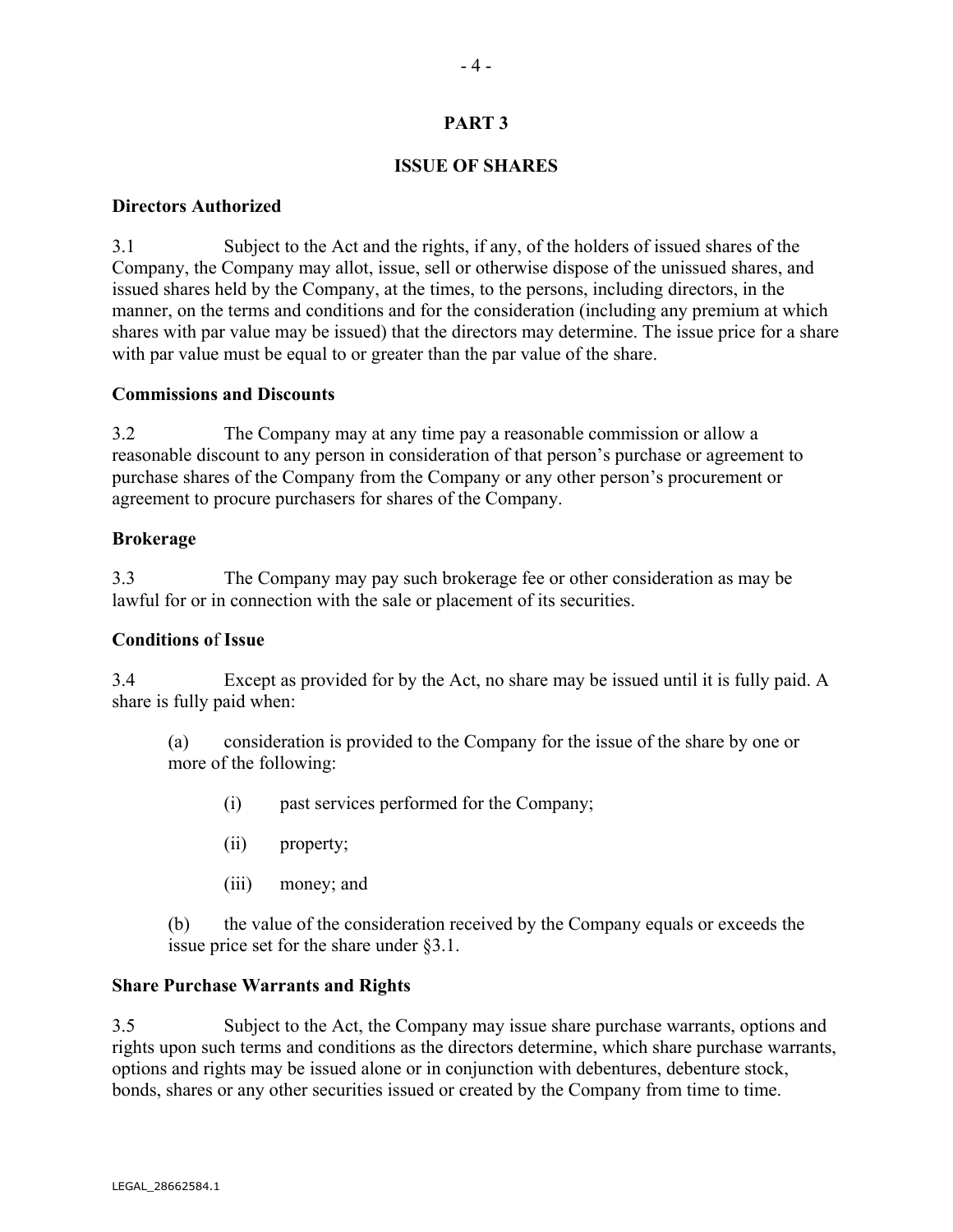## **PART 4**

#### **SHARE REGISTERS**

#### **Central Securities Register**

4.1 As required by and subject to the Act, the Company must maintain in British Columbia a central securities register and may appoint an agent to maintain such register. The directors may appoint one or more agents, including the agent appointed to keep the central securities register, as transfer agent for shares or any class or series of shares and the same or another agent as registrar for shares or such class or series of shares, as the case may be. The directors may terminate such appointment of any agent at any time and may appoint another agent in its place.

## **PART 5**

## **SHARE TRANSFERS**

#### **Registering Transfers**

5.1 A transfer of a share must not be registered unless the Company or the transfer agent or registrar for the class or series of shares to be transferred has received:

(a) except as exempted by the Act, a written instrument of transfer in respect of the share has been received by the Company (which may be a separate document or endorsed on the share certificate for the shares transferred) made by the shareholder or other appropriate person or by an agent who has actual authority to act on behalf of that person;

(b) if a share certificate has been issued by the Company in respect of the share to be transferred, that share certificate;

(c) if a non-transferable written acknowledgment of the shareholder's right to obtain a share certificate has been issued by the Company in respect of the share to be transferred, that acknowledgment; and

(d) such other evidence, if any, as the Company or the transfer agent or registrar for the class or series of share to be transferred may require to prove the title of the transferor or the transferor's right to transfer the share, that the written instrument of transfer and the right of the transferee to have the transfer registered.

#### **Form of Instrument of Transfer**

5.2 The instrument of transfer in respect of any share of the Company must be either in the form, if any, on the back of the Company's share certificates of that class or series or in some other form that may be approved by the directors from time to time or by the transfer agent or registrar for those shares.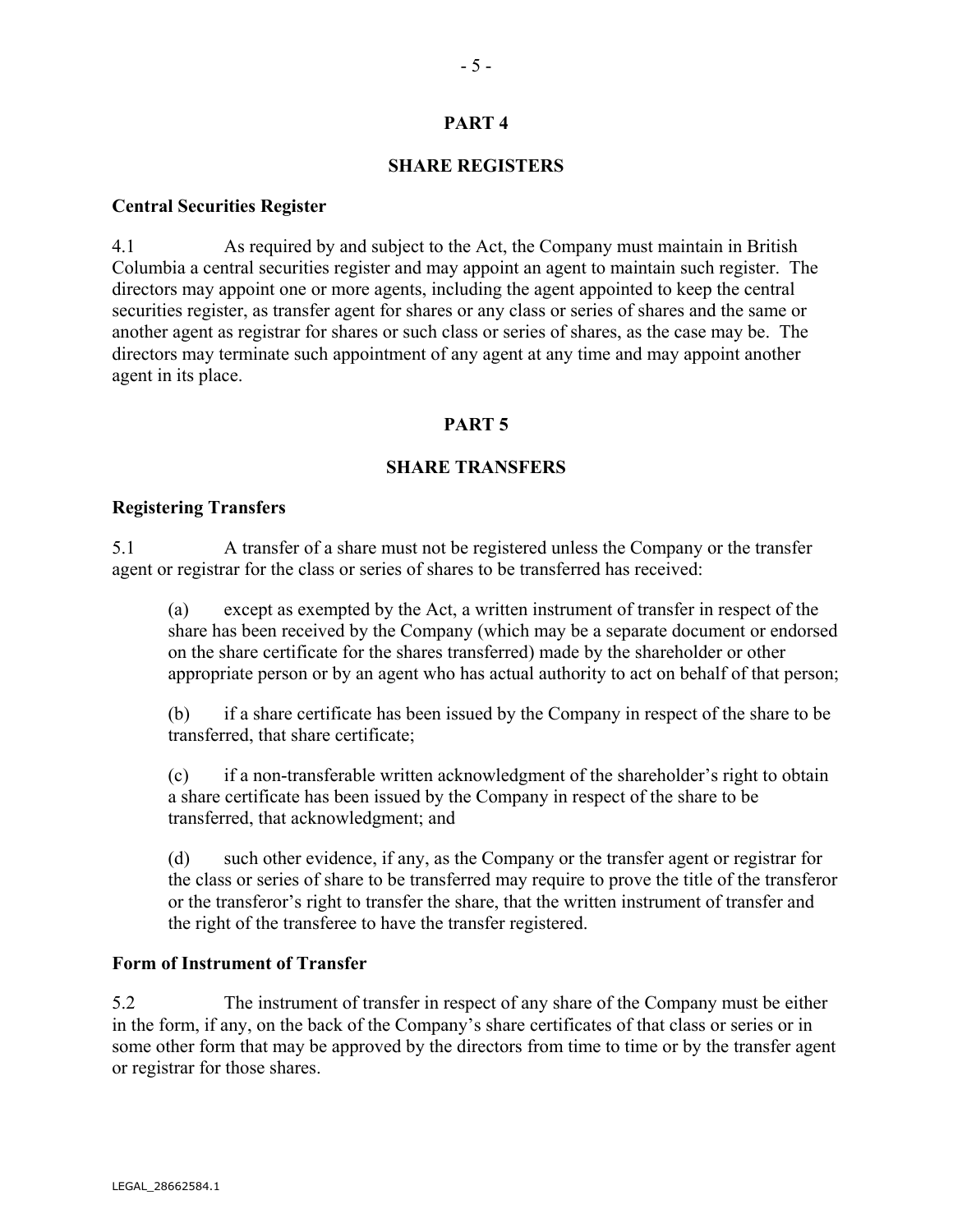## **Transferor Remains Shareholder**

5.3 Except to the extent that the Act otherwise provides, the transferor of a share is deemed to remain the holder of it until the name of the transferee is entered in a securities register of the Company in respect of the transfer.

## **Signing of Instrument of Transfer**

5.4 If a shareholder, or the shareholder's duly authorized attorney, signs an instrument of transfer in respect of shares registered in the name of the shareholder, the signed instrument of transfer constitutes a complete and sufficient authority to the Company and its directors, officers and agents to register the number of shares specified in the instrument of transfer or specified in any other manner, or, if no number is specified, all the shares represented by the share certificates or set out in the written acknowledgments deposited with the instrument of transfer, or if the shares are uncertificated shares, then all of the shares registered in the name of the shareholder on the central securities register:

(a) in the name of the person named as transferee in that instrument of transfer; or

(b) if no person is named as transferee in that instrument of transfer, in the name of the person on whose behalf the instrument is deposited for the purpose of having the transfer registered.

## **Enquiry as to Title Not Required**

5.5 Neither the Company nor any director, officer or agent of the Company is bound to inquire into the title of the person named in the instrument of transfer as transferee or, if no person is named as transferee in the instrument of transfer, of the person on whose behalf the instrument is deposited for the purpose of having the transfer registered or is liable for any claim related to registering the transfer by the shareholder or by any intermediate owner or holder of the shares transferred, of any interest in such shares, of any share certificate representing such shares or of any written acknowledgment of a right to obtain a share certificate for such shares.

## **Transfer Fee**

5.6 There must be paid to the Company, in relation to the registration of a transfer, the amount, if any, determined by the directors.

## **PART 6**

## **TRANSMISSION OF SHARES**

## **Legal Personal Representative Recognized on Death**

6.1 In case of the death of a shareholder, the legal personal representative of the shareholder, or in the case of shares registered in the shareholder's name and the name of another person in joint tenancy, the surviving joint holder, will be the only person recognized by the Company as having any title to the shareholder's interest in the shares. Before recognizing a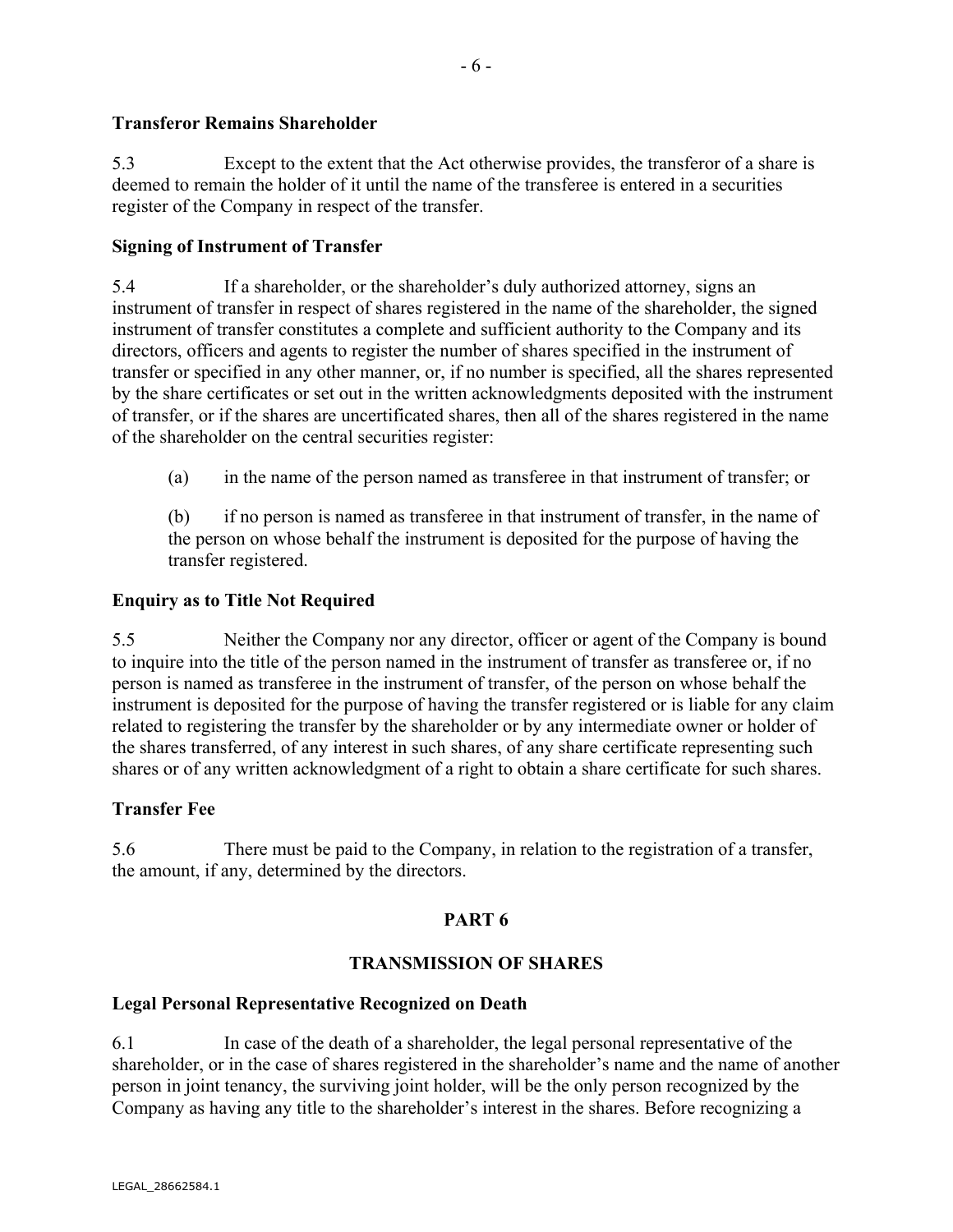person as a legal personal representative of a shareholder, the Company shall receive the documentation required by the Act.

## **Rights of Legal Personal Representative**

6.2 The legal personal representative of a shareholder has the same rights, privileges and obligations that attach to the shares held by the shareholder, including the right to transfer the shares in accordance with these Articles, provided the documents required by the Act and the directors have been deposited with the Company. This §6.2 does not apply in the case of the death of a shareholder with respect to shares registered in the name of the shareholder and the name of another person in joint tenancy.

## **PART 7**

## **PURCHASE, REDEEM OR OTHERWISE ACQUIRE SHARES**

#### **Company Authorized to Purchase, Redeem or Otherwise Acquire Shares**

7.1 Subject to §7.2, the special rights or restrictions attached to the shares of any class or series and the Act, the Company may, if authorized by the directors, purchase, redeem or otherwise acquire any of its shares at the price and upon the terms determined by the directors.

#### **Purchase When Insolvent**

7.2 The Company must not make a payment or provide any other consideration to purchase, redeem or otherwise acquire any of its shares if there are reasonable grounds for believing that:

(a) the Company is insolvent; or

(b) making the payment or providing the consideration would render the Company insolvent.

## **Sale and Voting of Purchased, Redeemed or Otherwise Acquired Shares**

7.3 If the Company retains a share redeemed, purchased or otherwise acquired by it, the Company may sell, gift or otherwise dispose of the share, but, while such share is held by the Company, it:

- (a) is not entitled to vote the share at a meeting of its shareholders;
- (b) must not pay a dividend in respect of the share; and
- (c) must not make any other distribution in respect of the share.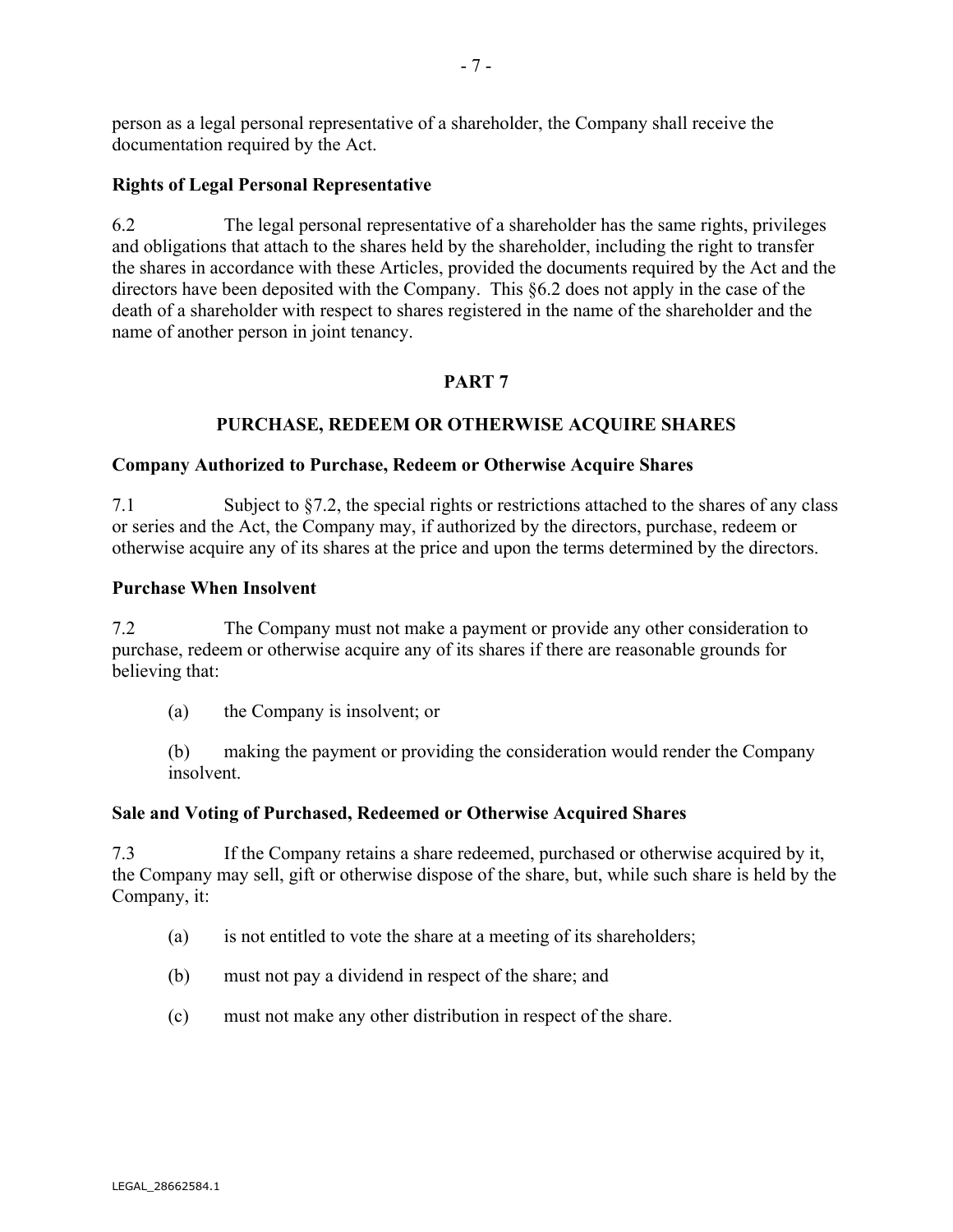#### **Company Entitled to Purchase, Redeem or Otherwise Acquire Share Fractions**

7.4 The Company may, without prior notice to the holders, purchase, redeem or otherwise acquire for fair value any and all outstanding share fractions of any class or kind of shares in its authorized share structure as may exist at any time and from time to time. Upon the Company delivering the purchase funds and confirmation of purchase or redemption of the share fractions to the holders' registered or last known address, or if the Company has a transfer agent then to such agent for the benefit of and forwarding to such holders, the Company shall thereupon amend its central securities register to reflect the purchase or redemption of such share fractions and if the Company has a transfer agent, shall direct the transfer agent to amend the central securities register accordingly. Any holder of a share fraction, who upon receipt of the funds and confirmation of purchase or redemption of same, disputes the fair value paid for the fraction, shall have the right to apply to the court to request that it set the price and terms of payment and make consequential orders and give directions the court considers appropriate, as if the Company were the "acquiring person" as contemplated by Division 6, Compulsory Acquisitions, under the Act and the holder were an "offeree" subject to the provisions contained in such Division, *mutatis mutandis*.

## **PART 8**

## **BORROWING POWERS**

8.1 The Company, if authorized by the directors, may:

(a) borrow money in the manner and amount, on the security, from the sources and on the terms and conditions that they consider appropriate;

(b) issue bonds, debentures and other debt obligations either outright or as security for any liability or obligation of the Company or any other person and at such discounts or premiums and on such other terms as the directors consider appropriate;

(c) guarantee the repayment of money by any other person or the performance of any obligation of any other person; and

(d) mortgage, charge, whether by way of specific or floating charge, grant a security interest in, or give other security on, the whole or any part of the present and future assets and undertaking of the Company.

## **PART 9**

## **ALTERATIONS**

## **Alteration of Authorized Share Structure**

9.1 Subject to §9.2 and the Act, the Company may by ordinary resolution (or a resolution of the directors in the case of  $\S9.1(c)$  or  $\S9.1(f)$ :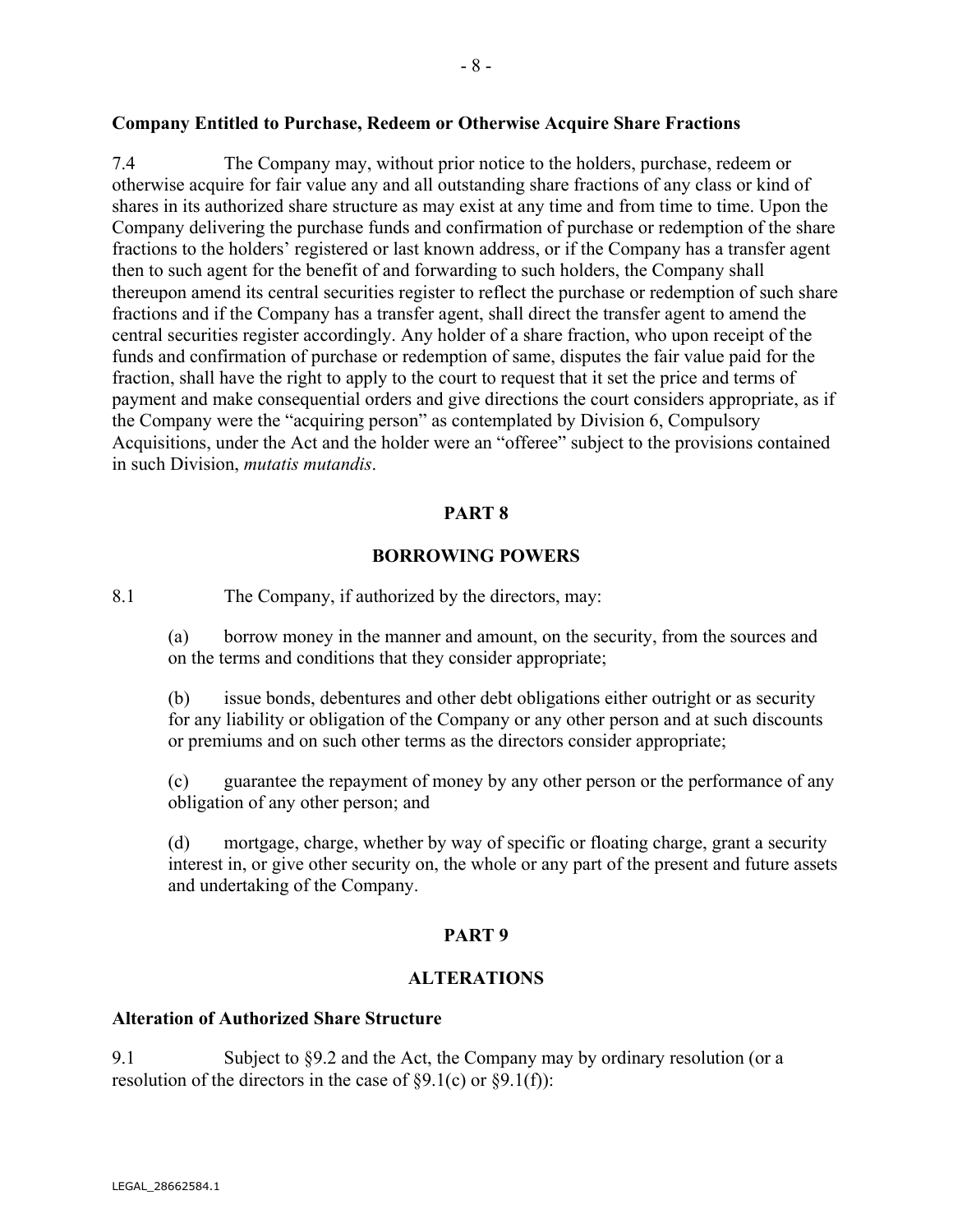(a) create one or more classes or series of shares or, if none of the shares of a class or series of shares are allotted or issued, eliminate that class or series of shares;

(b) increase, reduce or eliminate the maximum number of shares that the Company is authorized to issue out of any class or series of shares or establish a maximum number of shares that the Company is authorized to issue out of any class or series of shares for which no maximum is established;

- (c) subdivide or consolidate all or any of its unissued, or fully paid issued, shares;
- (d) if the Company is authorized to issue shares of a class of shares with par value:
	- (i) decrease the par value of those shares; or
	- (ii) if none of the shares of that class of shares are allotted or issued, increase the par value of those shares;

(e) change all or any of its unissued, or fully paid issued, shares with par value into shares without par value or any of its unissued shares without par value into shares with par value;

(f) alter the identifying name of any of its shares; or

(g) otherwise alter its shares or authorized share structure when required or permitted to do so by the Act where it does not specify by a special resolution;

and, if applicable, alter its Notice of Articles and Articles accordingly.

## **Special Rights or Restrictions**

9.2 Subject to the Act and in particular those provisions of the Act relating to the rights of holders of outstanding shares to vote if their rights are prejudiced or interfered with, the Company may by ordinary resolution:

(a) create special rights or restrictions for, and attach those special rights or restrictions to, the shares of any class or series of shares, whether or not any or all of those shares have been issued; or

(b) vary or delete any special rights or restrictions attached to the shares of any class or series of shares, whether or not any or all of those shares have been issued,

and alter its Notice of Articles and Articles accordingly.

## **Change of Name**

9.3 The Company may by resolution of the directors authorize an alteration to its Notice of Articles in order to change its name or adopt or change any translation of that name.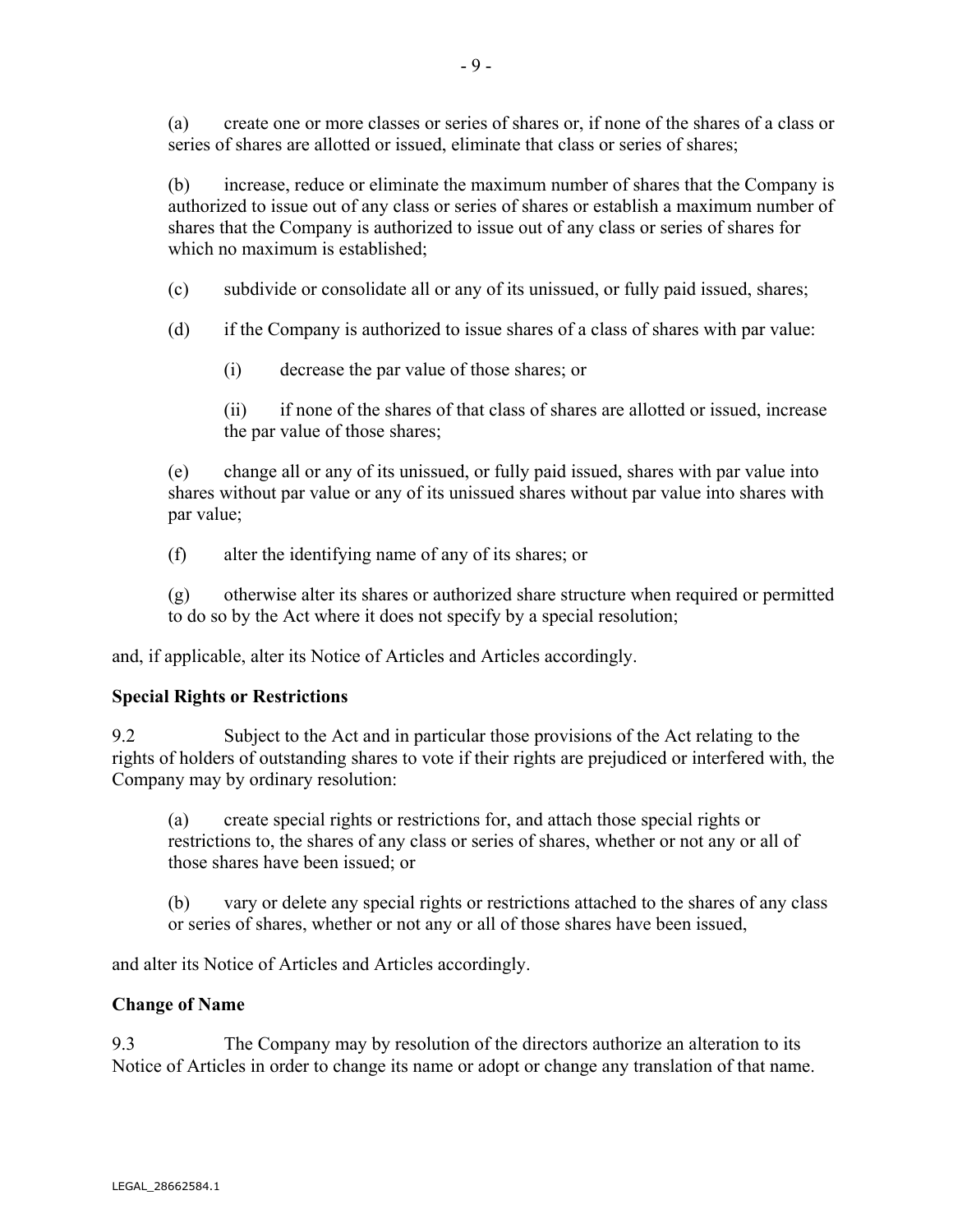#### **Other Alterations**

9.4 If the Act does not specify the type of resolution and these Articles do not specify another type of resolution, the Company may by ordinary resolution alter these Articles.

#### **PART 10**

#### **MEETINGS OF SHAREHOLDERS**

#### **Annual General Meetings**

10.1 Unless an annual general meeting is deferred or waived in accordance with the Act, the Company must hold its first annual general meeting within 18 months after the date on which it was incorporated or otherwise recognized, and after that must hold an annual general meeting at least once in each calendar year and not more than 15 months after the last annual reference date at such time and place as may be determined by the directors.

## **Resolution Instead of Annual General Meeting**

10.2 If all the shareholders who are entitled to vote at an annual general meeting consent in writing by a unanimous resolution to all of the business that is required to be transacted at that annual general meeting, the annual general meeting is deemed to have been held on the date of the unanimous resolution. The shareholders must, in any unanimous resolution passed under this §10.2, select as the Company's annual reference date a date that would be appropriate for the holding of the applicable annual general meeting.

#### **Calling of Meetings of Shareholders**

10.3 The directors may, at any time, call a meeting of shareholders.

## **Notice for Meetings of Shareholders**

10.4 The Company must send notice of the date, time and location of any meeting of shareholders (including, without limitation, any notice specifying the intention to propose a resolution as an exceptional resolution, a special resolution or a special separate resolution, and any notice to consider approving an amalgamation into a foreign jurisdiction, an arrangement or the adoption of an amalgamation agreement, and any notice of a general meeting, class meeting or series meeting), in the manner provided in these Articles, or in such other manner, if any, as may be prescribed by ordinary resolution (whether previous notice of the resolution has been given or not), to each shareholder entitled to attend the meeting, to each director and to the auditor of the Company, unless these Articles otherwise provide, at least the following number of days before the meeting:

- (a) if the Company is a public company, 21 days;
- (b) otherwise, 10 days.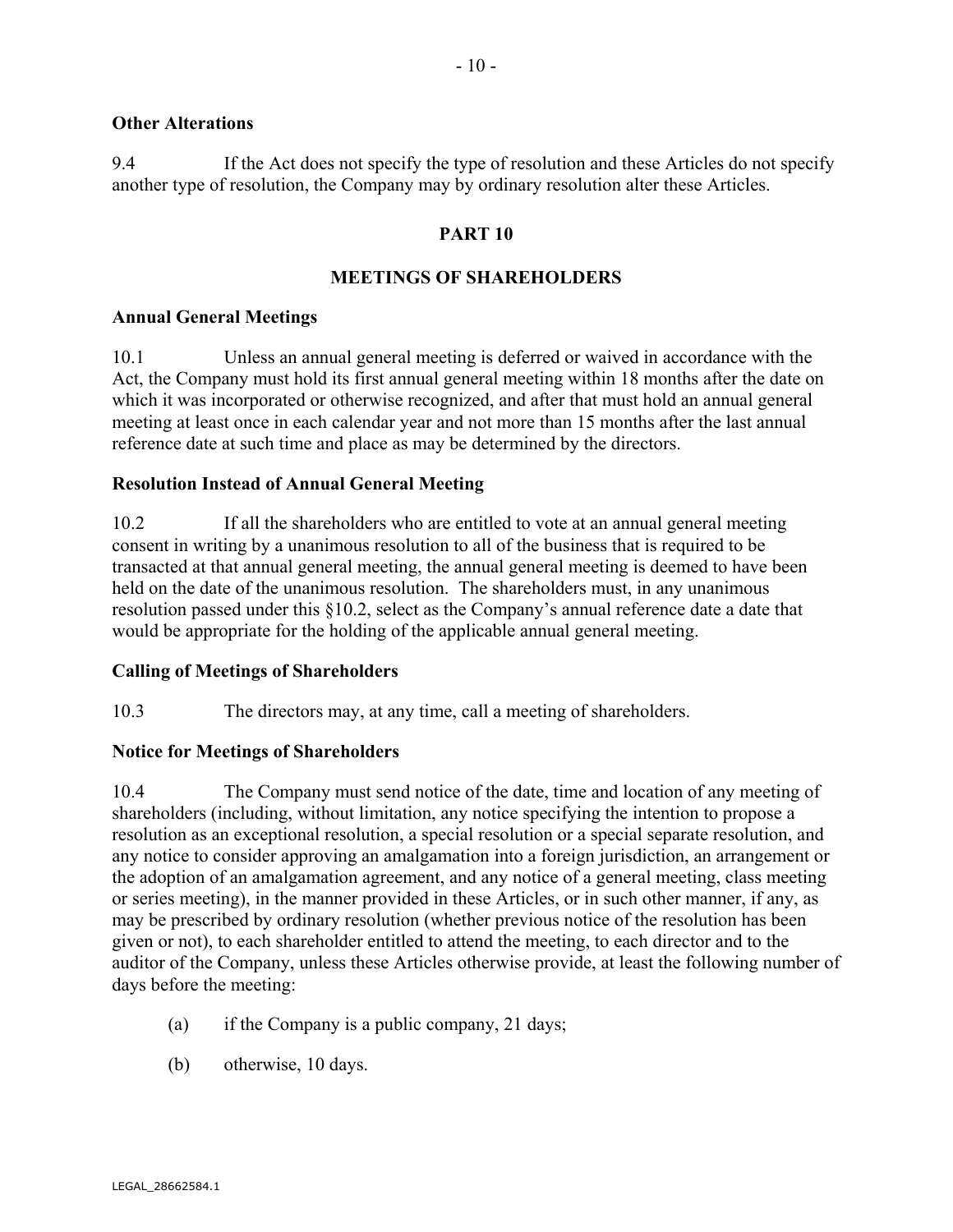## **Record Date for Notice**

10.5 The directors may set a date as the record date for the purpose of determining shareholders entitled to notice of any meeting of shareholders. The record date must not precede the date on which the meeting is to be held by more than two months or, in the case of a general meeting requisitioned by shareholders under the Act, by more than four months. The record date must not precede the date on which the meeting is held by fewer than:

- (a) if the Company is a public company, 21 days;
- (b) otherwise, 10 days.

If no record date is set, the record date is 5 p.m. on the day immediately preceding the first date on which the notice is sent or, if no notice is sent, the beginning of the meeting.

## **Record Date for Voting**

10.6 The directors may set a date as the record date for the purpose of determining shareholders entitled to vote at any meeting of shareholders. The record date must not precede the date on which the meeting is to be held by more than two months or, in the case of a general meeting requisitioned by shareholders under the Act, by more than four months. If no record date is set, the record date is 5 p.m. on the day immediately preceding the first date on which the notice is sent or, if no notice is sent, the beginning of the meeting.

## **Failure to Give Notice and Waiver of Notice**

10.7 The accidental omission to send notice of any meeting of shareholders to, or the non-receipt of any notice by, any of the persons entitled to notice does not invalidate any proceedings at that meeting. Any person entitled to notice of a meeting of shareholders may, in writing or otherwise, waive that entitlement or may agree to reduce the period of that notice. Attendance of a person at a meeting of shareholders is a waiver of entitlement to notice of the meeting unless that person attends the meeting for the express purpose of objecting to the transaction of any business on the grounds that the meeting is not lawfully called.

## **Notice of Special Business at Meetings of Shareholders**

10.8 If a meeting of shareholders is to consider special business within the meaning of §11.1, the notice of meeting must:

(a) state the general nature of the special business; and

(b) if the special business includes considering, approving, ratifying, adopting or authorizing any document or the signing of or giving of effect to any document, have attached to it a copy of the document or state that a copy of the document will be available for inspection by shareholders:

(i) at the Company's records office, or at such other reasonably accessible location in British Columbia as is specified in the notice; and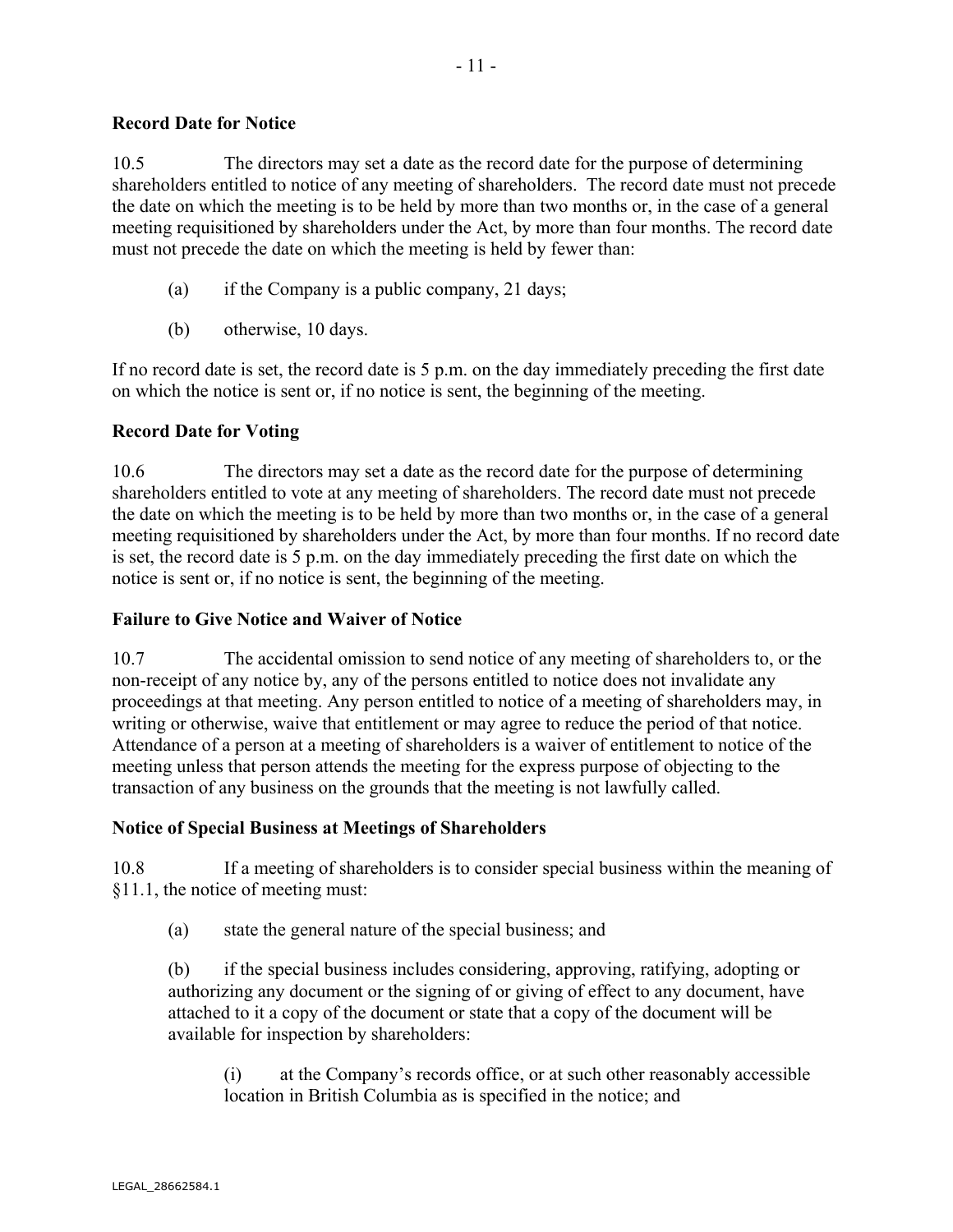## **Place of Meetings**

10.9 In addition to any location in British Columbia, any general meeting may be held in any location outside British Columbia approved by a resolution of the directors.

## **PART 11**

## **PROCEEDINGS AT MEETINGS OF SHAREHOLDERS**

## **Special Business**

11.1 At a meeting of shareholders, the following business is special business:

(a) at a meeting of shareholders that is not an annual general meeting, all business is special business except business relating to the conduct of or voting at the meeting;

(b) at an annual general meeting, all business is special business except for the following:

(i) business relating to the conduct of or voting at the meeting;

(ii) consideration of any financial statements of the Company presented to the meeting;

- (iii) consideration of any reports of the directors or auditor;
- (iv) the setting or changing of the number of directors;
- (v) the election or appointment of directors;
- (vi) the appointment of an auditor;
- (vii) the setting of the remuneration of an auditor;

(viii) business arising out of a report of the directors not requiring the passing of a special resolution or an exceptional resolution;

(ix) any other business which, under these Articles or the Act, may be transacted at a meeting of shareholders without prior notice of the business being given to the shareholders.

## **Special Majority**

11.2 The majority of votes required for the Company to pass a special resolution at a general meeting of shareholders is two-thirds of the votes cast on the resolution.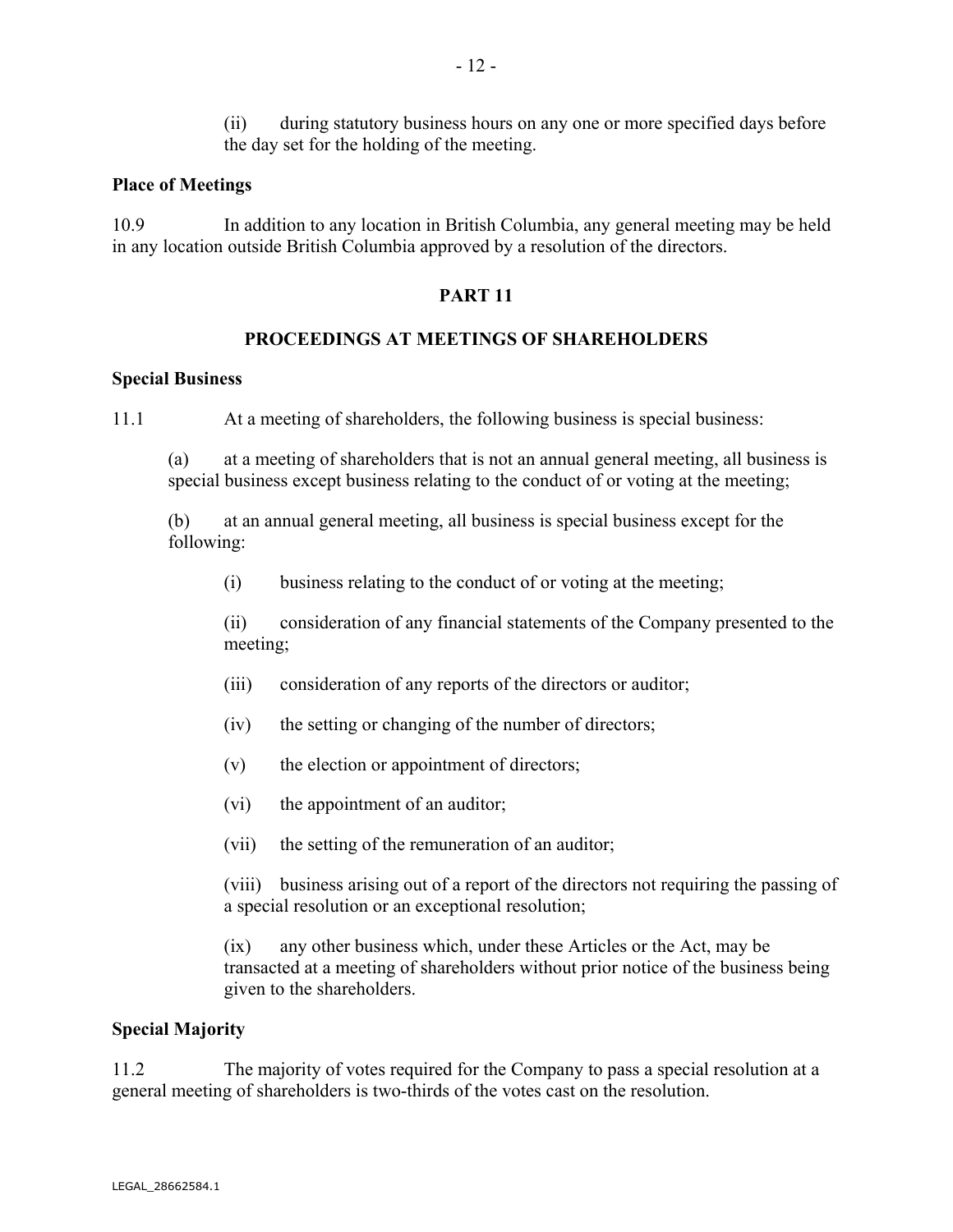## **Quorum**

11.3 Subject to the special rights or restrictions attached to the shares of any class or series of shares, and to §11.4, the quorum for the transaction of business at a meeting of shareholders is at least one person who is, or who represents by proxy, one or more shareholders who, in the aggregate, hold at least 5% of the issued shares entitled to be voted at the meeting.

## **One Shareholder May Constitute Quorum**

- 11.4 If there is only one shareholder entitled to vote at a meeting of shareholders:
	- (a) the quorum is one person who is, or who represents by proxy, that shareholder, and
	- (b) that shareholder, present in person or by proxy, may constitute the meeting.

## **Persons Entitled to Attend Meeting**

11.5 In addition to those persons who are entitled to vote at a meeting of shareholders, the only other persons entitled to be present at the meeting are the directors, the president (if any), the secretary (if any), the assistant secretary (if any), any lawyer for the Company, the auditor of the Company, any persons invited to be present at the meeting by the directors or by the chair of the meeting and any persons entitled or required under the Act or these Articles to be present at the meeting; but if any of those persons does attend the meeting, that person is not to be counted in the quorum and is not entitled to vote at the meeting unless that person is a shareholder or proxy holder entitled to vote at the meeting.

## **Requirement of Quorum**

11.6 No business, other than the election of a chair of the meeting and the adjournment of the meeting, may be transacted at any meeting of shareholders unless a quorum of shareholders entitled to vote is present at the commencement of the meeting, but such quorum need not be present throughout the meeting.

## **Lack of Quorum**

11.7 If, within one-half hour from the time set for the holding of a meeting of shareholders, a quorum is not present:

(a) in the case of a general meeting requisitioned by shareholders, the meeting is dissolved, and

(b) in the case of any other meeting of shareholders, the meeting stands adjourned to the same day in the next week at the same time and place.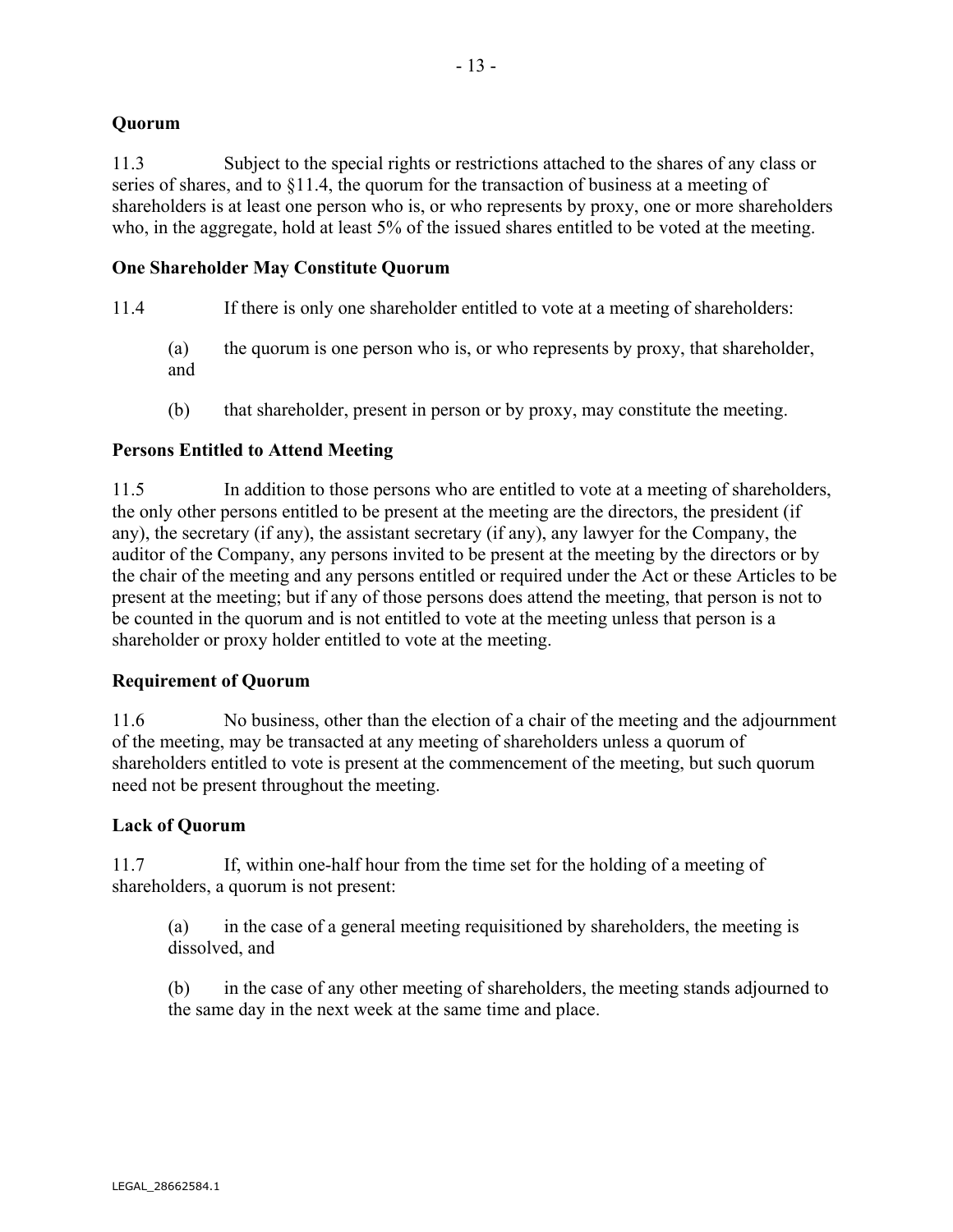## **Lack of Quorum at Succeeding Meeting**

11.8 If, at the meeting to which the meeting referred to in §11.7(b) was adjourned, a quorum is not present within one-half hour from the time set for the holding of the meeting, the person or persons present and being, or representing by proxy, two or more shareholders entitled to attend and vote at the meeting shall be deemed to constitute a quorum.

## **Chair**

11.9 The following individual is entitled to preside as chair at a meeting of shareholders:

- (a) the chair of the board, if any; or
- (b) if the chair of the board is absent or unwilling to act as chair of the meeting, the president, if any.

## **Selection of Alternate Chair**

11.10 If, at any meeting of shareholders, there is no chair of the board or president present within 15 minutes after the time set for holding the meeting, or if the chair of the board and the president are unwilling to act as chair of the meeting, or if the chair of the board and the president have advised the secretary, if any, or any director present at the meeting, that they will not be present at the meeting, the directors present may choose either one of their number or the solicitor of the Company to be chair of the meeting. If all of the directors present decline to take the chair or fail to so choose or if no director is present or the solicitor of the Company declines to take the chair, the shareholders entitled to vote at the meeting who are present in person or by proxy may choose any person present at the meeting to chair the meeting.

## **Adjournments**

11.11 The chair of a meeting of shareholders may, and if so directed by the meeting must, adjourn the meeting from time to time and from place to place, but no business may be transacted at any adjourned meeting other than the business left unfinished at the meeting from which the adjournment took place.

## **Notice of Adjourned Meeting**

11.12 It is not necessary to give any notice of an adjourned meeting of shareholders or of the business to be transacted at an adjourned meeting of shareholders except that, when a meeting is adjourned for 30 days or more, notice of the adjourned meeting must be given as in the case of the original meeting.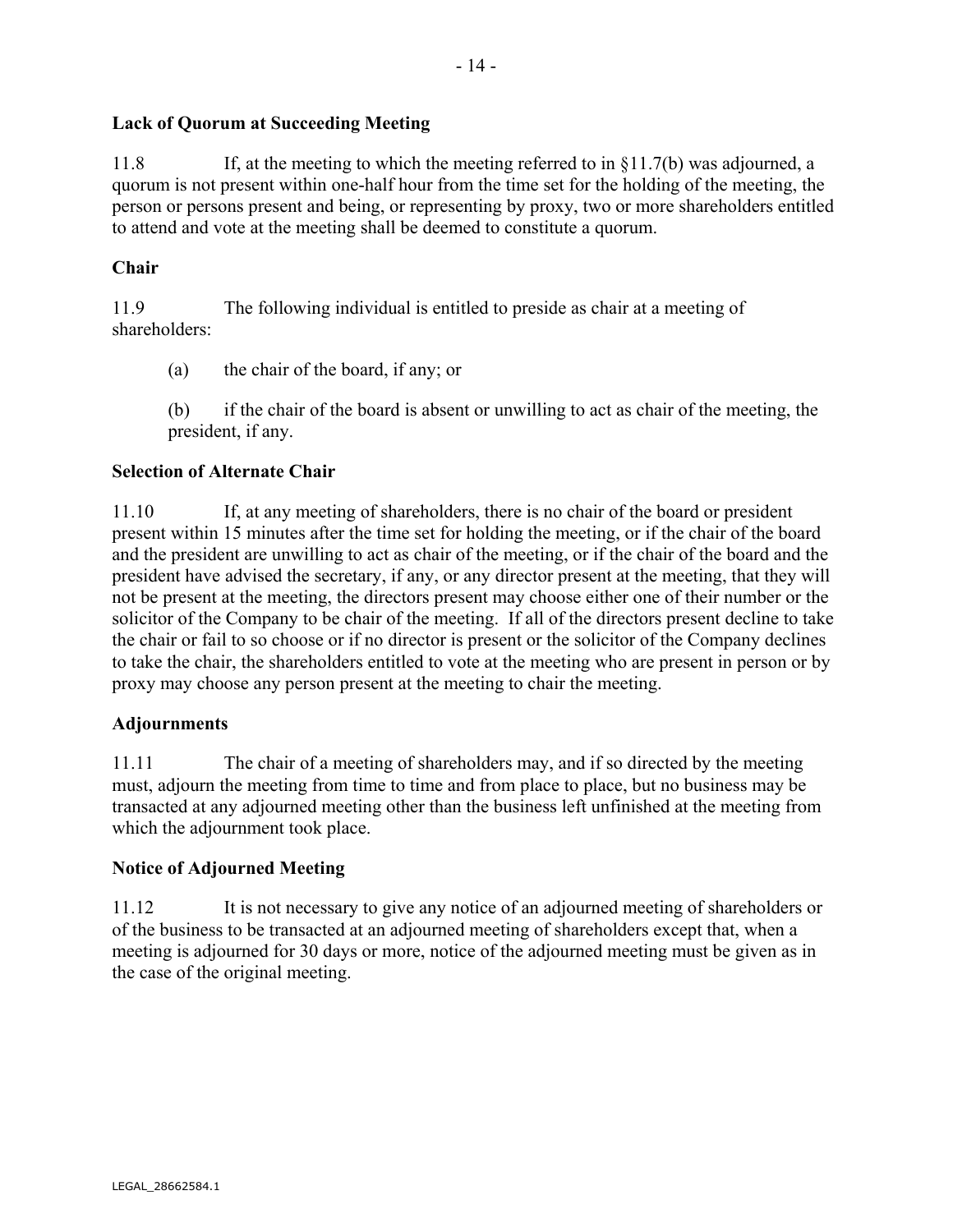## **Decisions by Show of Hands or Poll**

11.13 Subject to the Act, every motion put to a vote at a meeting of shareholders will be decided on a show of hands unless a poll, before or on the declaration of the result of the vote by show of hands, is directed by the chair or demanded by any shareholder entitled to vote who is present in person or by proxy.

## **Declaration of Result**

11.14 The chair of a meeting of shareholders must declare to the meeting the decision on every question in accordance with the result of the show of hands or the poll, as the case may be, and that decision must be entered in the minutes of the meeting. A declaration of the chair that a resolution is carried by the necessary majority or is defeated is, unless a poll is directed by the chair or demanded under §11.13, conclusive evidence without proof of the number or proportion of the votes recorded in favour of or against the resolution.

## **Motion Need Not be Seconded**

11.15 No motion proposed at a meeting of shareholders need be seconded unless the chair of the meeting rules otherwise, and the chair of any meeting of shareholders is entitled to propose or second a motion.

## **Casting Vote**

11.16 In case of an equality of votes, the chair of a meeting of shareholders does not, either on a show of hands or on a poll, have a second or casting vote in addition to the vote or votes to which the chair may be entitled as a shareholder.

## **Manner of Taking Poll**

11.17 Subject to §11.18, if a poll is duly demanded at a meeting of shareholders:

(a) the poll must be taken:

(i) at the meeting, or within seven days after the date of the meeting, as the chair of the meeting directs; and

(ii) in the manner, at the time and at the place that the chair of the meeting directs:

(b) the result of the poll is deemed to be the decision of the meeting at which the poll is demanded; and

(c) the demand for the poll may be withdrawn by the person who demanded it.

## **Demand for Poll on Adjournment**

11.18 A poll demanded at a meeting of shareholders on a question of adjournment must be taken immediately at the meeting.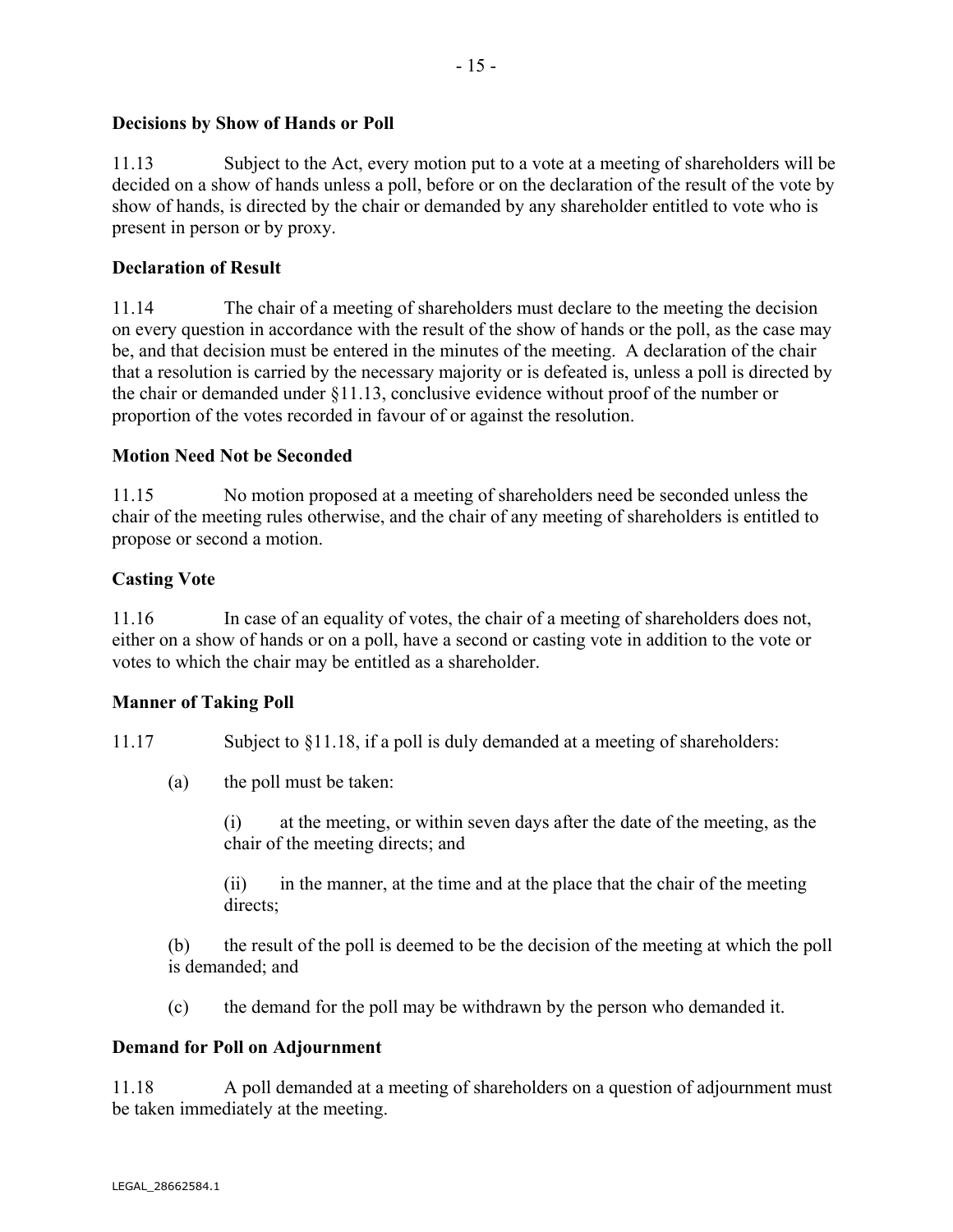## **Chair Must Resolve Dispute**

11.19 In the case of any dispute as to the admission or rejection of a vote given on a poll, the chair of the meeting must determine the dispute, and the determination of the chair made in good faith is final and conclusive.

## **Casting of Votes**

11.20 On a poll, a shareholder entitled to more than one vote need not cast all the votes in the same way.

## **No Demand for Poll on Election of Chair**

11.21 No poll may be demanded in respect of the vote by which a chair of a meeting of shareholders is elected.

## **Demand for Poll Not to Prevent Continuance of Meeting**

11.22 The demand for a poll at a meeting of shareholders does not, unless the chair of the meeting so rules, prevent the continuation of a meeting for the transaction of any business other than the question on which a poll has been demanded.

#### **Retention of Ballots and Proxies**

11.23 The Company must, for at least three months after a meeting of shareholders, keep each ballot cast on a poll and each proxy voted at the meeting, and, during that period, make them available for inspection during normal business hours by any shareholder or proxy holder entitled to vote at the meeting. At the end of such three month period, the Company may destroy such ballots and proxies.

## **PART 12**

## **VOTES OF SHAREHOLDERS**

#### **Number of Votes by Shareholder or by Shares**

12.1 Subject to any special rights or restrictions attached to any shares and to the restrictions imposed on joint shareholders under §12.3:

(a) on a vote by show of hands, every person present who is a shareholder or proxy holder and entitled to vote on the matter has one vote; and

(b) on a poll, every shareholder entitled to vote on the matter has one vote in respect of each share entitled to be voted on the matter and held by that shareholder and may exercise that vote either in person or by proxy.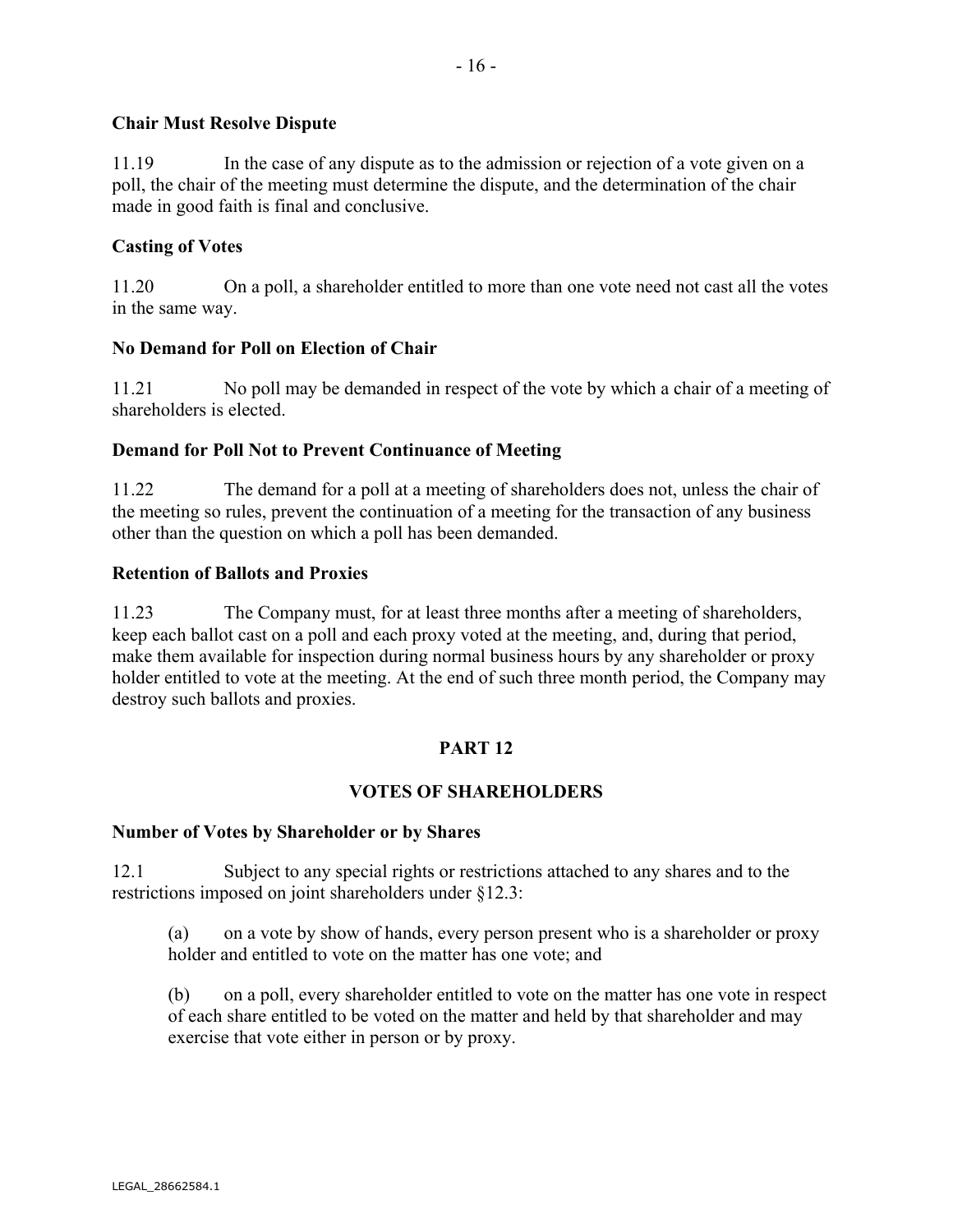## **Votes of Persons in Representative Capacity**

12.2 A person who is not a shareholder may vote at a meeting of shareholders, whether on a show of hands or on a poll, and may appoint a proxy holder to act at the meeting, if, before doing so, the person satisfies the chair of the meeting, or the directors, that the person is a legal personal representative or a trustee in bankruptcy for a shareholder who is entitled to vote at the meeting.

## **Votes by Joint Holders**

12.3 If there are joint shareholders registered in respect of any share:

(a) any one of the joint shareholders may vote at any meeting of shareholders, personally or by proxy, in respect of the share as if that joint shareholder were solely entitled to it; or

(b) if more than one of the joint shareholders is present at any meeting of shareholders, personally or by proxy, and more than one of them votes in respect of that share, then only the vote of the joint shareholder present whose name stands first on the central securities register in respect of the share will be counted.

## **Legal Personal Representatives as Joint Shareholders**

12.4 Two or more legal personal representatives of a shareholder in whose sole name any share is registered are, for the purposes of §12.3, deemed to be joint shareholders registered in respect of that share.

## **Representative of a Corporate Shareholder**

12.5 If a corporation, that is not a subsidiary of the Company, is a shareholder, that corporation may appoint a person to act as its representative at any meeting of shareholders of the Company, and:

(a) for that purpose, the instrument appointing a representative must be received:

(i) at the registered office of the Company or at any other place specified, in the notice calling the meeting, for the receipt of proxies, at least the number of business days specified in the notice for the receipt of proxies, or if no number of days is specified, two business days before the day set for the holding of the meeting or any adjourned meeting; or

(ii) at the meeting or any adjourned meeting, by the chair of the meeting or adjourned meeting or by a person designated by the chair of the meeting or adjourned meeting;

(b) if a representative is appointed under this  $§12.5$ :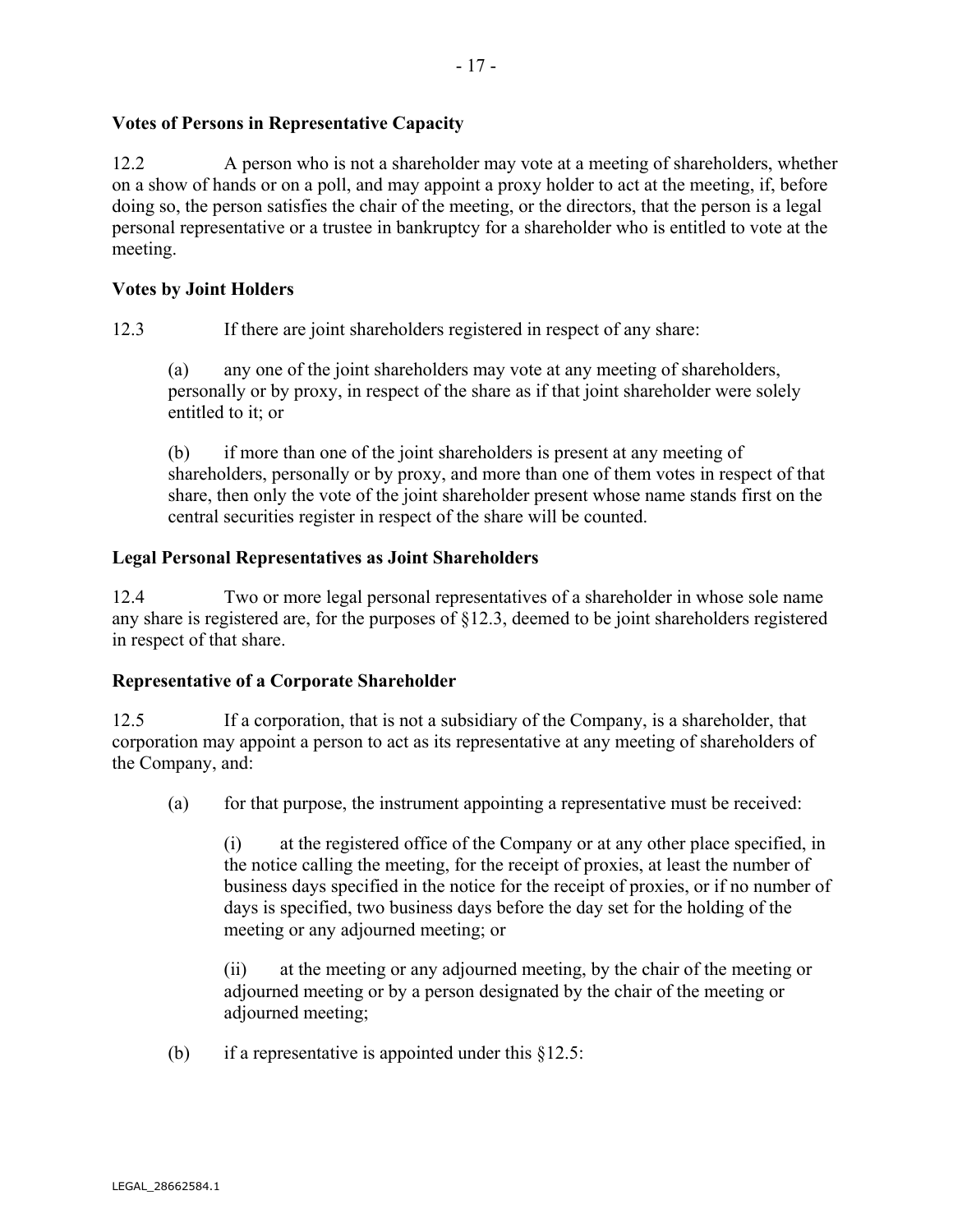(i) the representative is entitled to exercise in respect of and at that meeting the same rights on behalf of the corporation that the representative represents as that corporation could exercise if it were a shareholder who is an individual, including, without limitation, the right to appoint a proxy holder; and

(ii) the representative, if present at the meeting, is to be counted for the purpose of forming a quorum and is deemed to be a shareholder present in person at the meeting.

Evidence of the appointment of any such representative may be sent to the Company by written instrument, fax or any other method of transmitting legibly recorded messages.

## **Proxy Provisions Do Not Apply to All Companies**

12.6 If and for so long as the Company is a public company or a pre-existing reporting company which has the Statutory Reporting Company Provisions as part of its Articles or to which the Statutory Reporting Company Provisions apply, then §12.7 to §12.15 are not mandatory, however the directors of the Company are authorized to apply all or part of such sections or to adopt alternative procedures for proxy form, deposit and revocation procedures to the extent that the directors deem necessary in order to comply with securities laws applicable to the Company.

## **Appointment of Proxy Holders**

12.7 Every shareholder of the Company entitled to vote at a meeting of shareholders may, by proxy, appoint one or more (but not more than two) proxy holders to attend and act at the meeting in the manner, to the extent and with the powers conferred by the proxy.

## **Alternate Proxy Holders**

12.8 A shareholder may appoint one or more alternate proxy holders to act in the place of an absent proxy holder.

## **Proxy Holder Need Not Be Shareholder**

12.9 A proxy holder need not be a shareholder of the Company.

## **Deposit of Proxy**

12.10 A proxy for a meeting of shareholders must:

(a) be received at the registered office of the Company or at any other place specified, in the notice calling the meeting, for the receipt of proxies, at least the number of business days specified in the notice, or if no number of days is specified, two business days before the day set for the holding of the meeting or any adjourned meeting; or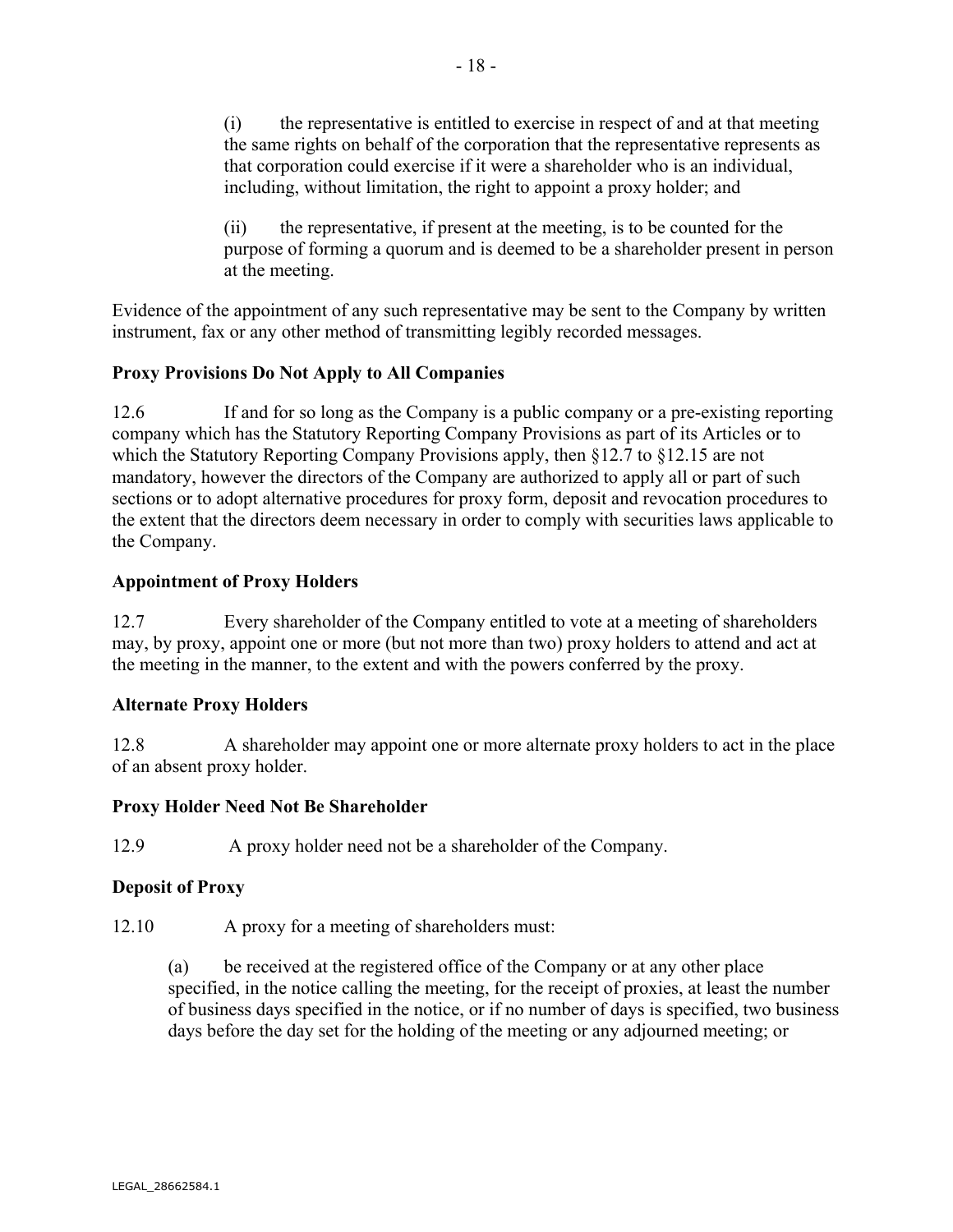(b) unless the notice provides otherwise, be received, at the meeting or any adjourned meeting, by the chair of the meeting or adjourned meeting or by a person designated by the chair of the meeting or adjourned meeting.

A proxy may be sent to the Company by written instrument, fax or any other method of transmitting legibly recorded messages, including through Internet or telephone voting or by email, if permitted by the notice calling the meeting or the information circular for the meeting.

## **Validity of Proxy Vote**

12.11 A vote given in accordance with the terms of a proxy is valid notwithstanding the death or incapacity of the shareholder giving the proxy and despite the revocation of the proxy or the revocation of the authority under which the proxy is given, unless notice in writing of that death, incapacity or revocation is received:

(a) at the registered office of the Company, at any time up to and including the last business day before the day set for the holding of the meeting or any adjourned meeting at which the proxy is to be used; or

(b) at the meeting or any adjourned meeting by the chair of the meeting or adjourned meeting, before any vote in respect of which the proxy has been given has been taken.

## **Form of Proxy**

12.12 A proxy, whether for a specified meeting or otherwise, must be either in the following form or in any other form approved by the directors or the chair of the meeting:

> [Name of Company] (the "Company")

The undersigned, being a shareholder of the Company, hereby appoints [name] or, failing that person, [name], as proxy holder for the undersigned to attend, act and vote for and on behalf of the undersigned at the meeting of shareholders of the Company to be held on [month, day, year] and at any adjournment of that meeting.

Number of shares in respect of which this proxy is given (if no number is specified, then this proxy is given in respect of all shares registered in the name of the undersigned):

 $\overline{a}$ 

 $\overline{a}$ 

Signed [month, day, year]

[Signature of shareholder]

[Name of shareholder—printed]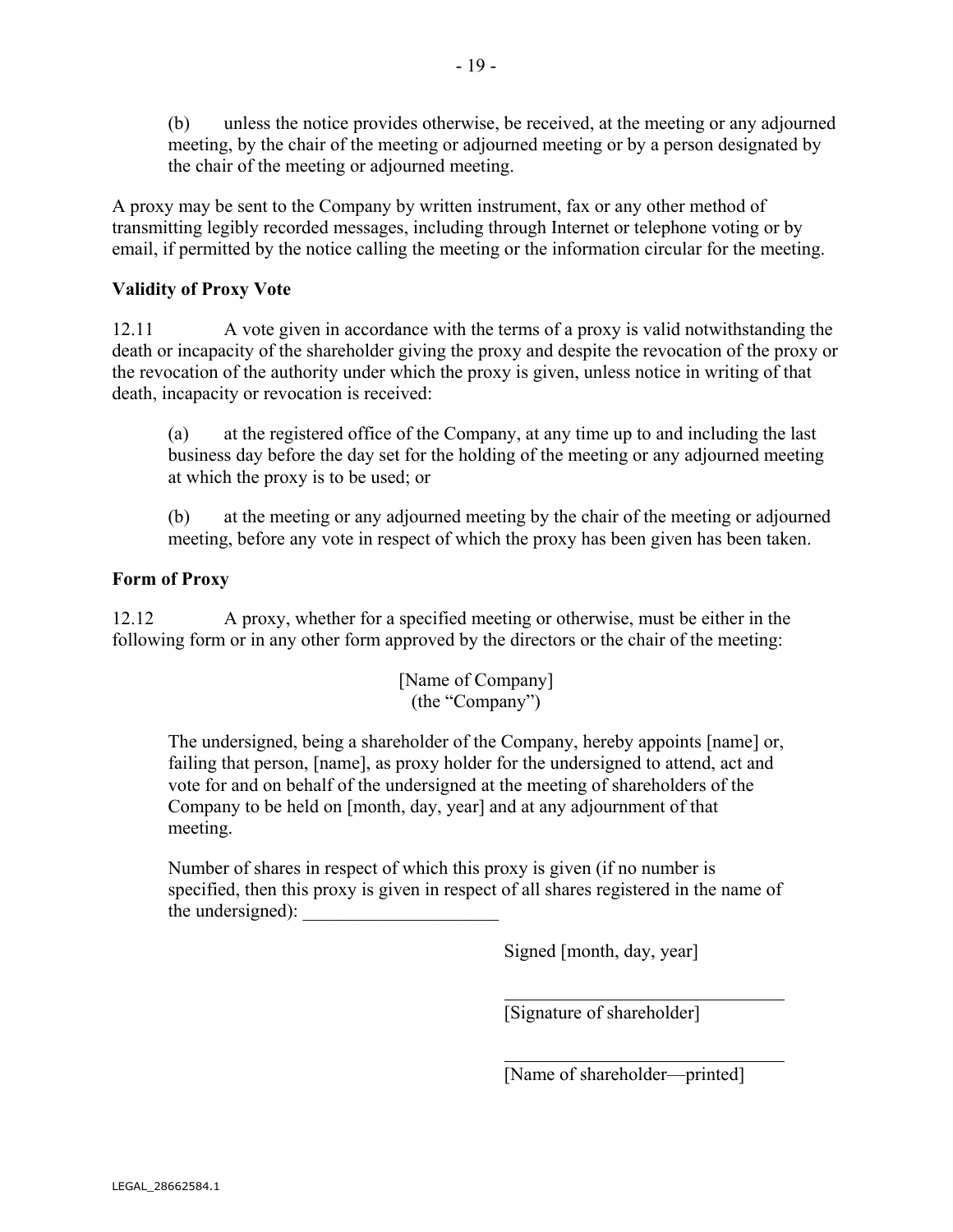## **Revocation of Proxy**

12.13 Subject to §12.14, every proxy may be revoked by an instrument in writing that is received:

(a) at the registered office of the Company at any time up to and including the last business day before the day set for the holding of the meeting or any adjourned meeting at which the proxy is to be used; or

(b) at the meeting or any adjourned meeting, by the chair of the meeting or adjourned meeting, before any vote in respect of which the proxy has been given has been taken.

## **Revocation of Proxy Must Be Signed**

12.14 An instrument referred to in §12.13 must be signed as follows:

(a) if the shareholder for whom the proxy holder is appointed is an individual, the instrument must be signed by the shareholder or the shareholder's legal personal representative or trustee in bankruptcy;

(b) if the shareholder for whom the proxy holder is appointed is a corporation, the instrument must be signed by the corporation or by a representative appointed for the corporation under §12.5.

#### **Production of Evidence of Authority to Vote**

12.15 The chair of any meeting of shareholders may, but need not, inquire into the authority of any person to vote at the meeting and may, but need not, demand from that person production of evidence as to the existence of the authority to vote.

## **PART 13**

## **DIRECTORS**

#### **First Directors; Number of Directors**

13.1 The first directors are the persons designated as directors of the Company in the Notice of Articles that applies to the Company when it is recognized under the Act. The number of directors, excluding additional directors appointed under §14.8, is set at:

(a) subject to  $\S(b)$  and  $\S(c)$ , the number of directors that is equal to the number of the Company's first directors;

(b) if the Company is a public company, the greater of three and the most recently set of:

(i) the number of directors set by a resolution of the directors (whether or not previous notice of the resolution was given); and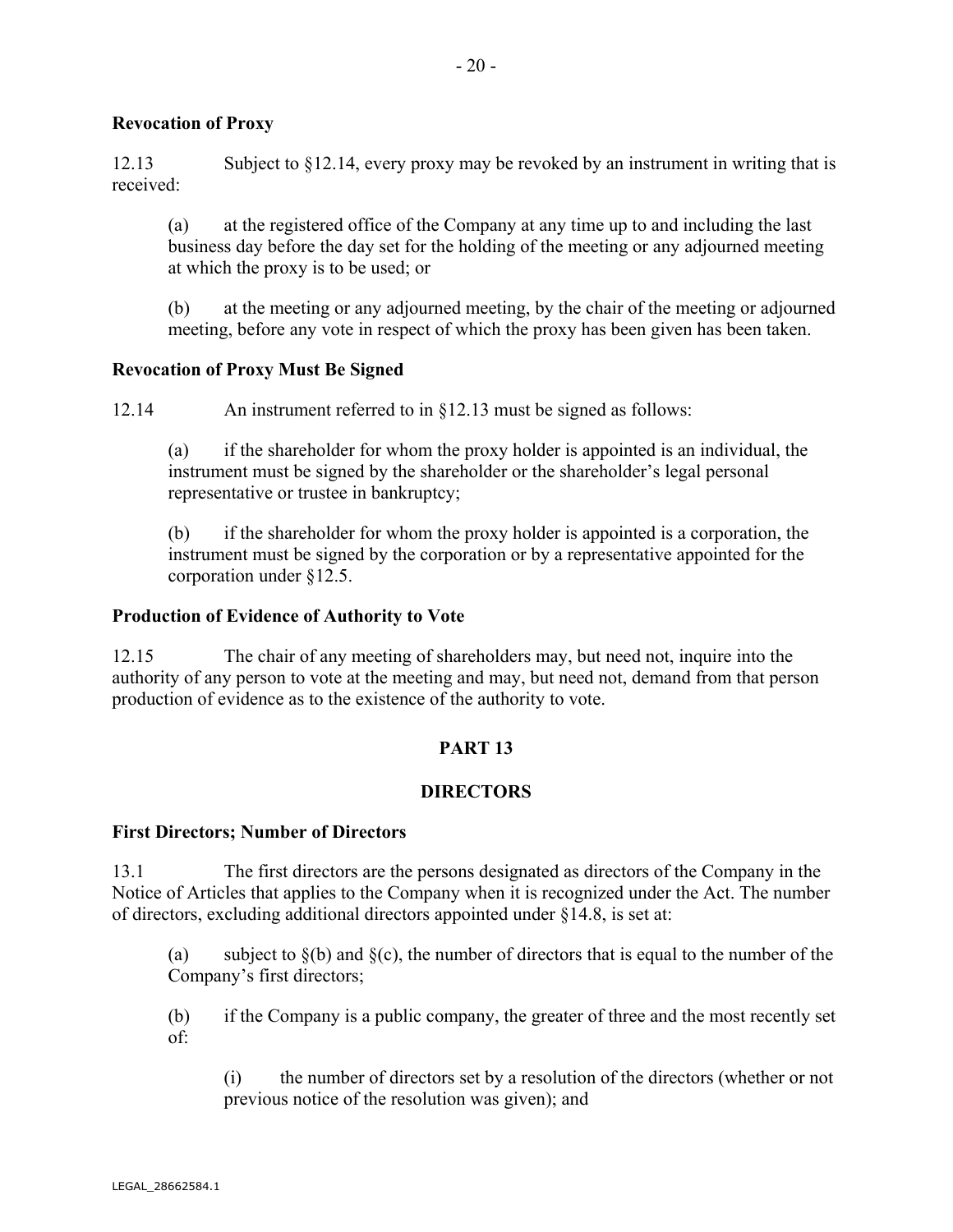- (ii) the number of directors in office pursuant to  $§14.4$ ;
- (c) if the Company is not a public company, the most recently set of:

(i) the number of directors set by a resolution of the directors (whether or not previous notice of the resolution was given); and

(ii) the number of directors in office pursuant to  $§14.4$ .

## **Change in Number of Directors**

13.2 If the number of directors is set under  $\S 13.1(b)(i)$  or  $\S 13.1(c)(i)$ :

(a) the shareholders may elect or appoint the directors needed to fill any vacancies in the board of directors up to that number; or

(b) if the shareholders do not elect or appoint the directors needed to fill any vacancies in the board of directors up to that number then the directors, subject to §14.8, may appoint directors to fill those vacancies.

## **Directors' Acts Valid Despite Vacancy**

13.3 An act or proceeding of the directors is not invalid merely because fewer than the number of directors set or otherwise required under these Articles is in office.

## **Qualifications of Directors**

13.4 A director is not required to hold a share as qualification for his or her office but must be qualified as required by the Act to become, act or continue to act as a director.

## **Remuneration of Directors**

13.5 The directors are entitled to the remuneration for acting as directors, if any, as the directors may from time to time determine. If the directors so decide, the remuneration of the directors, if any, will be determined by the shareholders.

## **Reimbursement of Expenses of Directors**

13.6 The Company must reimburse each director for the reasonable expenses that he or she may incur in and about the business of the Company.

## **Special Remuneration for Directors**

13.7 If any director performs any professional or other services for the Company that in the opinion of the directors are outside the ordinary duties of a director, he or she may be paid remuneration fixed by the directors, or at the option of the directors, fixed by ordinary resolution, and such remuneration will be in addition to any other remuneration that he or she may be entitled to receive.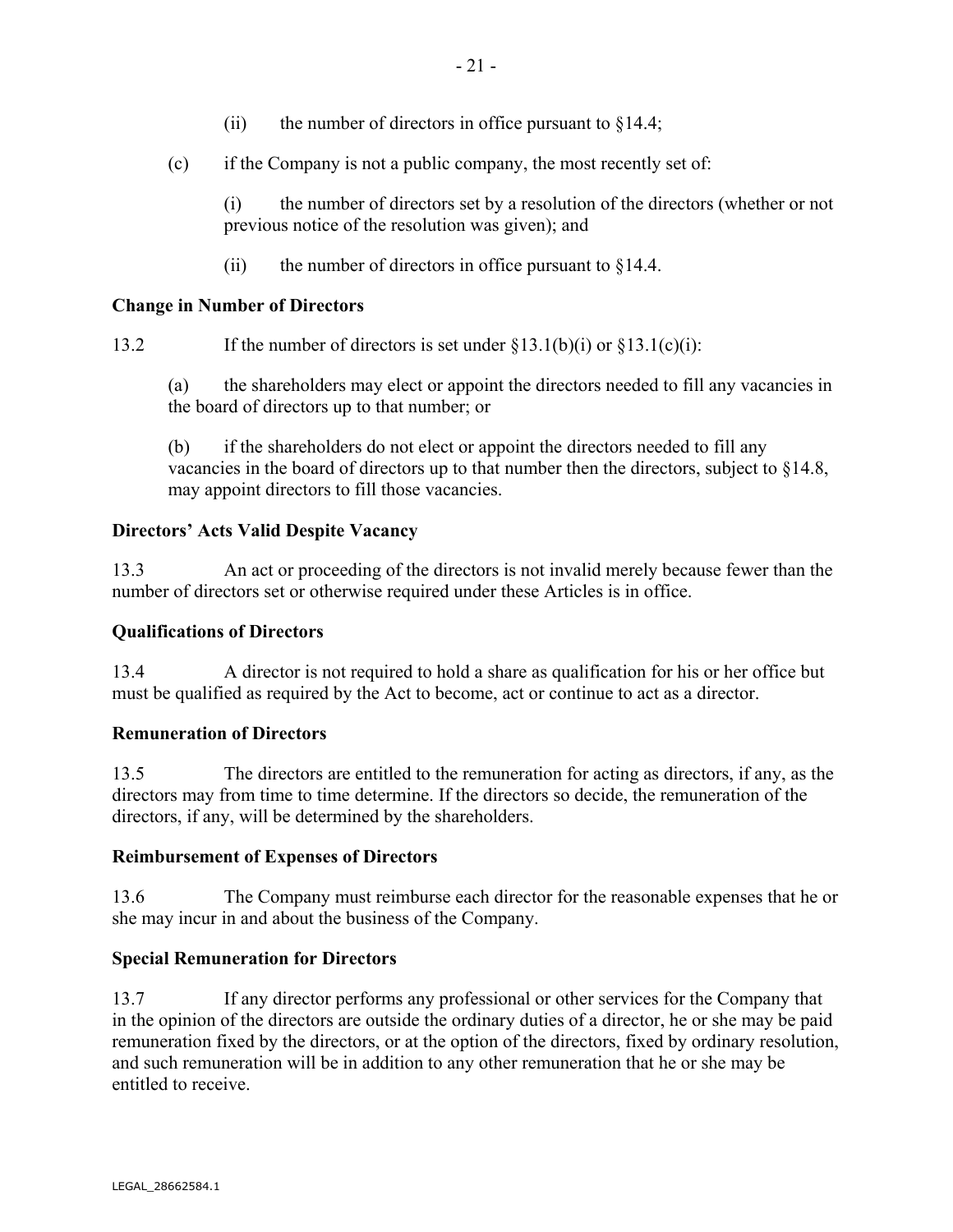## **Gratuity, Pension or Allowance on Retirement of Director**

13.8 Unless otherwise determined by ordinary resolution, the directors on behalf of the Company may pay a gratuity or pension or allowance on retirement to any director who has held any salaried office or place of profit with the Company or to his or her spouse or dependants and may make contributions to any fund and pay premiums for the purchase or provision of any such gratuity, pension or allowance.

## **PART 14**

## **ELECTION AND REMOVAL OF DIRECTORS**

#### **Election at Annual General Meeting**

14.1 At every annual general meeting and in every unanimous resolution contemplated by §10.2:

(a) the shareholders entitled to vote at the annual general meeting for the election of directors must elect, or in the unanimous resolution appoint, a board of directors consisting of the number of directors for the time being set under these Articles; and

(b) all the directors cease to hold office immediately before the election or appointment of directors under  $\S(a)$ , but are eligible for re-election or re-appointment.

#### **Consent to be a Director**

14.2 No election, appointment or designation of an individual as a director is valid unless:

(a) that individual consents to be a director in the manner provided for in the Act;

(b) that individual is elected or appointed at a meeting at which the individual is present and the individual does not refuse, at the meeting, to be a director; or

(c) with respect to first directors, the designation is otherwise valid under the Act.

## **Failure to Elect or Appoint Directors**

#### 14.3 If:

(a) the Company fails to hold an annual general meeting, and all the shareholders who are entitled to vote at an annual general meeting fail to pass the unanimous resolution contemplated by §10.2, on or before the date by which the annual general meeting is required to be held under the Act; or

(b) the shareholders fail, at the annual general meeting or in the unanimous resolution contemplated by §10.2, to elect or appoint any directors;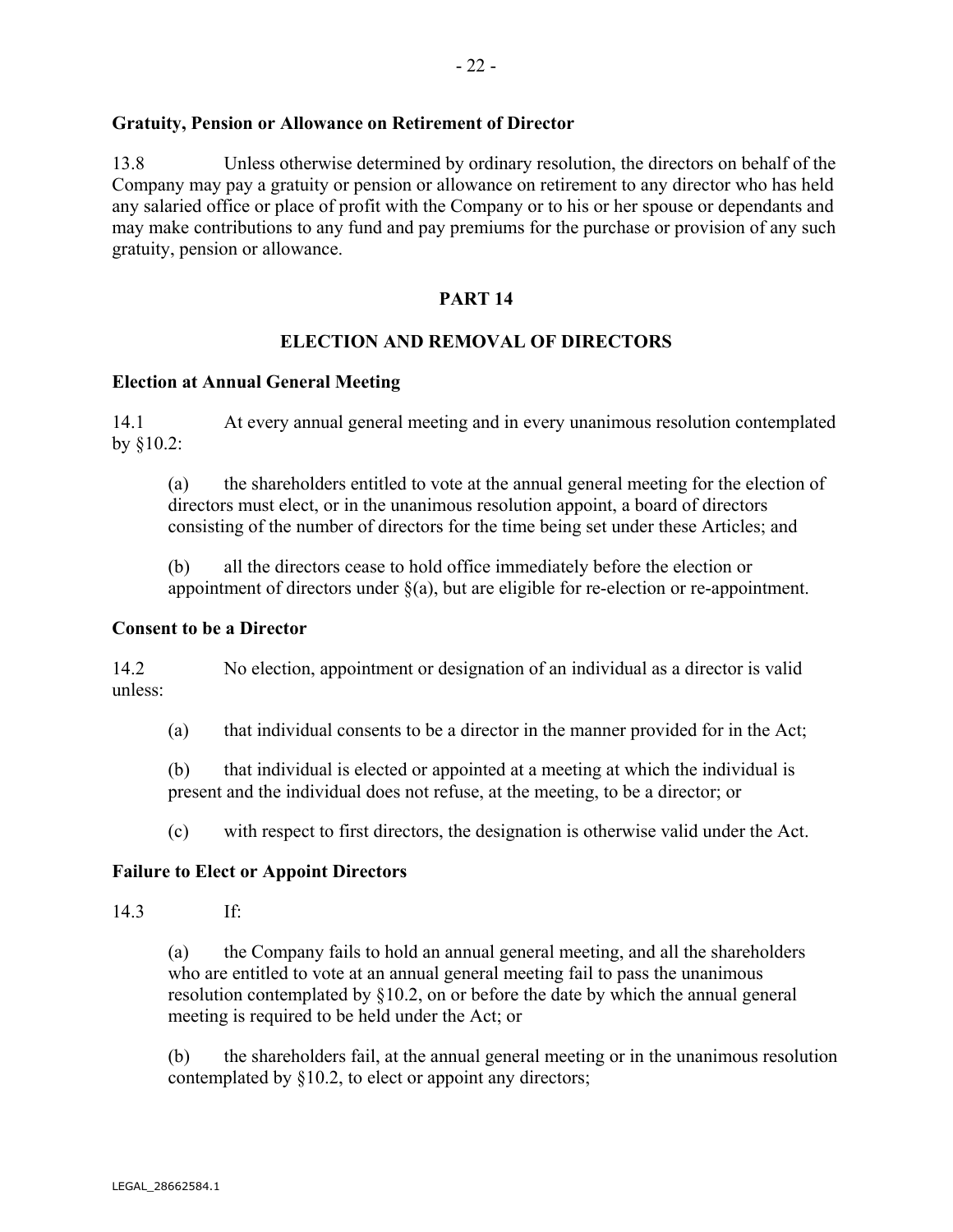- (c) when his or her successor is elected or appointed; and
- (d) when he or she otherwise ceases to hold office under the Act or these Articles.

## **Places of Retiring Directors Not Filled**

14.4 If, at any meeting of shareholders at which there should be an election of directors, the places of any of the retiring directors are not filled by that election, those retiring directors who are not re-elected and who are asked by the newly elected directors to continue in office will, if willing to do so, continue in office to complete the number of directors for the time being set pursuant to these Articles but their term of office shall expire when new directors are elected at a meeting of shareholders convened for that purpose. If any such election or continuance of directors does not result in the election or continuance of the number of directors for the time being set pursuant to these Articles, the number of directors of the Company is deemed to be set at the number of directors actually elected or continued in office.

## **Directors May Fill Casual Vacancies**

14.5 Any casual vacancy occurring in the board of directors may be filled by the directors.

## **Remaining Directors Power to Act**

14.6 The directors may act notwithstanding any vacancy in the board of directors, but if the Company has fewer directors in office than the number set pursuant to these Articles as the quorum of directors, the directors may only act for the purpose of appointing directors up to that number or of calling a meeting of shareholders for the purpose of filling any vacancies on the board of directors or, subject to the Act, for any other purpose.

## **Shareholders May Fill Vacancies**

14.7 If the Company has no directors or fewer directors in office than the number set pursuant to these Articles as the quorum of directors, the shareholders may elect or appoint directors to fill any vacancies on the board of directors.

## **Additional Directors**

14.8 Notwithstanding §13.1 and §13.2, between annual general meetings or by unanimous resolutions contemplated by §10.2, the directors may appoint one or more additional directors, but the number of additional directors appointed under this §14.8 must not at any time exceed:

(a) one-third of the number of first directors, if, at the time of the appointments, one or more of the first directors have not yet completed their first term of office; or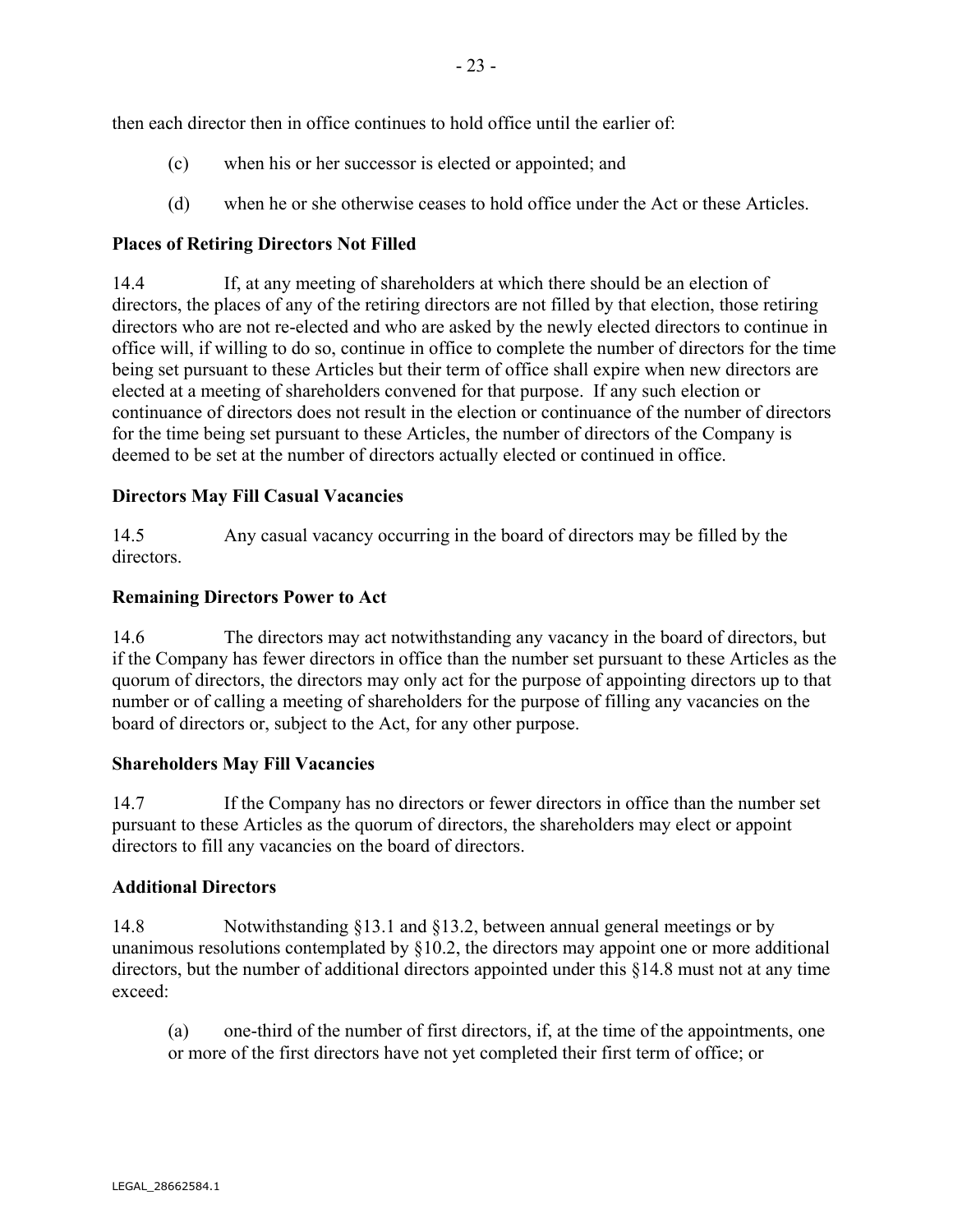(b) in any other case, one-third of the number of the current directors who were elected or appointed as directors other than under this §14.8.

Any director so appointed ceases to hold office immediately before the next election or appointment of directors under §14.1(a), but is eligible for re-election or re-appointment.

## **Ceasing to be a Director**

14.9 A director ceases to be a director when:

- (a) the term of office of the director expires;
- (b) the director dies;

(c) the director resigns as a director by notice in writing provided to the Company or a lawyer for the Company; or

(d) the director is removed from office pursuant to  $§14.10$  or  $§14.11$ 

## **Removal of Director by Shareholders**

14.10 The Company may remove any director before the expiration of his or her term of office by special resolution. In that event, the shareholders may elect, or appoint by ordinary resolution, a director to fill the resulting vacancy. If the shareholders do not elect or appoint a director to fill the resulting vacancy contemporaneously with the removal, then the directors may appoint or the shareholders may elect, or appoint by ordinary resolution, a director to fill that vacancy.

## **Removal of Director by Directors**

14.11 The directors may remove any director before the expiration of his or her term of office if the director is convicted of an indictable offence, or if the director ceases to be qualified to act as a director of a company and does not promptly resign, and the directors may appoint a director to fill the resulting vacancy.

## **Nomination of Directors**

14.12

(a) Subject only to the Act, only persons who are nominated in accordance with the following procedures shall be eligible for election as directors of the Company. Nominations of persons for election to the board may be made at any annual meeting of shareholders, or at any special meeting of shareholders (but only if the election of directors is a matter specified in the notice of meeting given by or at the direction of the person calling such special meeting):

(i) by or at the direction of the board or an authorized officer of the Company, including pursuant to a notice of meeting;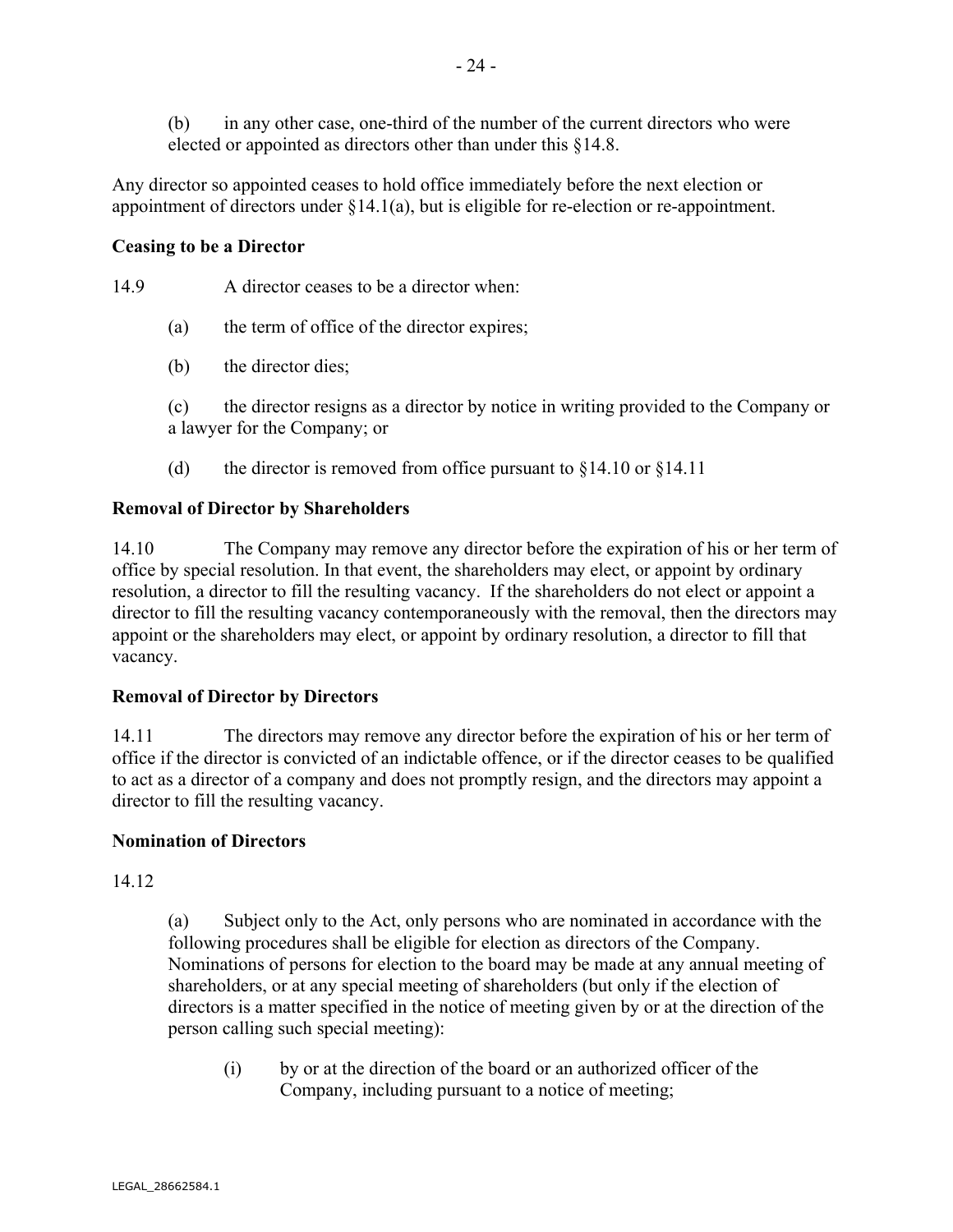- (ii) by or at the direction or request of one or more shareholders pursuant to a proposal made in accordance with the provisions of the Act or a requisition of the shareholders made in accordance with the provisions of the Act; or
- (iii) by any person (a "**Nominating Shareholder**") (A) who, at the close of business on the date of the giving of the notice provided for below in this §14.12 and on the record date for notice of such meeting, is entered in the securities register as a holder of one or more shares carrying the right to vote at such meeting or who beneficially owns shares that are entitled to be voted at such meeting and (B) who complies with the notice procedures set forth below in this §14.12.

(b) In addition to any other applicable requirements, for a nomination to be made by a Nominating Shareholder, such person must be give

- (i) timely notice thereof in proper written form to the Corporate Secretary of the Company at the principal executive offices of the Company in accordance with this §14.12.and
- (ii) the representation and agreement with respect to each candidate for nomination as required by, and within the time period specified in  $§14.12(d).$

(c) To be timely under §14.12(b)(i), a Nominating Shareholder's notice to the Corporate Secretary of the Company must be made:

- (i) in the case of an annual meeting of shareholders, not less than 30 nor more than 65 days prior to the date of the annual meeting of shareholders; provided, however, that in the event that the annual meeting of shareholders is called for a date that is less than 40 days after the date (the "**Notice Date**") on which the first public announcement of the date of the annual meeting was made, notice by the Nominating Shareholder may be made not later than the tenth (10th) day following the Notice Date; and
- (ii) in the case of a special meeting (which is not also an annual meeting) of shareholders called for the purpose of electing directors (whether or not called for other purposes), not later than the fifteenth (15th) day following the day on which the first public announcement of the date of the special meeting of shareholders was made.
- (iii) Notwithstanding the foregoing, the board may, in its sole discretion, waive any requirement in this §14.12(c).

(d) To be in proper written form, a Nominating Shareholder's notice to the Corporate Secretary of the Company, under §14.12(b)(i) must set forth: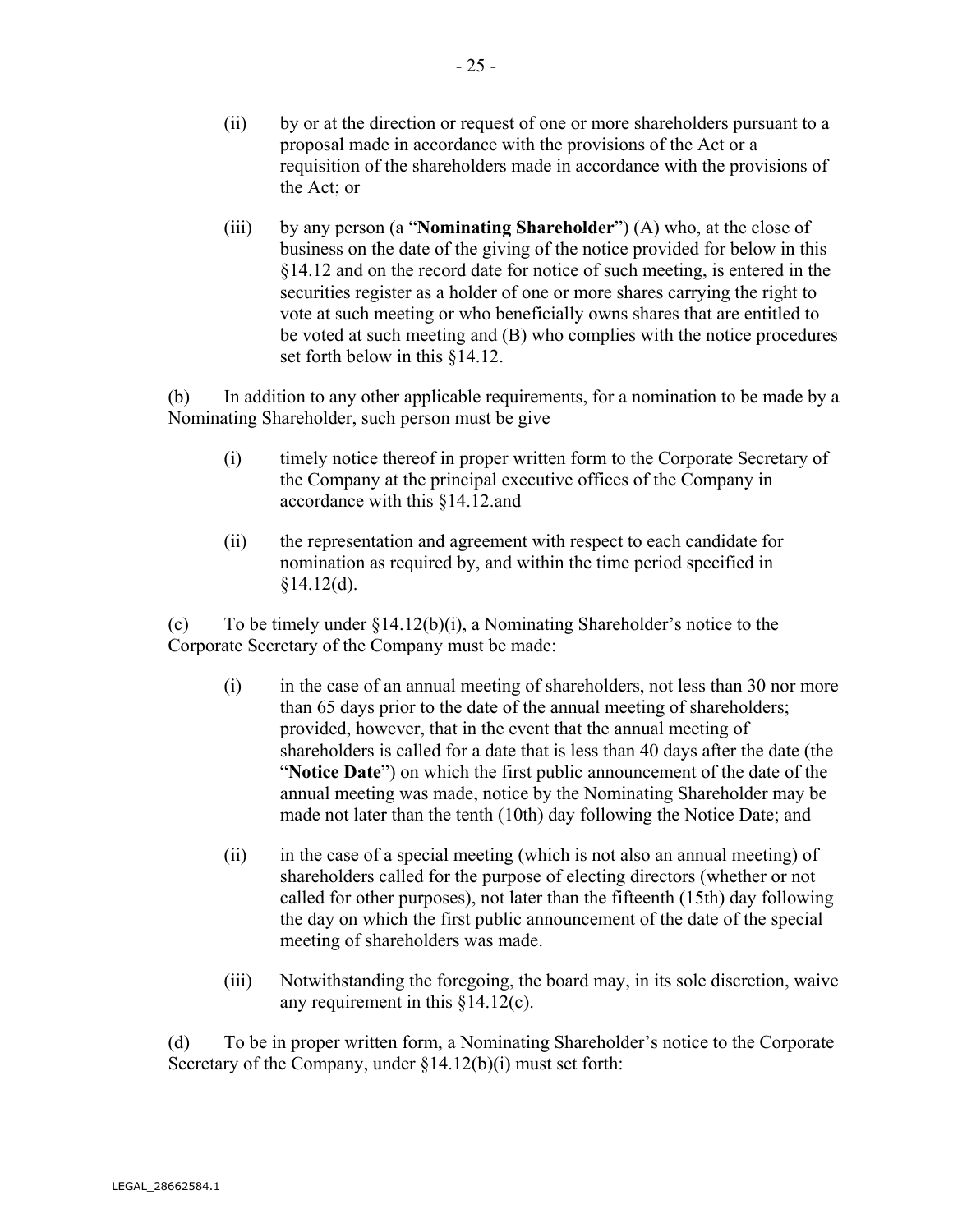- (i) as to each person whom the Nominating Shareholder proposes to nominate for election as a director (A) the name, age, business address and residence address of the person, (B) the principal occupation or employment of the person, (C) the class or series and number of shares in the capital of the Company which are controlled or which are owned beneficially or of record by the person as of the record date for the Meeting of Shareholders (if such date shall then have been made publicly available and shall have occurred) and as of the date of such notice, (D) a statement as to whether such person would be "independent" of the Company (within the meaning of sections 1.4 and 1.5 of National Instrument 52-110 – *Audit Committees* of the Canadian Securities Administrators, as such provisions may be amended from time to time) if elected as a director at such meeting and the reasons and basis for such determination and (E) any other information relating to the person that would be required to be disclosed in a dissident's proxy circular in connection with solicitations of proxies for election of directors pursuant to the Act and Applicable Securities Laws; and
- (ii) as to the Nominating Shareholder giving the notice, (A) any information relating to such Nominating Shareholder that would be required to be made in a dissident's proxy circular in connection with solicitations of proxies for election of directors pursuant to the Act and Applicable Securities Laws, and (B) the class or series and number of shares in the capital of the Company which are controlled or which are owned beneficially or of record by the Nominating Shareholder as of the record date for the Meeting of Shareholders (if such date shall then have been made publicly available and shall have occurred) and as of the date of such notice.

(e) To be eligible to be a candidate for election as a director of the Company and to be duly nominated, a candidate must be nominated in the manner prescribed in this §14.12 and the candidate for nomination, whether nominated by the board or otherwise, must have previously delivered to the Corporate Secretary of the Company at the principal executive offices of the Company, not less than 5 days prior to the date of the Meeting of Shareholders, a written representation and agreement (in form provided by the Company) that such candidate for nomination, if elected as a director of the Company, will comply with all applicable corporate governance, conflict of interest, confidentiality, share ownership, majority voting and insider trading policies and other policies and guidelines of the Company applicable to directors and in effect during such person's term in office as a director (and, if requested by any candidate for nomination, the Corporate Secretary of the Company shall provide to such candidate for nomination all such policies and guidelines then in effect).

(f) No person shall be eligible for election as a director of the Company unless nominated in accordance with the provisions of this §14.12; provided, however, that nothing in this §14.12 shall be deemed to preclude discussion by a shareholder (as distinct from nominating directors) at a meeting of shareholders of any matter in respect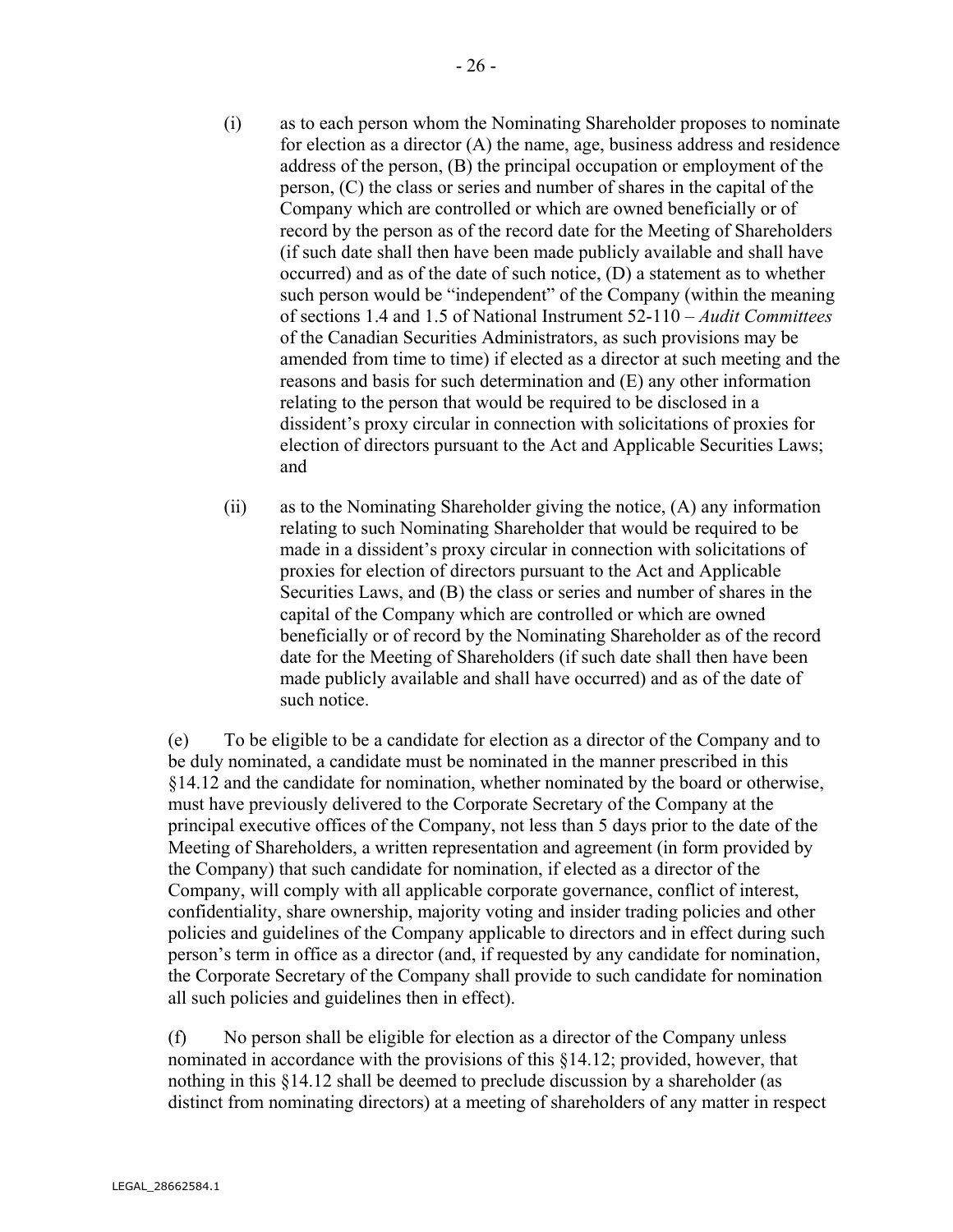of which it would have been entitled to submit a proposal pursuant to the provisions of the Act. The chair of the meeting shall have the power and duty to determine whether a nomination was made in accordance with the procedures set forth in the foregoing provisions and, if any proposed nomination is not in compliance with such foregoing provisions, to declare that such defective nomination shall be disregarded.

- (g) For purposes of this  $§14.12$ :
	- (i) "**Affiliate**", when used to indicate a relationship with a person, shall mean a person that directly, or indirectly through one or more intermediaries, controls, or is controlled by, or is under common control with, such specified person;
	- (ii) "**Applicable Securities Laws**" means the *Securities Act* (British Columbia) and the equivalent legislation in the other provinces and in the territories of Canada, as amended from time to time, the rules, regulations and forms made or promulgated under any such statute and the published national instruments, multilateral instruments, policies, bulletins and notices of the securities commissions and similar regulatory authorities of each of the applicable provinces and territories of Canada;
	- (iii) "**Associate**", when used to indicate a relationship with a specified person, shall mean (A) any corporation or trust of which such person owns beneficially, directly or indirectly, voting securities carrying more than 10% of the voting rights attached to all voting securities of such corporation or trust for the time being outstanding, (B) any partner of that person, (C) any trust or estate in which such person has a substantial beneficial interest or as to which such person serves as trustee or in a similar capacity, (D) a spouse of such specified person, (E) any person of either sex with whom such specified person is living in conjugal relationship outside marriage or (F) any relative of such specified person or of a person mentioned in clauses (D) or (E) of this definition if that relative has the same residence as the specified person;
	- (iv) "**Derivatives Contract**" shall mean a contract between two parties (the "Receiving Party" and the "Counterparty") that is designed to expose the Receiving Party to economic benefits and risks that correspond substantially to the ownership by the Receiving Party of a number of shares in the capital of the Company or securities convertible into such shares specified or referenced in such contract (the number corresponding to such economic benefits and risks, the "Notional Securities"), regardless of whether obligations under such contract are required or permitted to be settled through the delivery of cash, shares in the capital of the Company or securities convertible into such shares or other property, without regard to any short position under the same or any other Derivatives Contract. For the avoidance of doubt, interests in broad-based index options, broadbased index futures and broad-based publicly traded market baskets of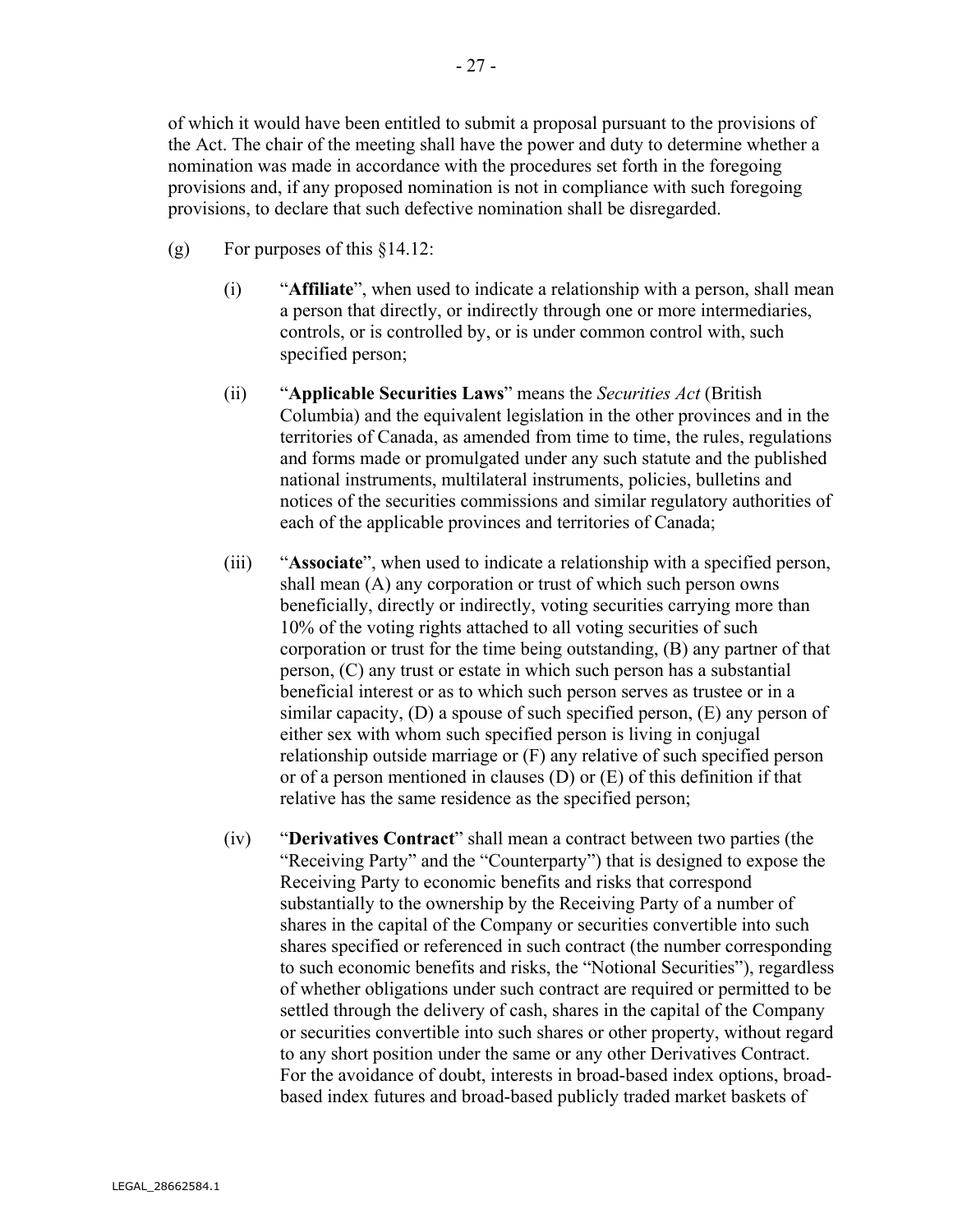stocks approved for trading by the appropriate governmental authority shall not be deemed to be Derivatives Contracts;

- (v) "**Meeting of Shareholders**" shall mean such annual shareholders meeting or special shareholders meeting, whether general or not, at which one or more persons are nominated for election to the board by a Nominating Shareholder;
- (vi) "**owned beneficially**" or "**owns beneficially**" means, in connection with the ownership of shares in the capital of the Company by a person, (A) any such shares as to which such person or any of such person's Affiliates or Associates owns at law or in equity, or has the right to acquire or become the owner at law or in equity, where such right is exercisable immediately or after the passage of time and whether or not on condition or the happening of any contingency or the making of any payment, upon the exercise of any conversion right, exchange right or purchase right attaching to any securities, or pursuant to any agreement, arrangement, pledge or understanding whether or not in writing; (B) any such shares as to which such person or any of such person's Affiliates or Associates has the right to vote, or the right to direct the voting, where such right is exercisable immediately or after the passage of time and whether or not on condition or the happening of any contingency or the making of any payment, pursuant to any agreement, arrangement, pledge or understanding whether or not in writing; (C) any such shares which are beneficially owned, directly or indirectly, by a Counterparty (or any of such Counterparty's Affiliates or Associates) under any Derivatives Contract (without regard to any short or similar position under the same or any other Derivatives Contract) to which such person or any of such person's Affiliates or Associates is a Receiving Party; provided, however that the number of shares that a person owns beneficially pursuant to this clause (C) in connection with a particular Derivatives Contract shall not exceed the number of Notional Securities with respect to such Derivatives Contract; provided, further, that the number of securities owned beneficially by each Counterparty (including their respective Affiliates and Associates) under a Derivatives Contract shall for purposes of this clause be deemed to include all securities that are owned beneficially, directly or indirectly, by any other Counterparty (or any of such other Counterparty's Affiliates or Associates) under any Derivatives Contract to which such first Counterparty (or any of such first Counterparty's Affiliates or Associates) is a Receiving Party and this proviso shall be applied to successive Counterparties as appropriate; and (D) any such shares which are owned beneficially within the meaning of this definition by any other person with whom such person is acting jointly or in concert with respect to the Company or any of its securities; and
- (vii) "**public announcement**" shall mean disclosure in a press release reported by a national news service in Canada, or in a document publicly filed by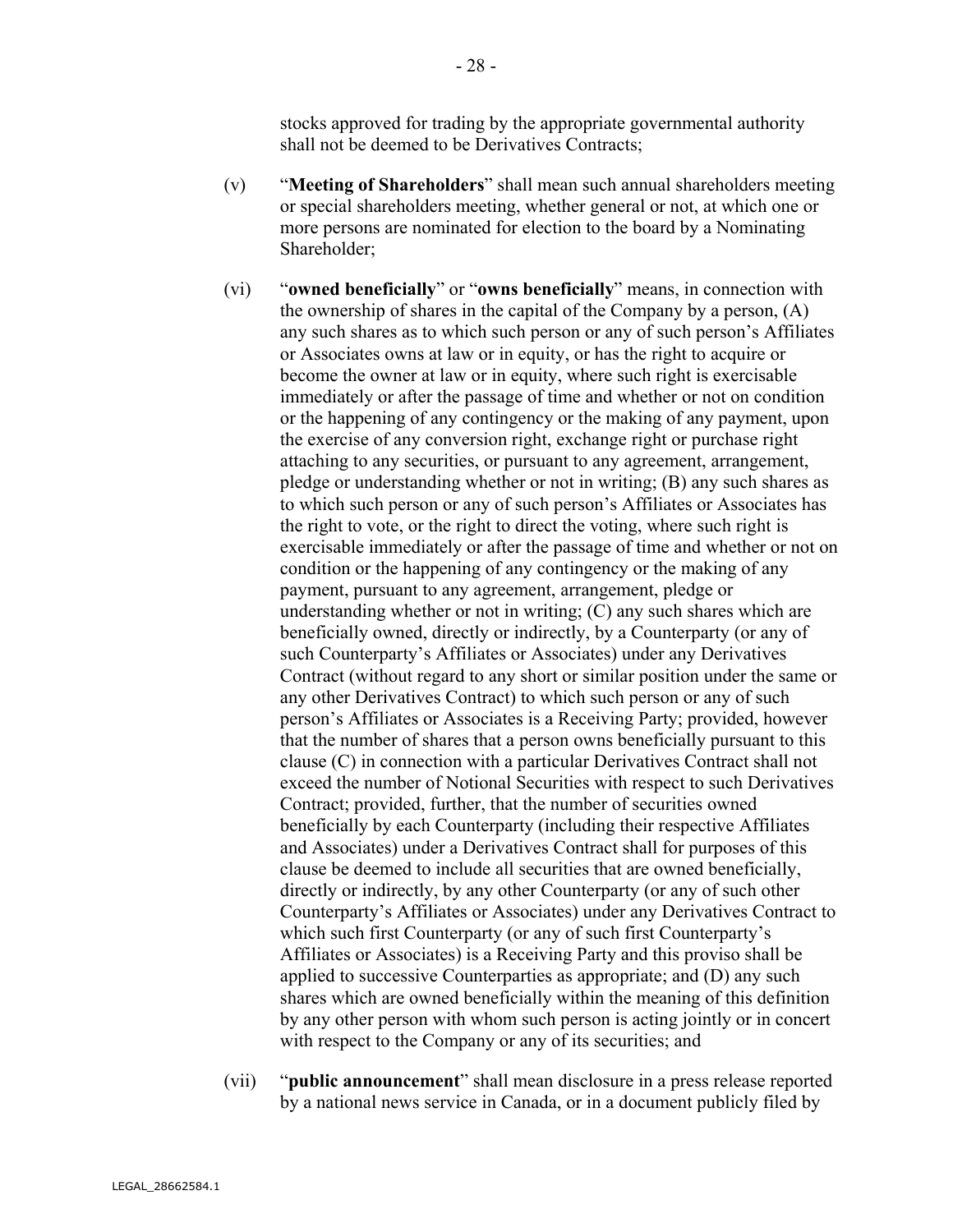the Company or its agents under its profile on the System of Electronic Document Analysis and Retrieval at www.sedar.com.

(h) Notwithstanding any other provision to this §14.12, notice or any delivery given to the Corporate Secretary of the Company pursuant to this §14.12 may only be given by personal delivery, facsimile transmission or by email (provided that the Corporate Secretary of the Company has stipulated an email address for purposes of this notice, at such email address as stipulated from time to time), and shall be deemed to have been given and made only at the time it is served by personal delivery, email (at the address as aforesaid) or sent by facsimile transmission (provided that receipt of confirmation of such transmission has been received) to the Corporate Secretary at the address of the principal executive offices of the Company; provided that if such delivery or electronic communication is made on a day which is a not a business day or later than 5:00 p.m. (Vancouver time) on a day which is a business day, then such delivery or electronic communication shall be deemed to have been made on the subsequent day that is a business day.

(i) In no event shall any adjournment or postponement of a Meeting of Shareholders or the announcement thereof commence a new time period for the giving of a Nominating Shareholder's notice as described in §14.12(c) or the delivery of a representation and agreement as described in §14.12(e).

#### **PART 15**

#### **POWERS AND DUTIES OF DIRECTORS**

#### **Powers of Management**

15.1 The directors must, subject to the Act and these Articles, manage or supervise the management of the business and affairs of the Company and have the authority to exercise all such powers of the Company as are not, by the Act or by these Articles, required to be exercised by the shareholders of the Company. Notwithstanding the generality of the foregoing, the directors may set the remuneration of the auditor of the Company.

#### **Appointment of Attorney of Company**

15.2 The directors may from time to time, by power of attorney or other instrument, under seal if so required by law, appoint any person to be the attorney of the Company for such purposes, and with such powers, authorities and discretions (not exceeding those vested in or exercisable by the directors under these Articles and excepting the power to fill vacancies in the board of directors, to remove a director, to change the membership of, or fill vacancies in, any committee of the directors, to appoint or remove officers appointed by the directors and to declare dividends) and for such period, and with such remuneration and subject to such conditions as the directors may think fit. Any such power of attorney may contain such provisions for the protection or convenience of persons dealing with such attorney as the directors think fit. Any such attorney may be authorized by the directors to sub-delegate all or any of the powers, authorities and discretions for the time being vested in him or her.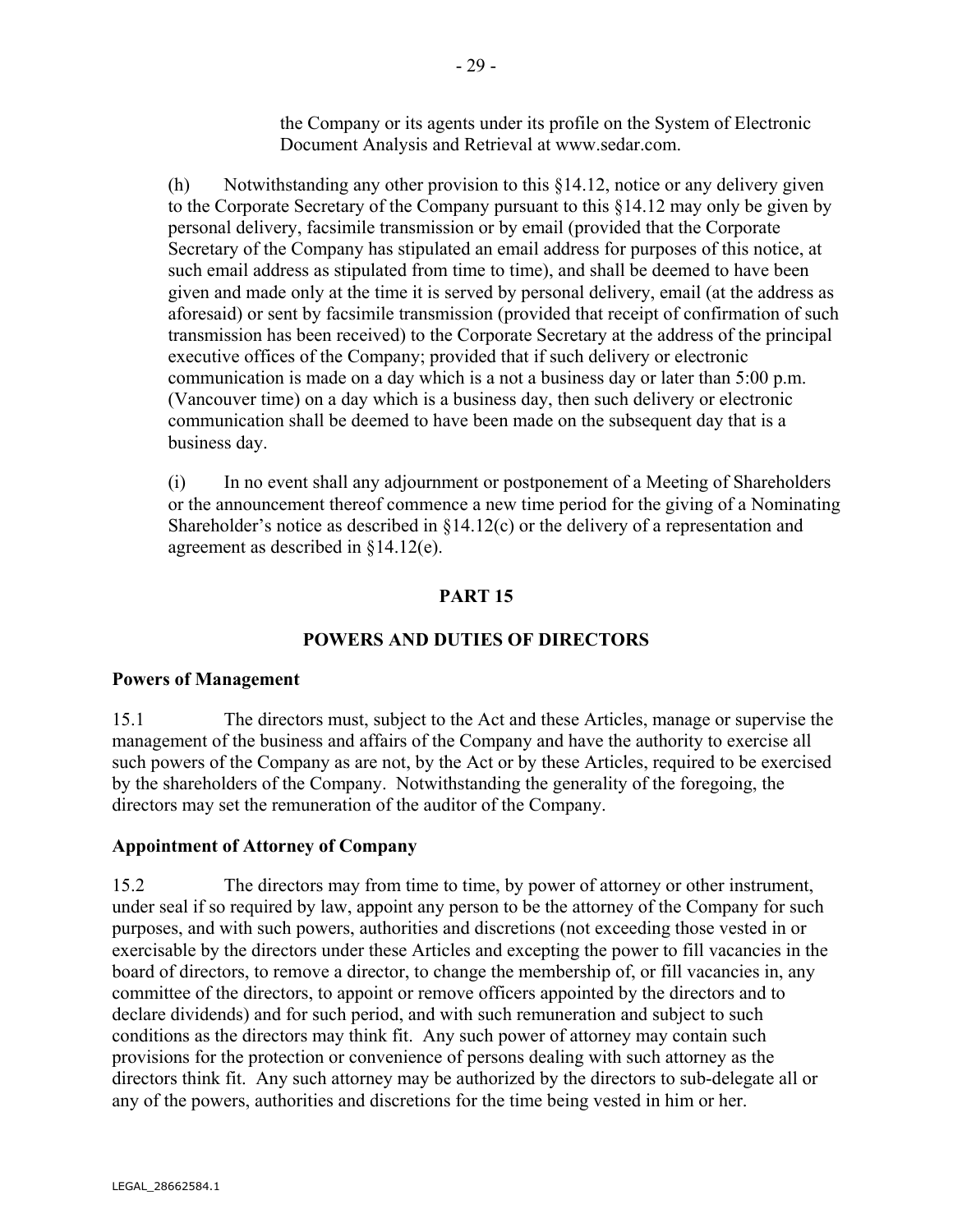# **PART 16**

## **INTERESTS OF DIRECTORS AND OFFICERS**

## **Obligation to Account for Profits**

16.1 A director or senior officer who holds a disclosable interest (as that term is used in the Act) in a contract or transaction into which the Company has entered or proposes to enter is liable to account to the Company for any profit that accrues to the director or senior officer under or as a result of the contract or transaction only if and to the extent provided in the Act.

## **Restrictions on Voting by Reason of Interest**

16.2 A director who holds a disclosable interest in a contract or transaction into which the Company has entered or proposes to enter is not entitled to vote on any directors' resolution to approve that contract or transaction, unless all the directors have a disclosable interest in that contract or transaction, in which case any or all of those directors may vote on such resolution.

## **Interested Director Counted in Quorum**

16.3 A director who holds a disclosable interest in a contract or transaction into which the Company has entered or proposes to enter and who is present at the meeting of directors at which the contract or transaction is considered for approval may be counted in the quorum at the meeting whether or not the director votes on any or all of the resolutions considered at the meeting.

## **Disclosure of Conflict of Interest or Property**

16.4 A director or senior officer who holds any office or possesses any property, right or interest that could result, directly or indirectly, in the creation of a duty or interest that materially conflicts with that individual's duty or interest as a director or senior officer, must disclose the nature and extent of the conflict as required by the Act.

## **Director Holding Other Office in the Company**

16.5 A director may hold any office or place of profit with the Company, other than the office of auditor of the Company, in addition to his or her office of director for the period and on the terms (as to remuneration or otherwise) that the directors may determine.

## **No Disqualification**

16.6 No director or intended director is disqualified by his or her office from contracting with the Company either with regard to the holding of any office or place of profit the director holds with the Company or as vendor, purchaser or otherwise, and no contract or transaction entered into by or on behalf of the Company in which a director is in any way interested is liable to be voided for that reason.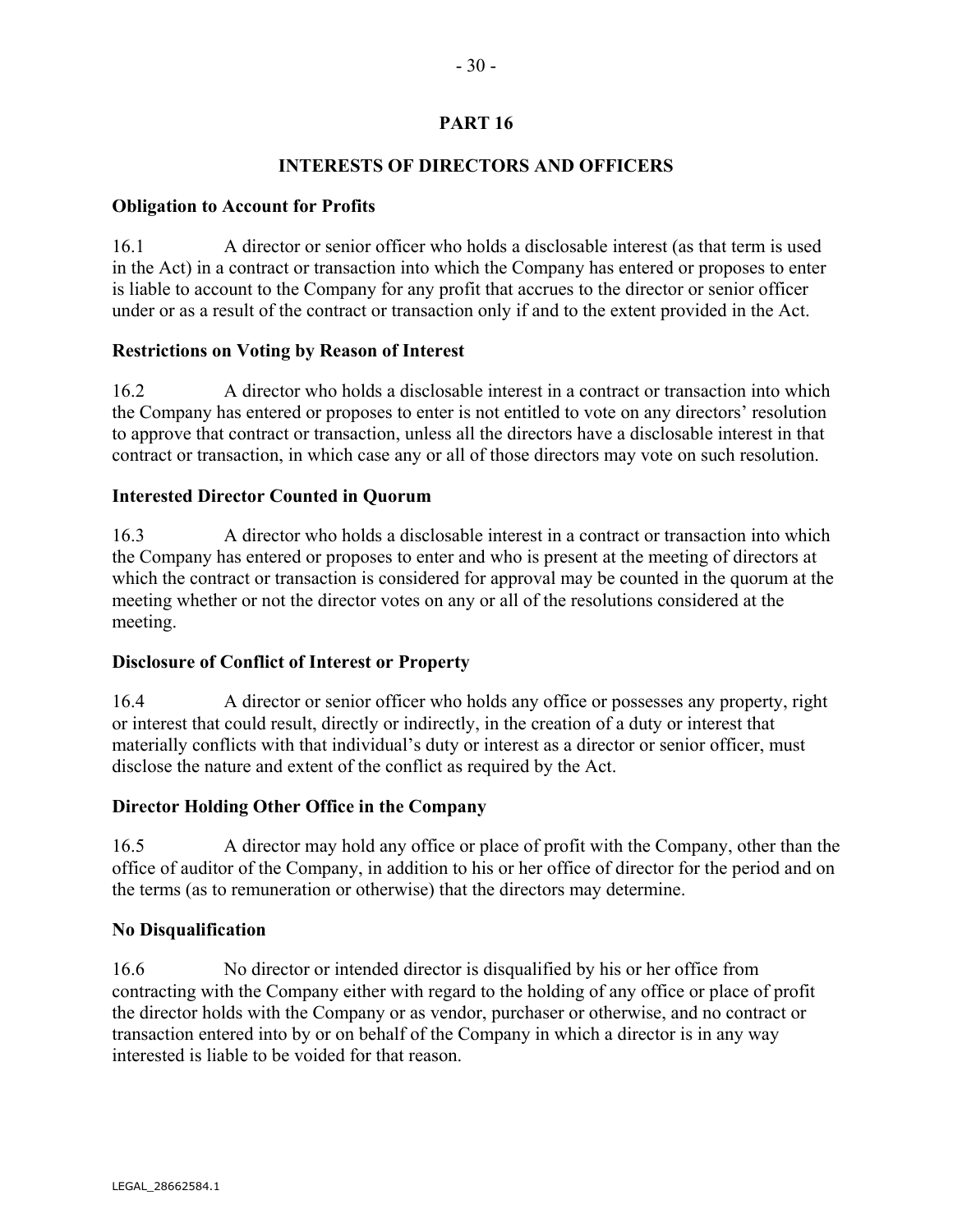## **Professional Services by Director or Officer**

16.7 Subject to the Act, a director or officer, or any person in which a director or officer has an interest, may act in a professional capacity for the Company, except as auditor of the Company, and the director or officer or such person is entitled to remuneration for professional services as if that director or officer were not a director or officer.

#### **Director or Officer in Other Corporations**

16.8 A director or officer may be or become a director, officer or employee of, or otherwise interested in, any person in which the Company may be interested as a shareholder or otherwise, and, subject to the Act, the director or officer is not accountable to the Company for any remuneration or other benefits received by him or her as director, officer or employee of, or from his or her interest in, such other person.

#### **PART 17**

#### **PROCEEDINGS OF DIRECTORS**

#### **Meetings of Directors**

17.1 The directors may meet together for the conduct of business, adjourn and otherwise regulate their meetings as they think fit, and meetings of the directors held at regular intervals may be held at the place, at the time and on the notice, if any, as the directors may from time to time determine.

## **Voting at Meetings**

17.2 Questions arising at any meeting of directors are to be decided by a majority of votes and, in the case of an equality of votes, the chair of the meeting has a second or casting vote.

#### **Chair of Meetings**

17.3 The following individual is entitled to preside as chair at a meeting of directors:

(a) the chair of the board, if any;

(b) in the absence of the chair of the board, the president, if any, if the president is a director; or

(c) any other director chosen by the directors if:

(i) neither the chair of the board nor the president, if a director, is present at the meeting within 15 minutes after the time set for holding the meeting;

(ii) neither the chair of the board nor the president, if a director, is willing to chair the meeting; or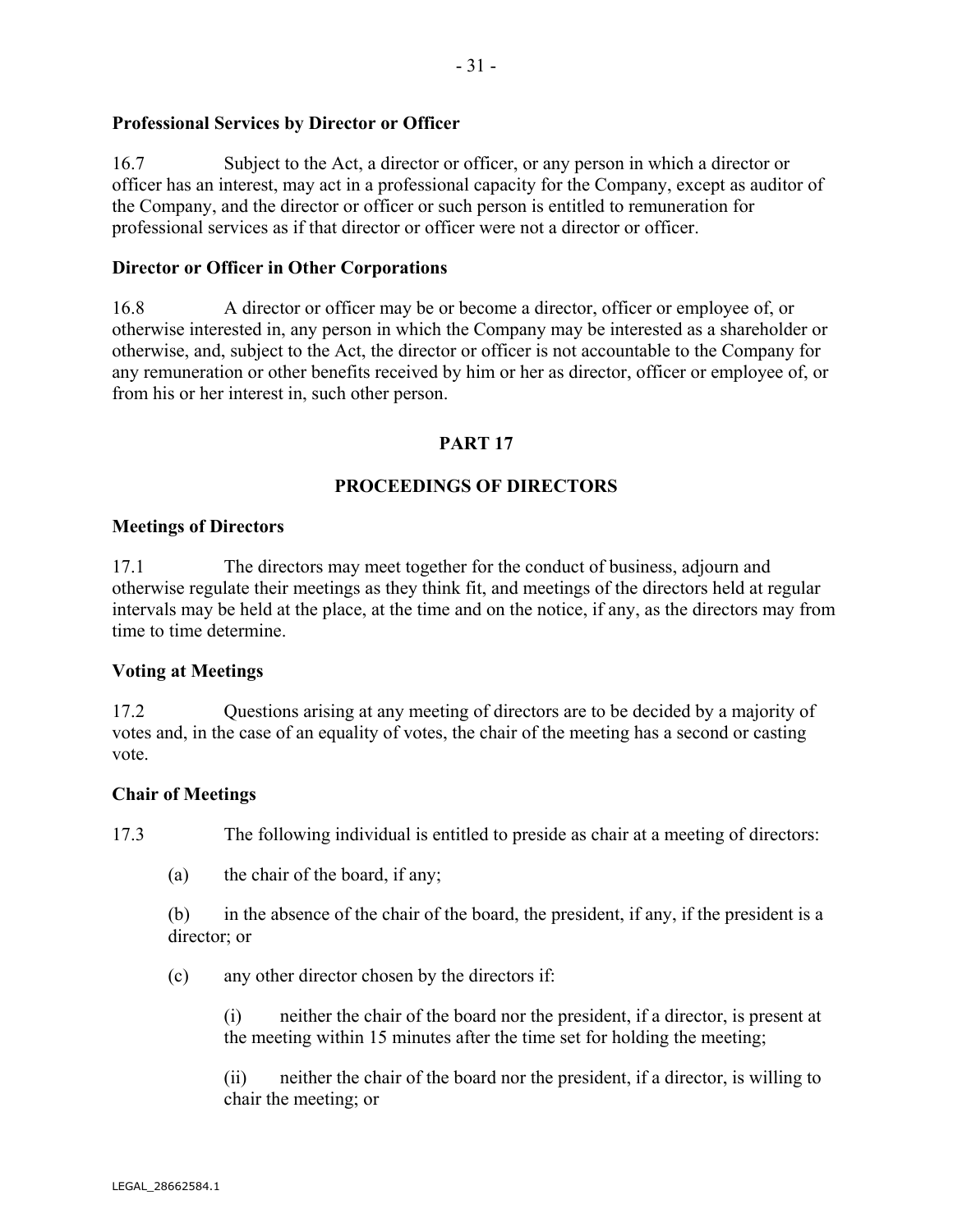(iii) the chair of the board and the president, if a director, have advised the secretary, if any, or any other director, that they will not be present at the meeting.

## **Meetings by Telephone or Other Communications Medium**

17.4 A director may participate in a meeting of the directors or of any committee of the directors:

(a) in person; or

(b) by telephone or by other communications medium if all directors participating in the meeting, whether in person or by telephone or other communications medium, are able to communicate with each other.

A director who participates in a meeting in a manner contemplated by this §17.4 is deemed for all purposes of the Act and these Articles to be present at the meeting and to have agreed to participate in that manner.

## **Calling of Meetings**

17.5 A director may, and the secretary or an assistant secretary of the Company, if any, on the request of a director must, call a meeting of the directors at any time.

## **Notice of Meetings**

17.6 Other than for meetings held at regular intervals as determined by the directors pursuant to §17.1, 48 hours' notice or such lesser notice as the Chairman in his discretion determines, acting reasonably, is appropriate in any unusual circumstances of each meeting of the directors, specifying the place, day and time of that meeting must be given to each of the directors by any method set out in §23.1 or orally or by telephone.

## **When Notice Not Required**

17.7 It is not necessary to give notice of a meeting of the directors to a director if:

(a) the meeting is to be held immediately following a meeting of shareholders at which that director was elected or appointed, or is the meeting of the directors at which that director is appointed; or

(b) the director has waived notice of the meeting.

## **Meeting Valid Despite Failure to Give Notice**

17.8 The accidental omission to give notice of any meeting of directors to, or the nonreceipt of any notice by, any director, does not invalidate any proceedings at that meeting.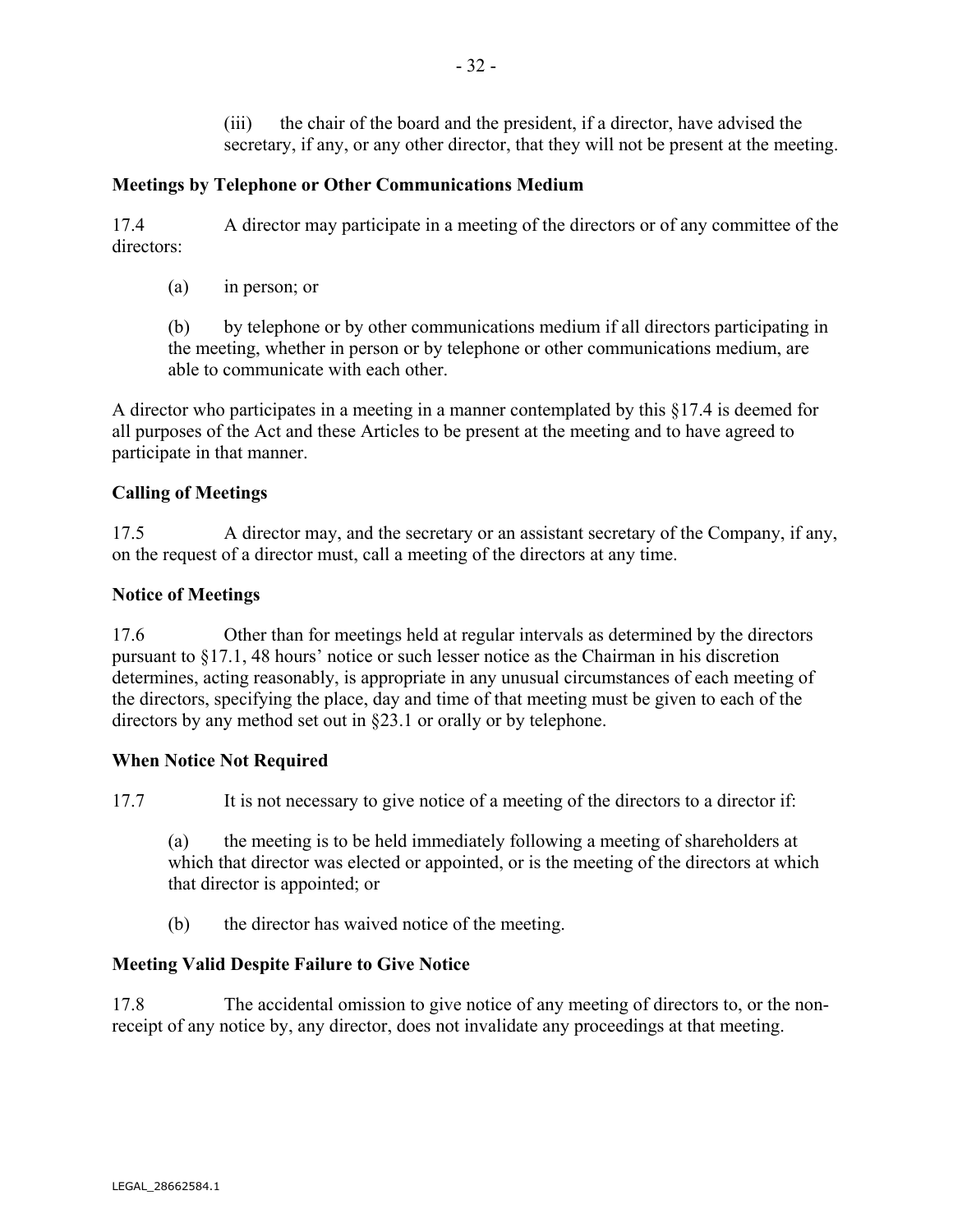## **Waiver of Notice of Meetings**

17.9 Any director may send to the Company a document signed by him or her waiving notice of any past, present or future meeting or meetings of the directors and may at any time withdraw that waiver with respect to meetings held after that withdrawal. After sending a waiver with respect to all future meetings and until that waiver is withdrawn, no notice of any meeting of the directors need be given to that director and all meetings of the directors so held are deemed not to be improperly called or constituted by reason of notice not having been given to such director. Attendance of a director or alternate director at a meeting of the directors is a waiver of notice of the meeting unless that director or alternate director attends the meeting for the express purpose of objecting to the transaction of any business on the grounds that the meeting is not lawfully called.

## **Quorum**

17.10 The quorum necessary for the transaction of the business of the directors may be set by the directors and, if not so set, is deemed to be a majority of the directors or, if the number of directors is set at one, is deemed to be set at one director, and that director may constitute a meeting.

## **Validity of Acts Where Appointment Defective**

17.11 Subject to the Act, an act of a director or officer is not invalid merely because of an irregularity in the election or appointment or a defect in the qualification of that director or officer.

## **Consent Resolutions in Writing**

17.12 A resolution of the directors or of any committee of the directors may be passed without a meeting:

(a) in all cases, if each of the directors entitled to vote on the resolution consents to it in writing; or

(b) in the case of a resolution to approve a contract or transaction in respect of which a director has disclosed that he or she has or may have a disclosable interest, if each of the other directors who have not made such a disclosure consents in writing to the resolution.

A consent in writing under this §17.12 may be by signed document, fax, email or any other method of transmitting legibly recorded messages. A consent in writing may be in two or more counterparts which together are deemed to constitute one consent in writing. A resolution of the directors or of any committee of the directors passed in accordance with this §17.12 is effective on the date stated in the consent in writing or on the latest date stated on any counterpart and is deemed to be a proceeding at a meeting of directors or of the committee of the directors and to be as valid and effective as if it had been passed at a meeting of the directors or of the committee of the directors that satisfies all the requirements of the Act and all the requirements of these Articles relating to meetings of the directors or of a committee of the directors.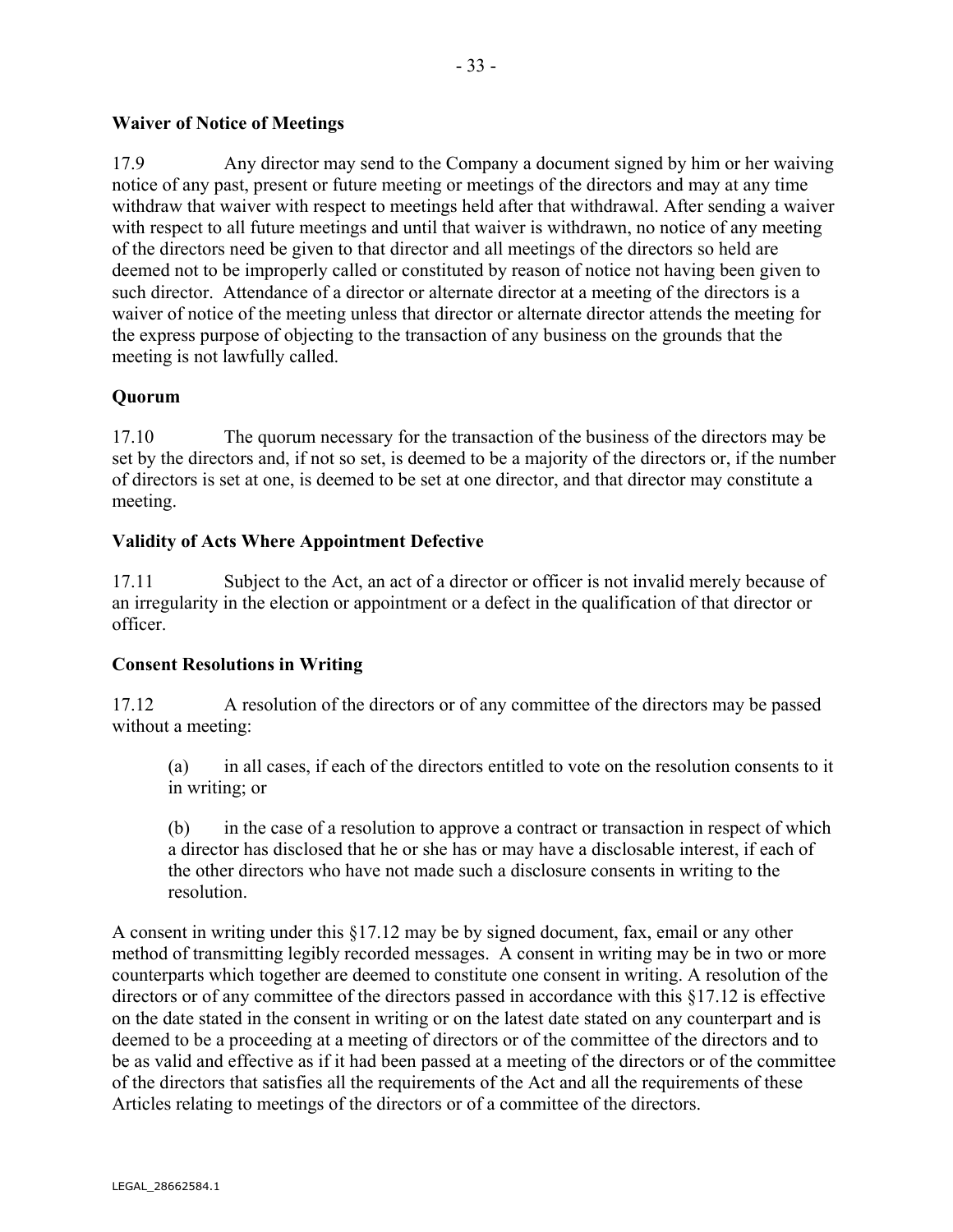## **PART 18**

## **EXECUTIVE AND OTHER COMMITTEES**

#### **Appointment and Powers of Executive Committee**

18.1 The directors may, by resolution, appoint an executive committee consisting of the director or directors that they consider appropriate, and this committee has, during the intervals between meetings of the board of directors, all of the directors' powers, except:

- (a) the power to fill vacancies in the board of directors;
- (b) the power to remove a director;

(c) the power to change the membership of, or fill vacancies in, any committee of the directors; and

(d) such other powers, if any, as may be set out in the resolution or any subsequent directors' resolution.

## **Appointment and Powers of Other Committees**

18.2 The directors may, by resolution:

(a) appoint one or more committees (other than the executive committee) consisting of the director or directors that they consider appropriate;

- (b) delegate to a committee appointed under  $\S(a)$  any of the directors' powers, except:
	- (i) the power to fill vacancies in the board of directors;
	- (ii) the power to remove a director;

(iii) the power to change the membership of, or fill vacancies in, any committee of the directors; and

(iv) the power to appoint or remove officers appointed by the directors; and

(c) make any delegation referred to in §(b) subject to the conditions set out in the resolution or any subsequent directors' resolution.

## **Obligations of Committees**

18.3 Any committee appointed under §18.1 or §18.2, in the exercise of the powers delegated to it, must:

(a) conform to any rules that may from time to time be imposed on it by the directors; and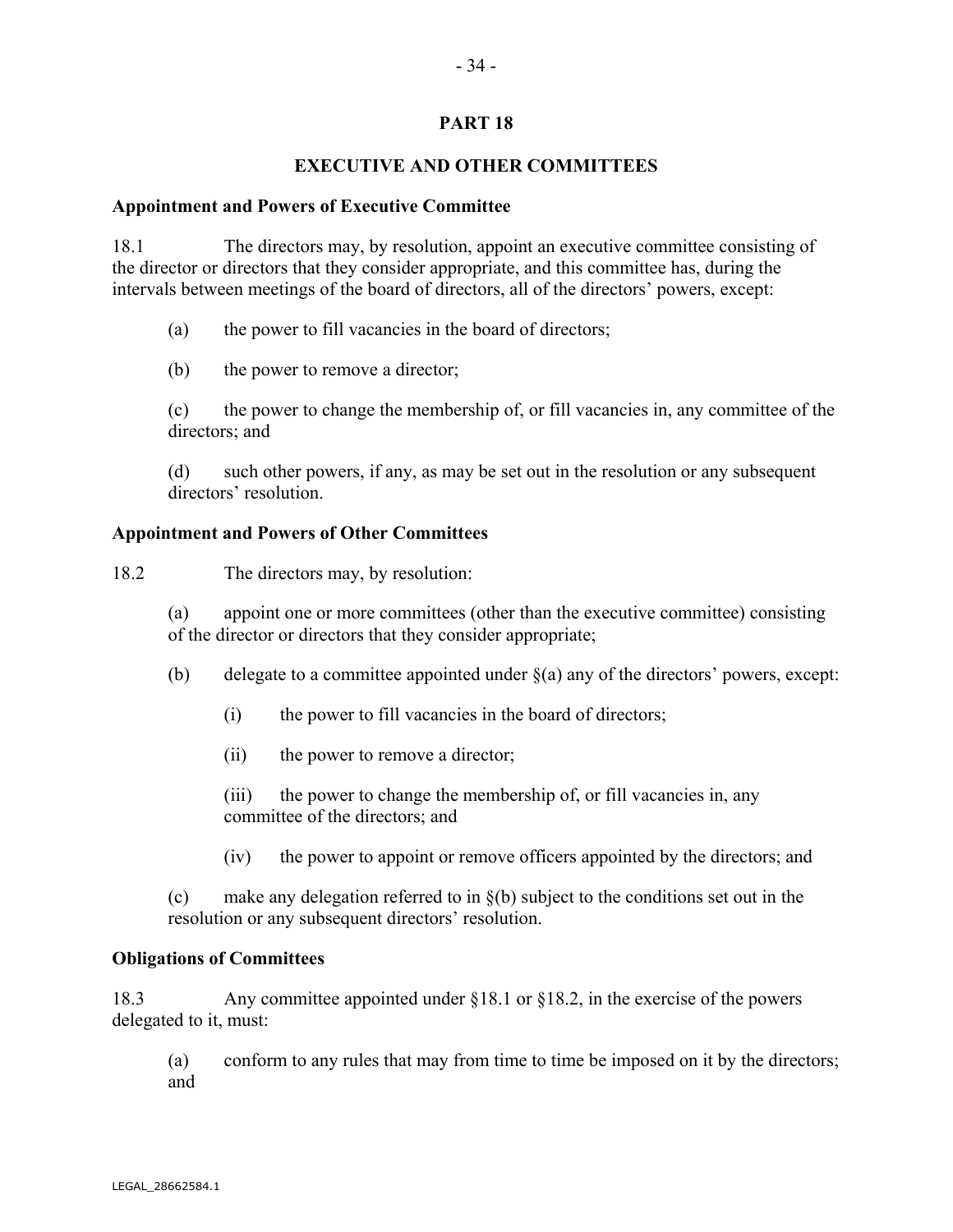(b) report every act or thing done in exercise of those powers at such times as the directors may require.

## **Powers of Board**

18.4 The directors may, at any time, with respect to a committee appointed under §18.1 or §18.2:

(a) revoke or alter the authority given to the committee, or override a decision made by the committee, except as to acts done before such revocation, alteration or overriding;

(b) terminate the appointment of, or change the membership of, the committee; and

(c) fill vacancies in the committee.

## **Committee Meetings**

18.5 Subject to §18.3(a) and unless the directors otherwise provide in the resolution appointing the committee or in any subsequent resolution, with respect to a committee appointed under §18.1 or §18.2:

(a) the committee may meet and adjourn as it thinks proper;

(b) the committee may elect a chair of its meetings but, if no chair of a meeting is elected, or if at a meeting the chair of the meeting is not present within 15 minutes after the time set for holding the meeting, the directors present who are members of the committee may choose one of their number to chair the meeting;

(c) a majority of the members of the committee constitutes a quorum of the committee; and

(d) questions arising at any meeting of the committee are determined by a majority of votes of the members present, and in case of an equality of votes, the chair of the meeting does not have a second or casting vote.

## **PART 19**

## **OFFICERS**

## **Directors May Appoint Officers**

19.1 The directors may, from time to time, appoint such officers, if any, as the directors determine and the directors may, at any time, terminate any such appointment.

## **Functions, Duties and Powers of Officers**

19.2 The directors may, for each officer: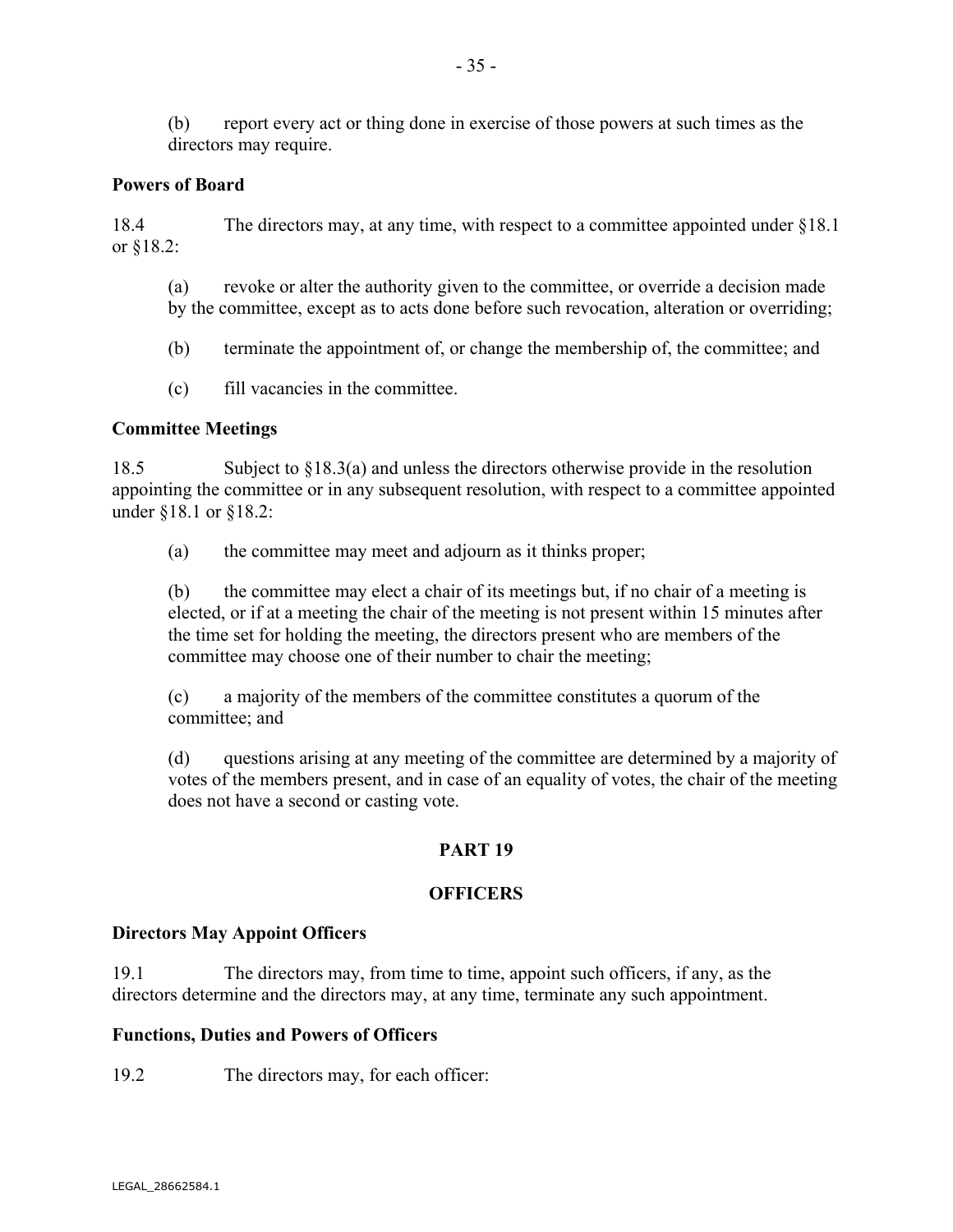(a) determine the functions and duties of the officer;

(b) entrust to and confer on the officer any of the powers exercisable by the directors on such terms and conditions and with such restrictions as the directors think fit; and

(c) revoke, withdraw, alter or vary all or any of the functions, duties and powers of the officer.

#### **Qualifications**

19.3 No person may be appointed as an officer unless that person is qualified in accordance with the Act. One person may hold more than one position as an officer of the Company. Any person appointed as the chair of the board or as a managing director must be a director. Any other officer need not be a director.

#### **Remuneration and Terms of Appointment**

19.4 All appointments of officers are to be made on the terms and conditions and at the remuneration (whether by way of salary, fee, commission, participation in profits or otherwise) that the directors thinks fit and are subject to termination at the pleasure of the directors, and an officer may in addition to such remuneration be entitled to receive, after he or she ceases to hold such office or leaves the employment of the Company, a pension or gratuity.

#### **PART 20**

## **INDEMNIFICATION**

#### **Definitions**

#### 20.1 In this Part 20:

- (a) "**eligible party**", in relation to a company, means an individual who:
	- (i) is or was a director, alternate director or officer of the Company;
	- (ii) is or was a director, alternate director or officer of another corporation

(A) at a time when the corporation is or was an affiliate of the Company, or

(B) at the request of the Company; or

(iii) at the request of the Company, is or was, or holds or held a position equivalent to that of, a director, alternate director or officer of a partnership, trust, joint venture or other unincorporated entity;

and includes, except in the definition of "eligible proceeding", and  $\S163(1)(c)$  and (d) and §165 of the Act, the heirs and personal or other legal representatives of that individual;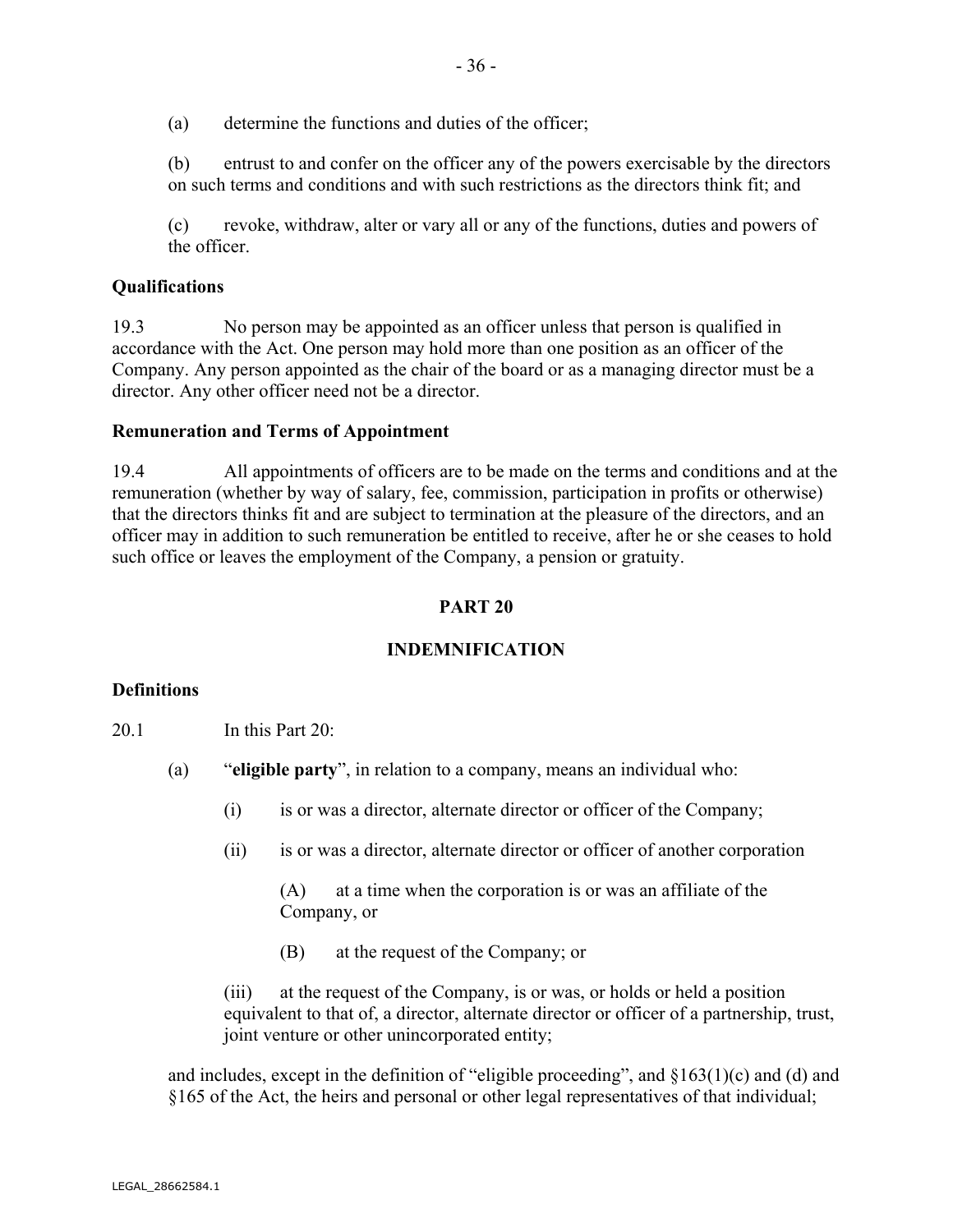(b) "**eligible penalty**" means a judgment, penalty or fine awarded or imposed in, or an amount paid in settlement of, an eligible proceeding;

(c) "**eligible proceeding**" means a proceeding in which an eligible party or any of the heirs and personal or other legal representatives of the eligible party, by reason of the eligible party being or having been a director, alternate director or officer of, or holding or having held a position equivalent to that of a director, alternate director or officer of, the Company or an associated corporation

(i) is or may be joined as a party; or

(ii) is or may be liable for or in respect of a judgment, penalty or fine in, or expenses related to, the proceeding;

(d) "**expenses**" has the meaning set out in the Act and includes costs, charges and expenses, including legal and other fees, but does not include judgments, penalties, fines or amounts paid in settlement of a proceeding; and

(e) "**proceeding**" includes any legal proceeding or investigative action, whether current, threatened, pending or completed.

## **Mandatory Indemnification of Eligible Parties**

20.2 Subject to the Act, the Company must indemnify each eligible party and the heirs and legal personal representatives of each eligible party against all eligible penalties to which such person is or may be liable, and the Company must, after the final disposition of an eligible proceeding, pay the expenses actually and reasonably incurred by such person in respect of that proceeding. Each eligible party is deemed to have contracted with the Company on the terms of the indemnity contained in this §20.2.

## **Indemnification of Other Persons**

20.3 Subject to any restrictions in the Act, the Company may agree to indemnify and may indemnify any person (including an eligible party) against eligible penalties and pay expenses incurred in connection with the performance of services by that person for the Company.

## **Authority to Advance Expenses**

20.4 The Company may advance expenses to an eligible party to the extent permitted by and in accordance with the Act.

## **Non-Compliance with Act**

20.5 Subject to the Act, the failure of an eligible party of the Company to comply with the Act or these Articles or, if applicable, any former *Companies Act* or former Articles does not, of itself, invalidate any indemnity to which he or she is entitled under this Part 20.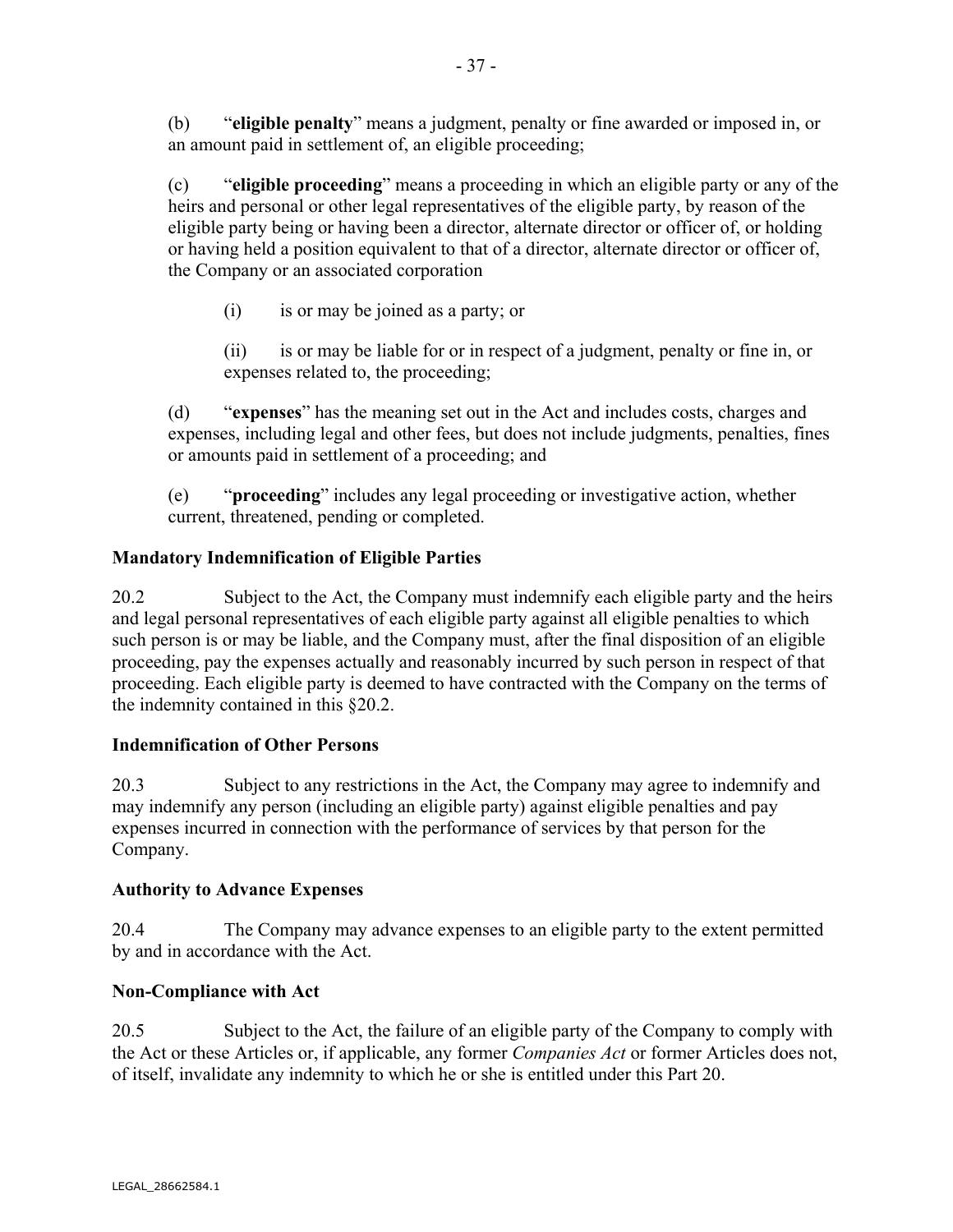## **Company May Purchase Insurance**

20.6 The Company may purchase and maintain insurance for the benefit of any eligible party (or the heirs or legal personal representatives of any eligible party) against any liability incurred by any eligible party.

## **PART 21**

## **DIVIDENDS**

## **Payment of Dividends Subject to Special Rights**

21.1 The provisions of this Part 21 are subject to the rights, if any, of shareholders holding shares with special rights as to dividends.

## **Declaration of Dividends**

21.2 Subject to the Act, the directors may from time to time declare and authorize payment of such dividends as they may deem advisable.

## **No Notice Required**

21.3 The directors need not give notice to any shareholder of any declaration under §21.2.

## **Record Date**

21.4 The directors must set a date as the record date for the purpose of determining shareholders entitled to receive payment of a dividend. The record date must not precede the date on which the dividend is to be paid by more than two months.

## **Manner of Paying Dividend**

21.5 A resolution declaring a dividend may direct payment of the dividend wholly or partly in money or by the distribution of specific assets or of fully paid shares or of bonds, debentures or other securities of the Company or any other corporation, or in any one or more of those ways.

## **Settlement of Difficulties**

21.6 If any difficulty arises in regard to a distribution under §21.5, the directors may settle the difficulty as they deem advisable, and, in particular, may:

(a) set the value for distribution of specific assets;

(b) determine that money in substitution for all or any part of the specific assets to which any shareholders are entitled may be paid to any shareholders on the basis of the value so fixed in order to adjust the rights of all parties; and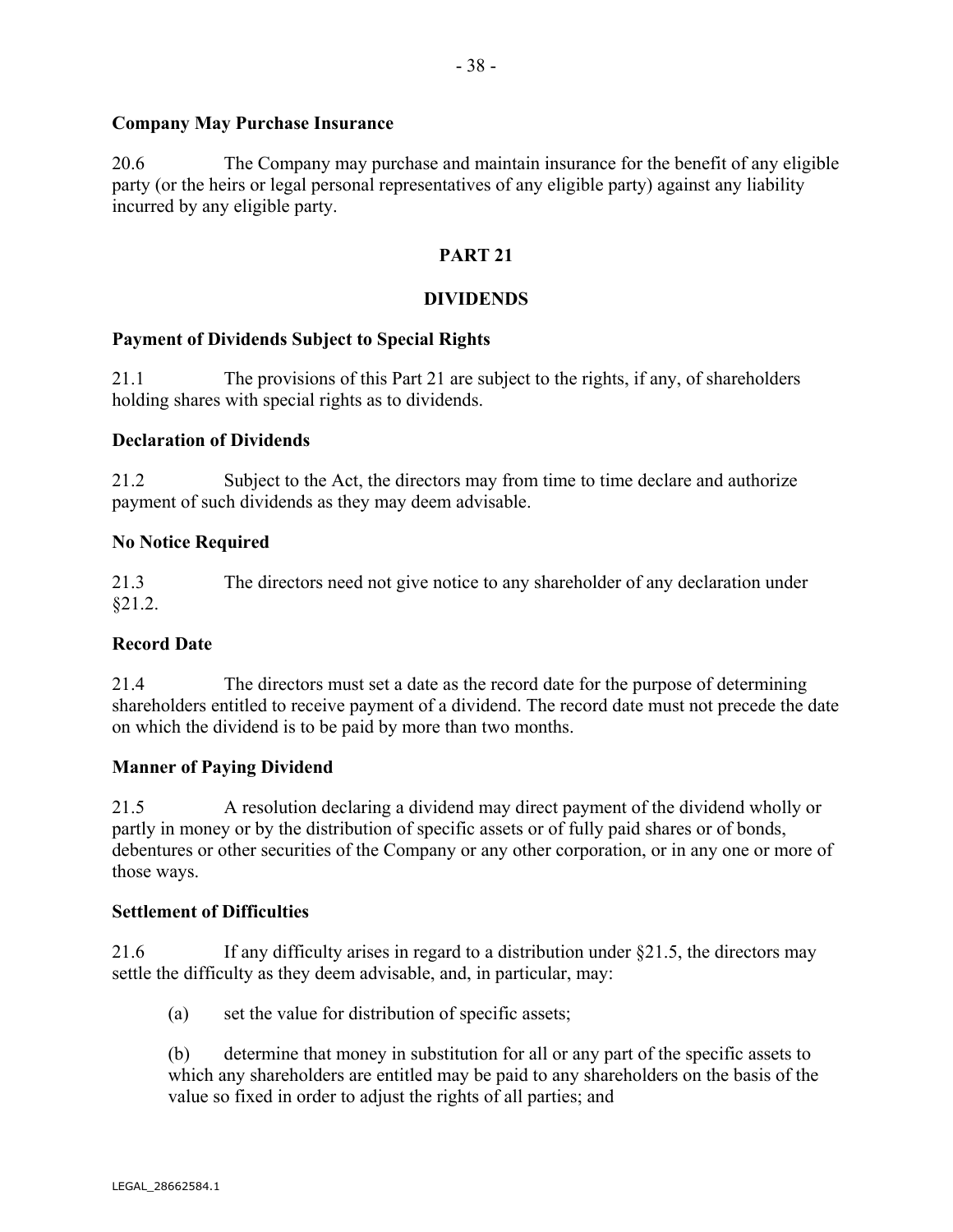(c) vest any such specific assets in trustees for the persons entitled to the dividend.

## **When Dividend Payable**

21.7 Any dividend may be made payable on such date as is fixed by the directors.

## **Dividends to be Paid in Accordance with Number of Shares**

21.8 All dividends on shares of any class or series of shares must be declared and paid according to the number of such shares held.

# **Receipt by Joint Shareholders**

21.9 If several persons are joint shareholders of any share, any one of them may give an effective receipt for any dividend, bonus or other money payable in respect of the share.

# **Dividend Bears No Interest**

21.10 No dividend bears interest against the Company.

# **Fractional Dividends**

21.11 If a dividend to which a shareholder is entitled includes a fraction of the smallest monetary unit of the currency of the dividend, that fraction may be disregarded in making payment of the dividend and that payment represents full payment of the dividend.

# **Payment of Dividends**

21.12 Any dividend or other distribution payable in money in respect of shares may be paid by cheque, made payable to the order of the person to whom it is sent, and mailed to the registered address of the shareholder, or in the case of joint shareholders, to the registered address of the joint shareholder who is first named on the central securities register, or to the person and to the address the shareholder or joint shareholders may direct in writing. The mailing of such cheque will, to the extent of the sum represented by the cheque (plus the amount of the tax required by law to be deducted), discharge all liability for the dividend unless such cheque is not paid on presentation or the amount of tax so deducted is not paid to the appropriate taxing authority.

# **Capitalization of Retained Earnings or Surplus**

21.13 Notwithstanding anything contained in these Articles, the directors may from time to time capitalize any retained earnings or surplus of the Company and may from time to time issue, as fully paid, shares or any bonds, debentures or other securities of the Company as a dividend representing the retained earnings or surplus so capitalized or any part thereof.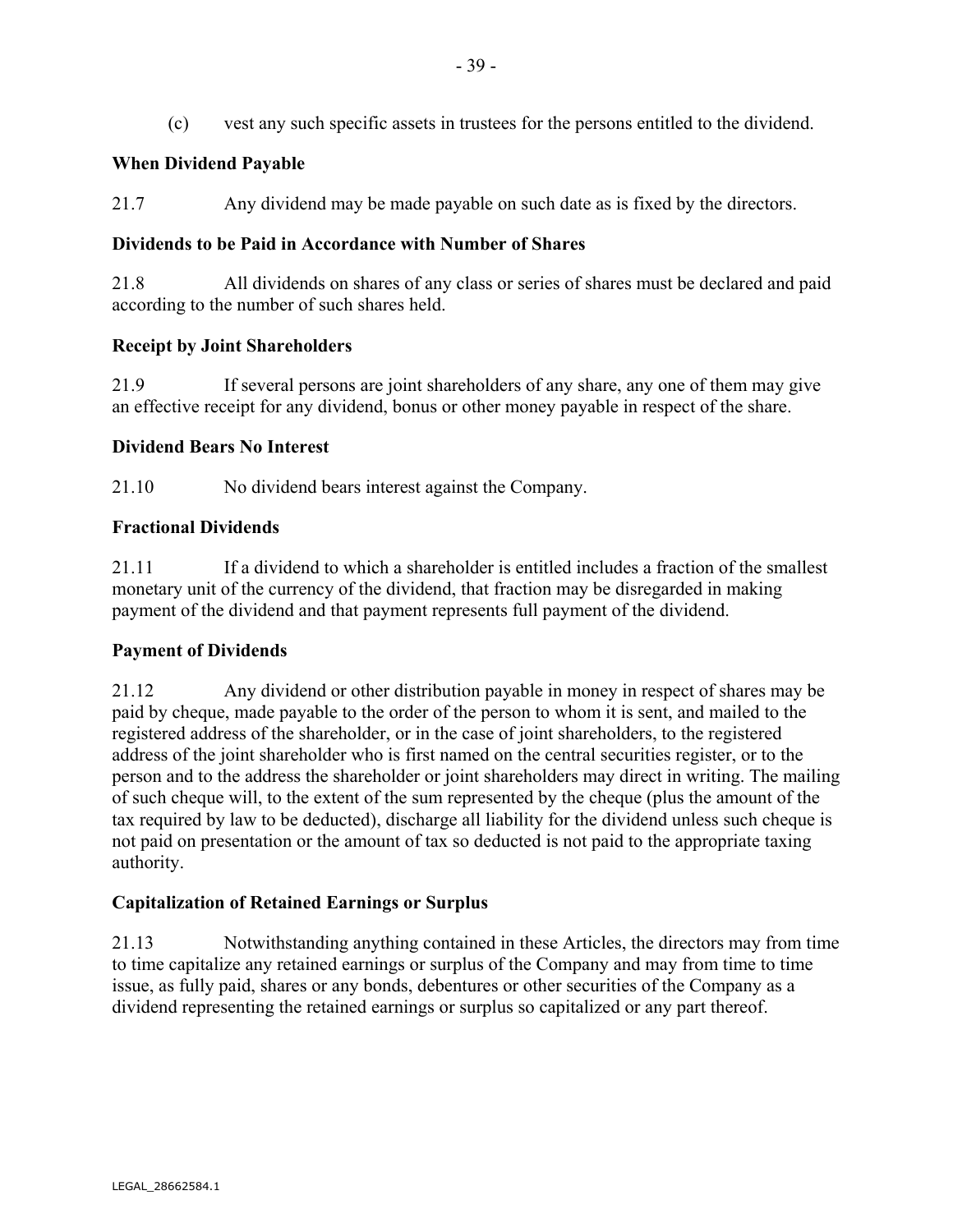## **PART 22**

## **ACCOUNTING RECORDS AND AUDITOR**

#### **Recording of Financial Affairs**

22.1 The directors must cause adequate accounting records to be kept to record properly the financial affairs and condition of the Company and to comply with the Act.

#### **Inspection of Accounting Records**

22.2 Unless the directors determine otherwise, or unless otherwise determined by ordinary resolution, no shareholder of the Company is entitled to inspect or obtain a copy of any accounting records of the Company.

## **PART 23**

## **NOTICES**

#### **Method of Giving Notice**

23.1 Unless the Act or these Articles provide otherwise, a notice, statement, report or other record required or permitted by the Act or these Articles to be sent by or to a person may be sent by:

(a) mail addressed to the person at the applicable address for that person as follows:

(i) for a record mailed to a shareholder, the shareholder's registered address;

(ii) for a record mailed to a director or officer, the prescribed address for mailing shown for the director or officer in the records kept by the Company or the mailing address provided by the recipient for the sending of that record or records of that class;

(iii) in any other case, the mailing address of the intended recipient;

(b) delivery at the applicable address for that person as follows, addressed to the person:

(i) for a record delivered to a shareholder, the shareholder's registered address;

(ii) for a record delivered to a director or officer, the prescribed address for delivery shown for the director or officer in the records kept by the Company or the delivery address provided by the recipient for the sending of that record or records of that class;

(iii) in any other case, the delivery address of the intended recipient;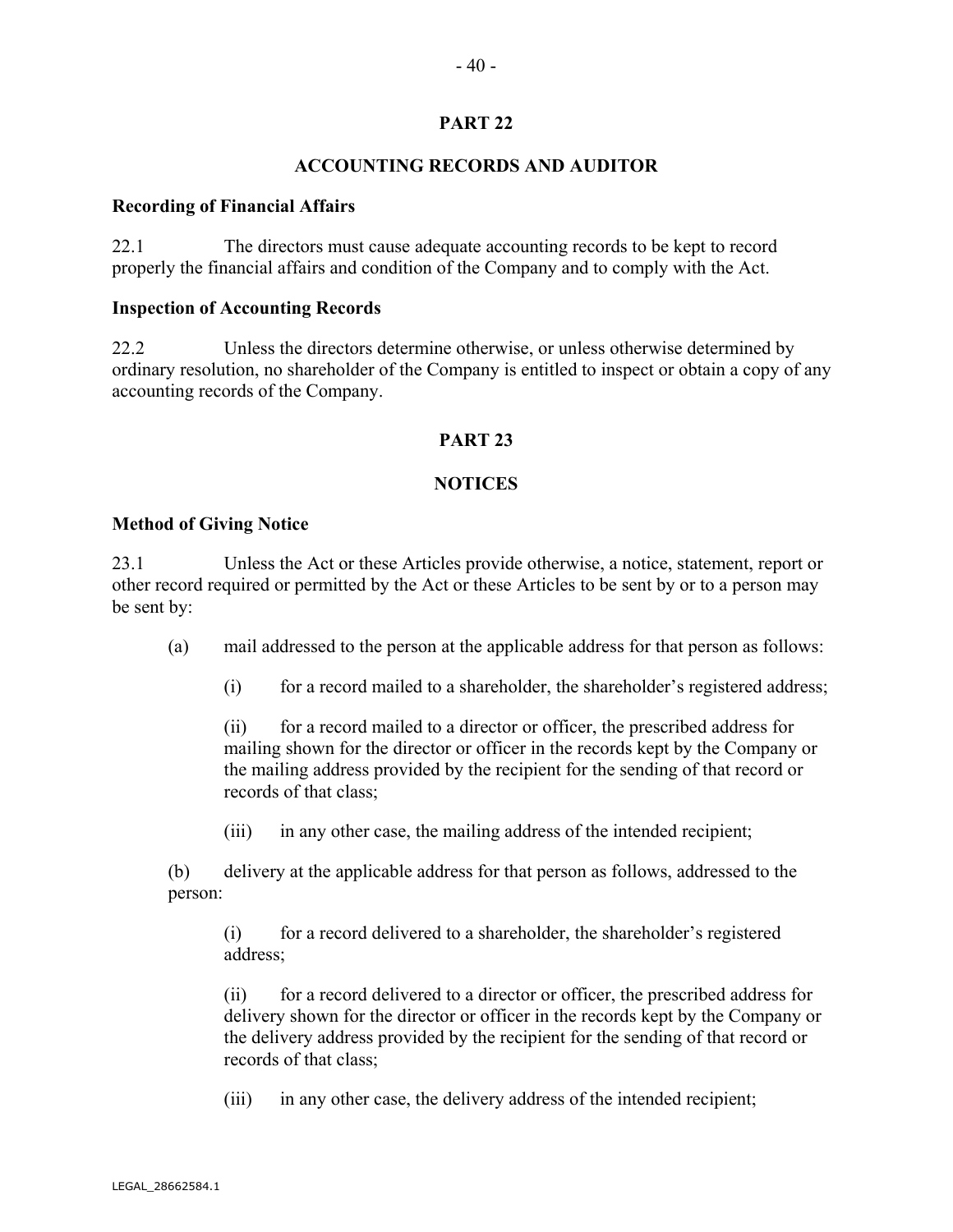(c) sending the record by fax to the fax number provided by the intended recipient for the sending of that record or records of that class;

(d) sending the record by email to the email address provided by the intended recipient for the sending of that record or records of that class;

(e) physical delivery to the intended recipient.

## **Deemed Receipt of Mailing**

23.2 A notice, statement, report or other record that is:

(a) mailed to a person by ordinary mail to the applicable address for that person referred to in §23.1 is deemed to be received by the person to whom it was mailed on the day (Saturdays, Sundays and holidays excepted) following the date of mailing;

(b) faxed to a person to the fax number provided by that person referred to in  $\S 23.1$  is deemed to be received by the person to whom it was faxed on the day it was faxed; and

(c) emailed to a person to the e-mail address provided by that person referred to in §23.1 is deemed to be received by the person to whom it was e-mailed on the day that it was emailed.

## **Certificate of Sending**

23.3 A certificate signed by the secretary, if any, or other officer of the Company or of any other corporation acting in that capacity on behalf of the Company stating that a notice, statement, report or other record was sent in accordance with §23.1 is conclusive evidence of that fact.

## **Notice to Joint Shareholders**

23.4 A notice, statement, report or other record may be provided by the Company to the joint shareholders of a share by providing such record to the joint shareholder first named in the central securities register in respect of the share.

## **Notice to Legal Personal Representatives and Trustees**

23.5 A notice, statement, report or other record may be provided by the Company to the persons entitled to a share in consequence of the death, bankruptcy or incapacity of a shareholder by:

(a) mailing the record, addressed to them:

(i) by name, by the title of the legal personal representative of the deceased or incapacitated shareholder, by the title of trustee of the bankrupt shareholder or by any similar description; and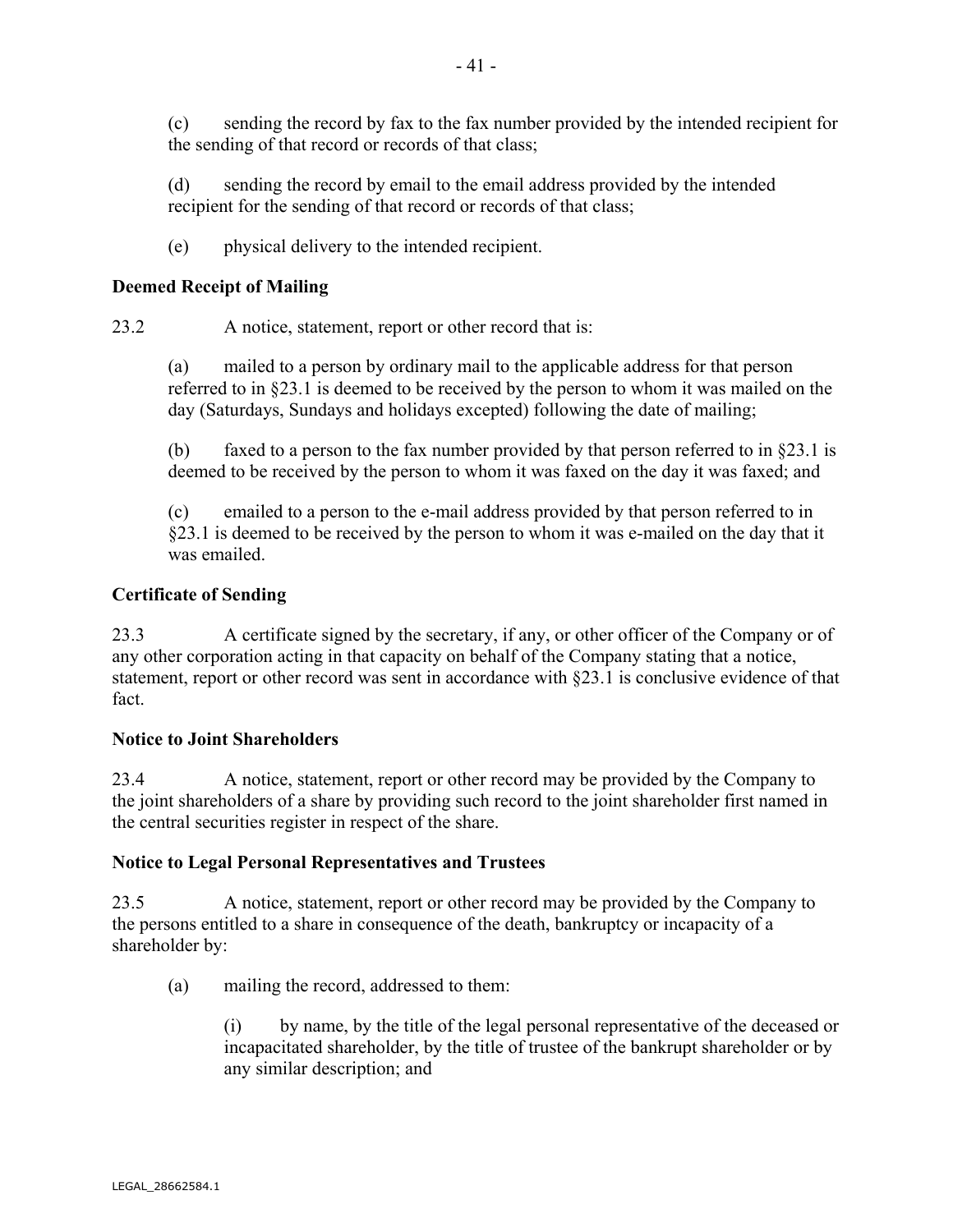(ii) at the address, if any, supplied to the Company for that purpose by the persons claiming to be so entitled; or

(b) if an address referred to in  $\S(a)(ii)$  has not been supplied to the Company, by giving the notice in a manner in which it might have been given if the death, bankruptcy or incapacity had not occurred.

#### **Undelivered Notices**

23.6 If on two consecutive occasions, a notice, statement, report or other record is sent to a shareholder pursuant to §23.1 and on each of those occasions any such record is returned because the shareholder cannot be located, the Company shall not be required to send any further records to the shareholder until the shareholder informs the Company in writing of his or her new address.

#### **PART 24**

## **SEAL**

#### **Who May Attest Seal**

24.1 Except as provided in §24.2 and §24.3, the Company's seal, if any, must not be impressed on any record except when that impression is attested by the signatures of:

- (a) any two directors;
- (b) any officer, together with any director;
- (c) if the Company only has one director, that director; or

(d) any one or more directors or officers or persons as may be determined by the directors.

## **Sealing Copies**

24.2 For the purpose of certifying under seal a certificate of incumbency of the directors or officers of the Company or a true copy of any resolution or other document, despite §24.1, the impression of the seal may be attested by the signature of any director or officer or the signature of any other person as may be determined by the directors.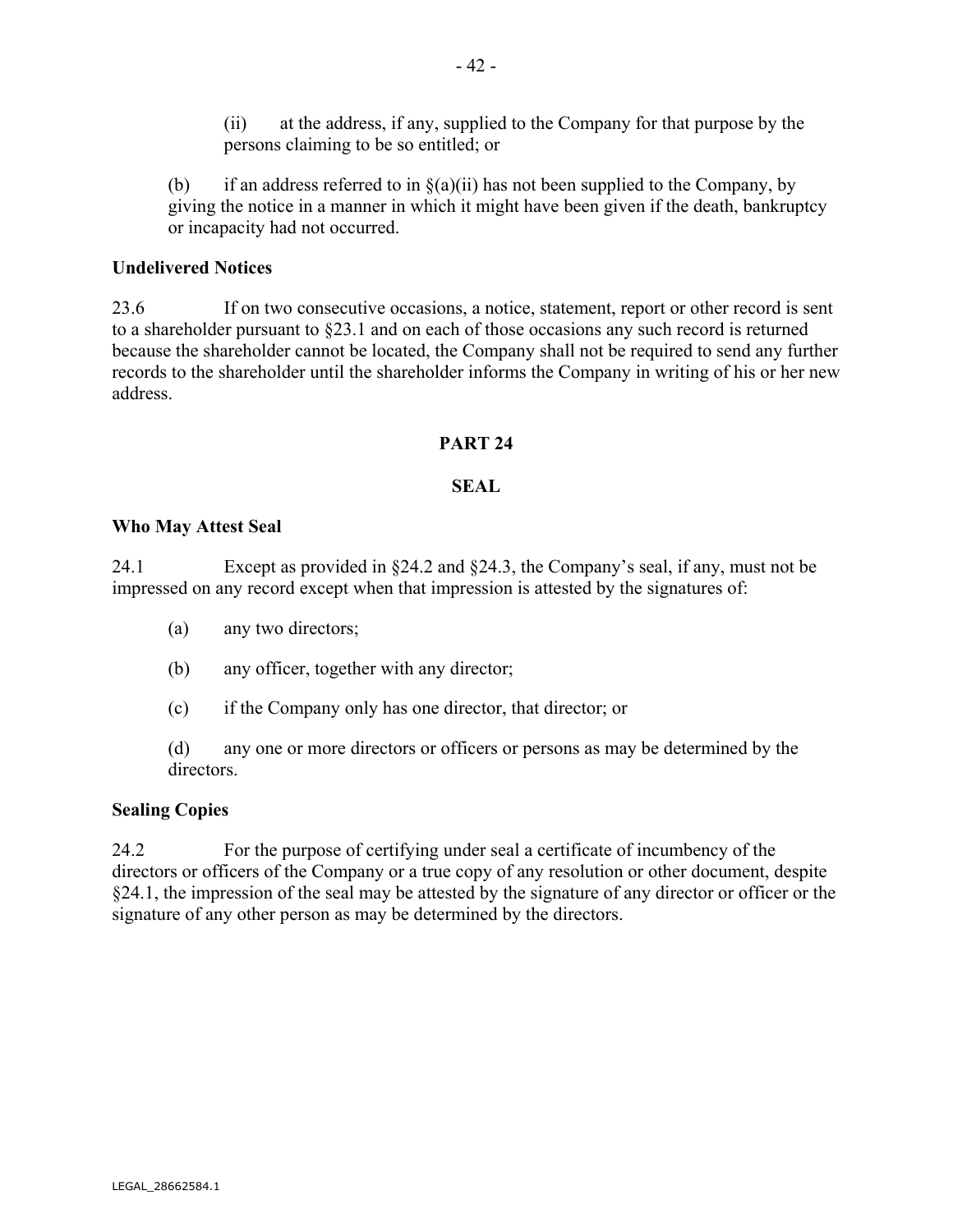#### **Mechanical Reproduction of Seal**

24.3 The directors may authorize the seal to be impressed by third parties on share certificates or bonds, debentures or other securities of the Company as they may determine appropriate from time to time. To enable the seal to be impressed on any share certificates or bonds, debentures or other securities of the Company, whether in definitive or interim form, on which facsimiles of any of the signatures of the directors or officers of the Company are, in accordance with the Act or these Articles, printed or otherwise mechanically reproduced, there may be delivered to the person employed to engrave, lithograph or print such definitive or interim share certificates or bonds, debentures or other securities one or more unmounted dies reproducing the seal and such persons as are authorized under §24.1 to attest the Company's seal may in writing authorize such person to cause the seal to be impressed on such definitive or interim share certificates or bonds, debentures or other securities by the use of such dies. Share certificates or bonds, debentures or other securities to which the seal has been so impressed are for all purposes deemed to be under and to bear the seal impressed on them.

- 43 -

#### **PART 25**

#### **PROHIBITIONS**

#### **Definitions**

25.1 In this Part 25:

- (a) "**designated security**" means:
	- (i) a voting security of the Company;

(ii) a security of the Company that is not a debt security and that carries a residual right to participate in the earnings of the Company or, on the liquidation or winding up of the Company, in its assets; or

(iii) a security of the Company convertible, directly or indirectly, into a security described in  $\S(a)$  or  $\S(b)$ ;

- (b) "**security**" has the meaning assigned in the *Securities Act* (British Columbia); and
- (c) "**voting security**" means a security of the Company that:
	- (i) is not a debt security; and

(ii) carries a voting right either under all circumstances or under some circumstances that have occurred and are continuing.

#### **Application**

25.2 §25.3 does not apply to the Company if and for so long as it is a public company, a private company which is no longer eligible to use the private issuer exemption under the